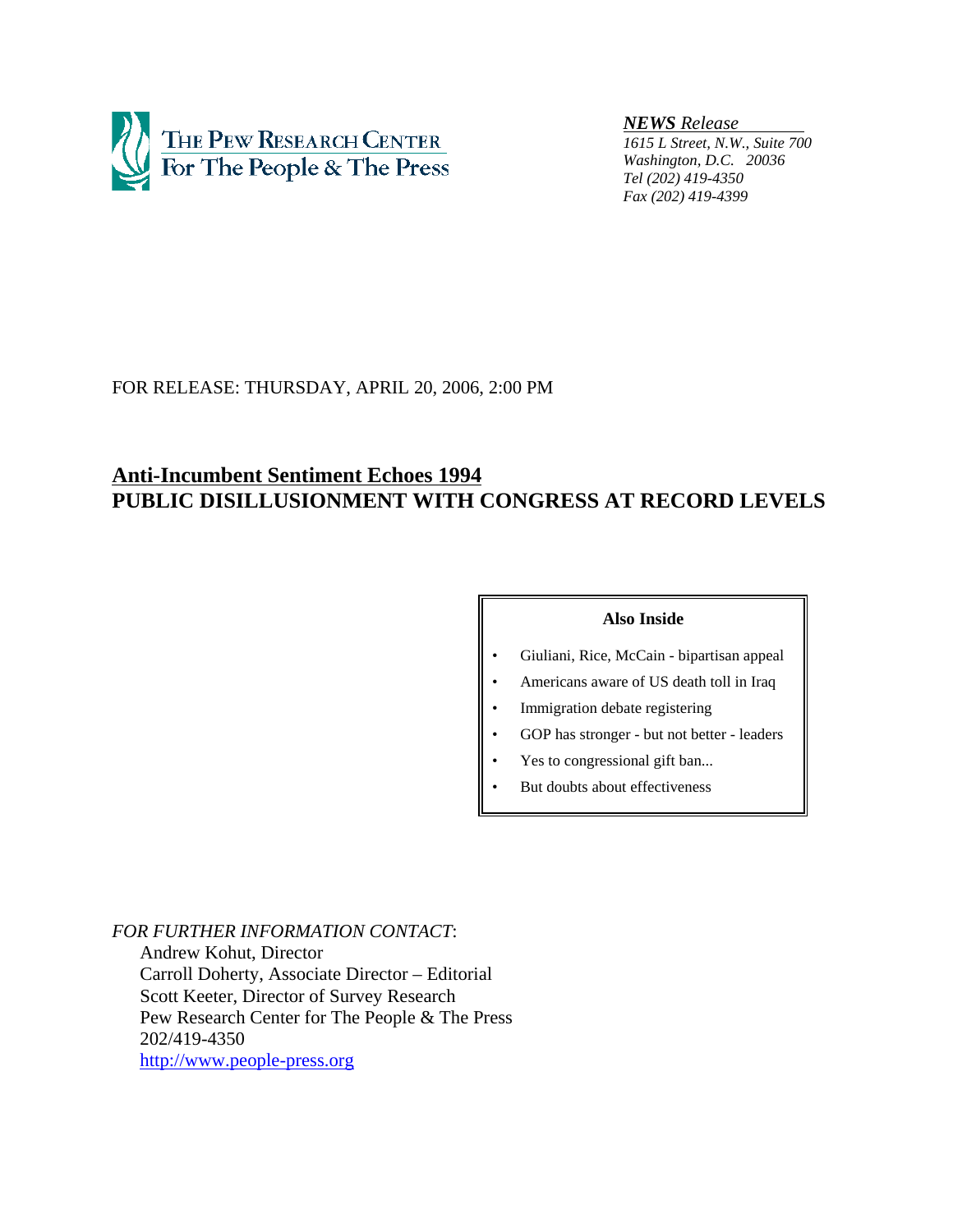# **Anti-Incumbent Sentiment Echoes 1994 PUBLIC DISILLUSIONMENT WITH CONGRESS AT RECORD LEVELS**

The American public is angry with Congress, and this is bad news for the Republican Party. The belief that this Congress has accomplished less than its predecessors is markedly higher than at any point in the past nine years, and by a wide margin Republican leaders are blamed for this. Many more voters than in the recent past say the issue of partisan control of Congress will be a

factor in their vote in November. And as has been the case since fall, voters are significantly more inclined to vote for Democrats than Republicans – by a 51% to 41% margin.

The public's strong appetite for change in Washington is seen both in the majority of voters who say they would like to see *most* members of Congress defeated in November (53%), and in the sizable minority who wants to see *their* representative turned out in the midterms (28%). Both measures reflect antiincumbent sentiment not seen since late in the historic 1994 campaign, just before Republicans gained control of Congress. In recent elections, far fewer voters evinced a desire for change; in October 2002, just 38% said they did not want to see most members reelected and 19% said that about their own representative.

The latest national survey by the Pew Research Center for the People & the Press, conducted among 1,501 Americans from April 7-16, finds that the Democrats maintain a large advantage in voting intentions for the fall. The Democrats' current 10-point lead is little changed from February (50%-41%), but there has been only a handful of occasions since 1994 when either party has held such a sizable advantage in the congressional horse race.

## *Congress has* Oct July Nov June Apr *accomplished...* 1998 2000 2002 2004 2006 More than usual 24 21 11 -- 7 Less than usual 23 16 27 -- **41** About the same  $49$  56 54 -- 47 Don't know  $\frac{4}{7}$   $\frac{7}{7}$   $\frac{8}{7}$  --  $\frac{5}{7}$ 100 100 100 100 *Which party controls Congress...* Will factor in my vote 47 46 48 43 **56** Will not affect my vote 49 49 49 51 39 Don't know  $\frac{4}{5}$   $\frac{5}{5}$   $\frac{3}{5}$   $\frac{6}{5}$ 100 100 100 100 100 Oct Oct Oct Oct Apr *Like to see your* 1990<sup>^</sup>1994 1994 1998 2002 2006 *member reelected* %%%%% Yes 62 49 58 58 57 No 22 **29** 20 19 **28** Don't know  $\frac{16}{100}$   $\frac{22}{100}$   $\frac{22}{100}$   $\frac{23}{100}$   $\frac{15}{100}$ 100 100 100 100 100 *Like to see most members reelected* Yes -- 28 39 39 34 No -- **56** 39 38 **53** Don't know -- 16 22 23 13 100 100 100 100 Feb Feb Sept Feb Apr *Midterm Congress* 2000 2002 2005 2006 2006 *test ballot* %%%%% Vote Democratic 47 45 52 50 51 Vote Republican 44 46 40 41 41 Other/DK 9 9 8 9 8 100 100 100 100 100 All figures based on registered voters. ^ Oct 1990 trend from Gallup Poll

**Widespread Discontent With Congress**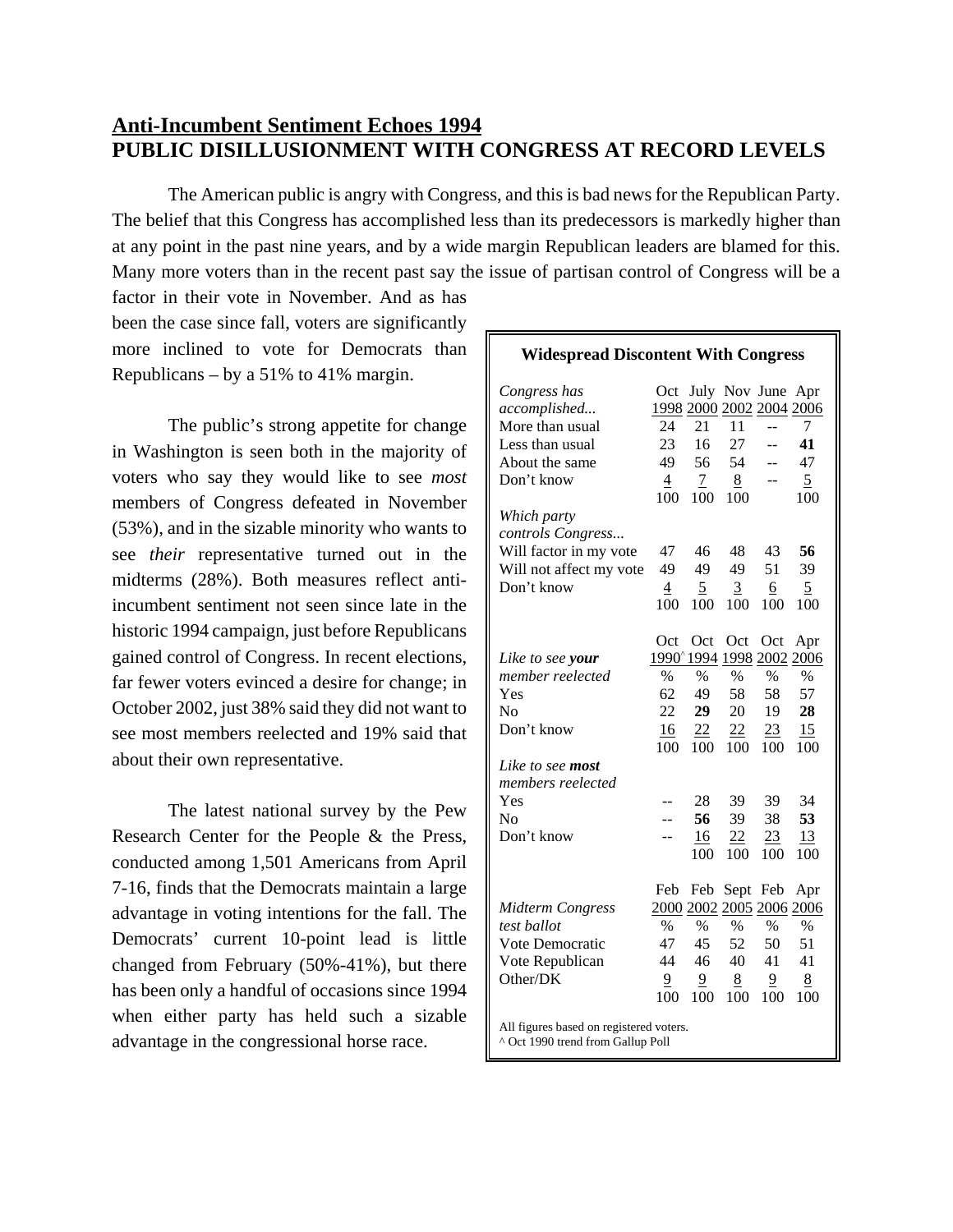As was the case in February, the Democrats' edge in the ballot test stems largely from its strength among independent voters. Roughly half of independents (51%) say they favor the Democratic candidate in their district, compared with just 31% who say they will vote Republican. And compared with recent elections, far more independents say the issue of which party controls Congress will be a factor in their vote this fall.

While solid majorities of Democrats and Republicans continue to cite the question of partisan control as a factor in their vote, more than four-in-ten independent voters (45%) now express this view. In the two most recent midterms, only about three-in-ten

## **More Independents See Partisan Control as a Factor**

| Party control of<br>Congress will be            | %  | Oct Nov Apr<br>% | 1998 2002 2006<br>% | 02-06<br>change |
|-------------------------------------------------|----|------------------|---------------------|-----------------|
| a factor in vote                                |    |                  |                     |                 |
| Republicans                                     | 57 | 55               | 60                  | $+5$            |
| Democrats                                       | 57 | 60               | 64                  | $+4$            |
| Independents                                    | 29 | 30               | 45                  | $+1.5$          |
| Congress has<br>accomplished<br>less than usual |    |                  |                     |                 |
| Republicans                                     | 18 | 24               | 27                  | $+3$            |
| Democrats                                       | 27 | 31               | 54                  | $+23$           |
| Independents                                    | 21 | 26               | 45                  | $+19$           |
| All figures based on registered voters.         |    |                  |                     |                 |

independents said the question of which party controlled Congress would figure in their voting decisions.

President Bush's sagging poll ratings are hurting GOP fortunes. Fully twice as many voters view their ballot this fall as a vote *against* Bush rather than as a vote *for* the president (34% vs.17%). But the party's prospects also are being undermined by the fairly common view that the  $109<sup>th</sup>$ Congress has achieved little to date. Fully 41% of voters say the current Congress has accomplished less than its recent predecessors, 47% say its accomplishments are the same, and just 7% think it has accomplished more. That is by far the most negative evaluation of Congress's record in polls since 1997. Independents, along with Democrats, are much more critical of the record compiled by Congress than in the two previous off-year elections.

In general, people who fault Congress for accomplishing little say they blame Republican leaders for this (58% vs. 13% who blame Democratic leaders). More broadly, the Republican Party's image continues to slip. Just 40% say they have a favorable opinion of the Republican Party, down slightly since February (44%); this is the GOP's lowest favorability mark in surveys dating to 1992. The Democratic Party has a somewhat more positive image (47% favorable).

Although this is not significantly different from readings in the past few months, it is also the lowest recorded by Pew since 1992. However, the Democrats hold a decided advantage over the Republicans as the party better able to reform the government.

In addition, the gap in how Republicans and Democrats rate their parties for standing up for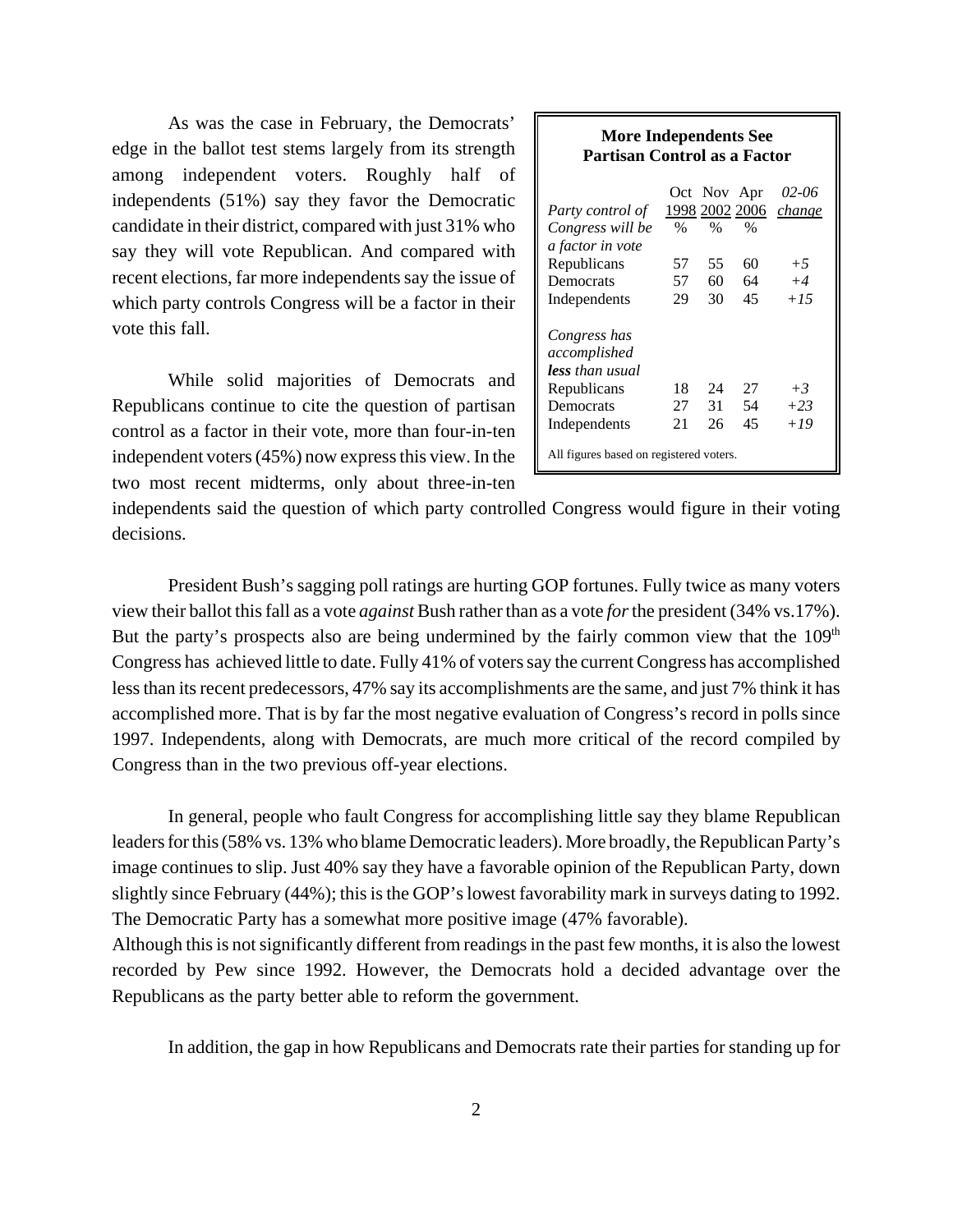traditional positions has narrowed. About a year ago, 51% of Republicans and independents who lean Republican had a positive view of the party's effectiveness in advocating traditional GOP positions – reducing the size of government, cutting taxes, and promoting conservative social positions; just 33% of Democrats (and Democratic leaners) said their party was doing an excellent or good job in standing up for traditional Democratic stances, such as helping the poor and protecting minorities. But today, 47% of Republicans see their party as effective in standing up for its traditional issues compared with 40% of Democrats.

President Bush's image has eroded along with the Republican Party's. Just 40% express a favorable opinion of the president, compared with 57% who have a negative impression. This is the lowest favorable rating in Bush's presidency and below former President Clinton's low point of 48% in May 2000. Since last March 2005, positive opinions of Bush have declined by 13 percentage points (from 53% to 40%).

Bush's job approval stands at 35%, close to his 33% rating of last month. On the issue that has dominated Congress in recent weeks – immigration – Bush's rating is even lower (25%). And Congress fares no better than the president in views of its handling of the issue; just 21% approve, while roughly three times that number (64%) disapproves. Democrats now hold a significant advantage as the party better able to deal with immigration (by 43%-27%). Just two months ago, prior to the inconclusive Senate debate on the matter, the two parties were seen about evenly on this issue (38% Democrat/34% Republican).

Finally, a bright spot for Republicans is the public's decided belief that the GOP has stronger – if not

| <b>Bush Favorability at All Time Low</b> |      |       |         |  |  |
|------------------------------------------|------|-------|---------|--|--|
|                                          |      |       | Can't   |  |  |
|                                          | Fav  | Unfav | rate    |  |  |
| George W. Bush                           | $\%$ | $\%$  | $\%$    |  |  |
| April 2006 (Low)                         | 40   | 57    | $3=100$ |  |  |
| Oct 2005                                 | 46   | 51    | $3=100$ |  |  |
| Mar 2005                                 | 53   | 45    | $2=100$ |  |  |
| Feb 2004                                 | 53   | 44    | $3=100$ |  |  |
| April 2003                               | 72   | 25    | $3=100$ |  |  |
| April 2002*                              | 79   | 19    | $2=100$ |  |  |
| Nov 2001* (High)                         | 87   | 11    | $2=100$ |  |  |
| April $2001*$                            | 65   | 32    | $3=100$ |  |  |
| <b>Bill Clinton</b>                      |      |       |         |  |  |
| Jan 1997 (High)                          | 66   | 32    | $2=100$ |  |  |
| May $2000$ (Low)                         | 48   | 47    | $5=100$ |  |  |
| * Source: Gallup Organization.           |      |       |         |  |  |

necessarily better – leaders than the Democratic Party. By roughly two-to-one (53%-26%), more Americans say the Republican Party has *stronger* political leaders. In contrast, about as many people believe the Democratic Party has *better* political leaders as say that about the Republican Party (40% vs. 38%).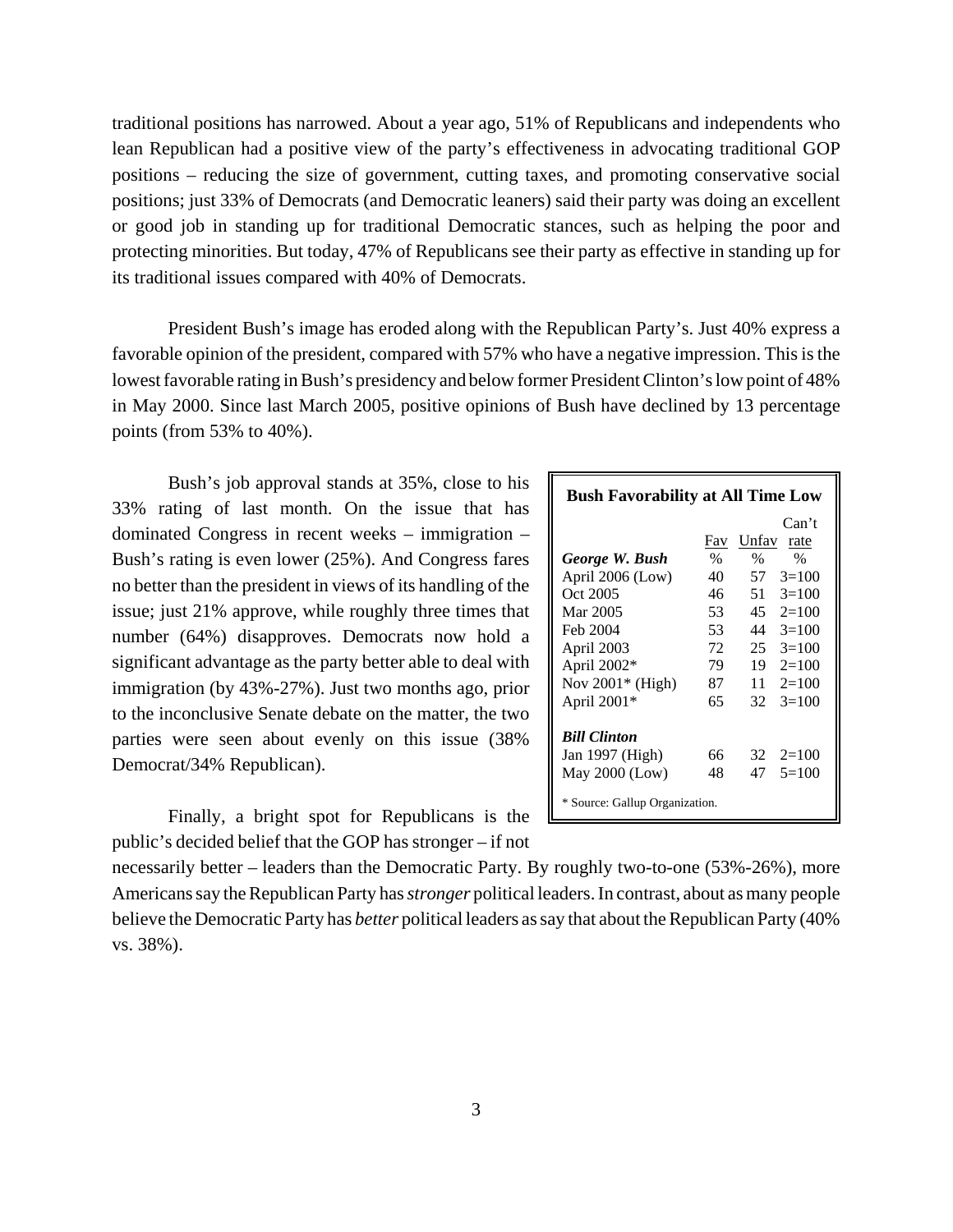## *Views of the Parties*

Overall favorable ratings of the Republican Party have dropped slightly since February, and now stand 12 percentage points below where they were in the aftermath of President Bush's reelection. While most Republicans say their view of the party is favorable, moderate and liberal Republicans (at 75% favorable) are significantly less positive than are conservative Republicans (90% favorable). And just a third of independents currently have a favorable view of the party.

The Democratic Party has only a slightly better overall image than the GOP (47%). Democrats themselves give the party good marks, with 86% saying their view of the party is very or mostly favorable. Unlike the Republican Party, there is no internal division ideologically in Democrats' views of their party. Independents are divided about the Democrats, with 41% having a favorable impression and 43% an unfavorable one.

The Democratic image advantage widens when it comes to public views of specific traits associated with

the two parties. By 52% to 28%, Americans say the Democratic Party, compared to the Republican Party, is better

described by the phrase "concerned with the needs of people like me." The Democrats are also seen as better able to bring about needed changes to the country (by 47% to 32%) and to reform government in Washington (44%- 28%). Opinions on

| <b>Democratic Party Advantages on Empathy, Integrity</b> |              |       |                                       |               |                     |              |
|----------------------------------------------------------|--------------|-------|---------------------------------------|---------------|---------------------|--------------|
|                                                          | Rep<br>Party | Party | Dem Both Neither<br>$(vol.)$ $(vol.)$ |               | DK                  | Dem.<br>adv. |
| Which party better described by phrase                   | $\%$         | $\%$  | $\%$                                  | $\frac{0}{0}$ | $\%$                |              |
| Concerned with people like me                            | 28           | 52    | 3                                     | 10            | $7=100 + 24$        |              |
| More influenced by special interests                     | 45           | 28    | 14                                    | $\mathcal{L}$ | $11\equiv 100 + 17$ |              |
| Can bring needed changes to country                      | 32           | 47    | 2                                     | 12            | $7=100 + 15$        |              |
| Governs in an honest and ethical way                     | 28           | 36    | 4                                     | 23            | $9=100$             | $+8$         |
| Able to manage federal government well                   | 35           | 39    | 3                                     | 15            | $8=100$             | $+4$         |
| Which party could do a better job of                     |              |       |                                       |               |                     |              |
| Reforming government in Washington                       | 28           | 44    | 5                                     | 15            | $8=100 + 16$        |              |
| Dealing with immigration                                 | 27           | 43    | 6                                     | 11            | $13=100+16$         |              |

| <b>Republican Party Image Sags,</b> |               |       |               |  |  |  |
|-------------------------------------|---------------|-------|---------------|--|--|--|
| <b>Democrats Hold Steady</b>        |               |       |               |  |  |  |
|                                     |               |       | Can't         |  |  |  |
|                                     | Fav           | Unfav | rate          |  |  |  |
|                                     | $\frac{0}{0}$ | $\%$  | $\frac{0}{6}$ |  |  |  |
| <b>Republican Party</b>             | 40            | 50    | $10=100$      |  |  |  |
| February 2006                       | 44            | 50    | $6=100$       |  |  |  |
| Late October 2005                   | 42            | 49    | $9=100$       |  |  |  |
| <b>July 2005</b>                    | 48            | 43    | $9=100$       |  |  |  |
| December 2004                       | 52            | 42    | $6=100$       |  |  |  |
| Early February 2004                 | 52            | 42    | $6=100$       |  |  |  |
| December 2002                       | 59            | 33    | $8=100$       |  |  |  |
| January 2001                        | 56            | 35    | $9=100$       |  |  |  |
| March 1998                          | 50            | 43    | $7 = 100$     |  |  |  |
| <b>July 1994</b>                    | 63            | 33    | $4=100$       |  |  |  |
| <b>July 1992</b>                    | 46            | 48    | $6=100$       |  |  |  |
| <b>Democratic Party</b>             | 47            | 42    | $11 = 100$    |  |  |  |
| February 2006                       | 48            | 44    | $8=100$       |  |  |  |
| Late October 2005                   | 49            | 41    | $10=100$      |  |  |  |
| <b>July 2005</b>                    | 50            | 41    | $9=100$       |  |  |  |
| December 2004                       | 53            | 41    | $6=100$       |  |  |  |
| Early February 2004 58              |               | 37    | $5=100$       |  |  |  |
| December 2002                       | 54            | 37    | $9=100$       |  |  |  |
| January 2001                        | 60            | 30    | $10=100$      |  |  |  |
| March 1998                          | 58            | 36    | $6=100$       |  |  |  |
| <b>July 1994</b>                    | 62            | 34    | $4 = 100$     |  |  |  |
| <b>July 1992</b>                    | 61            | 33    | $6=100$       |  |  |  |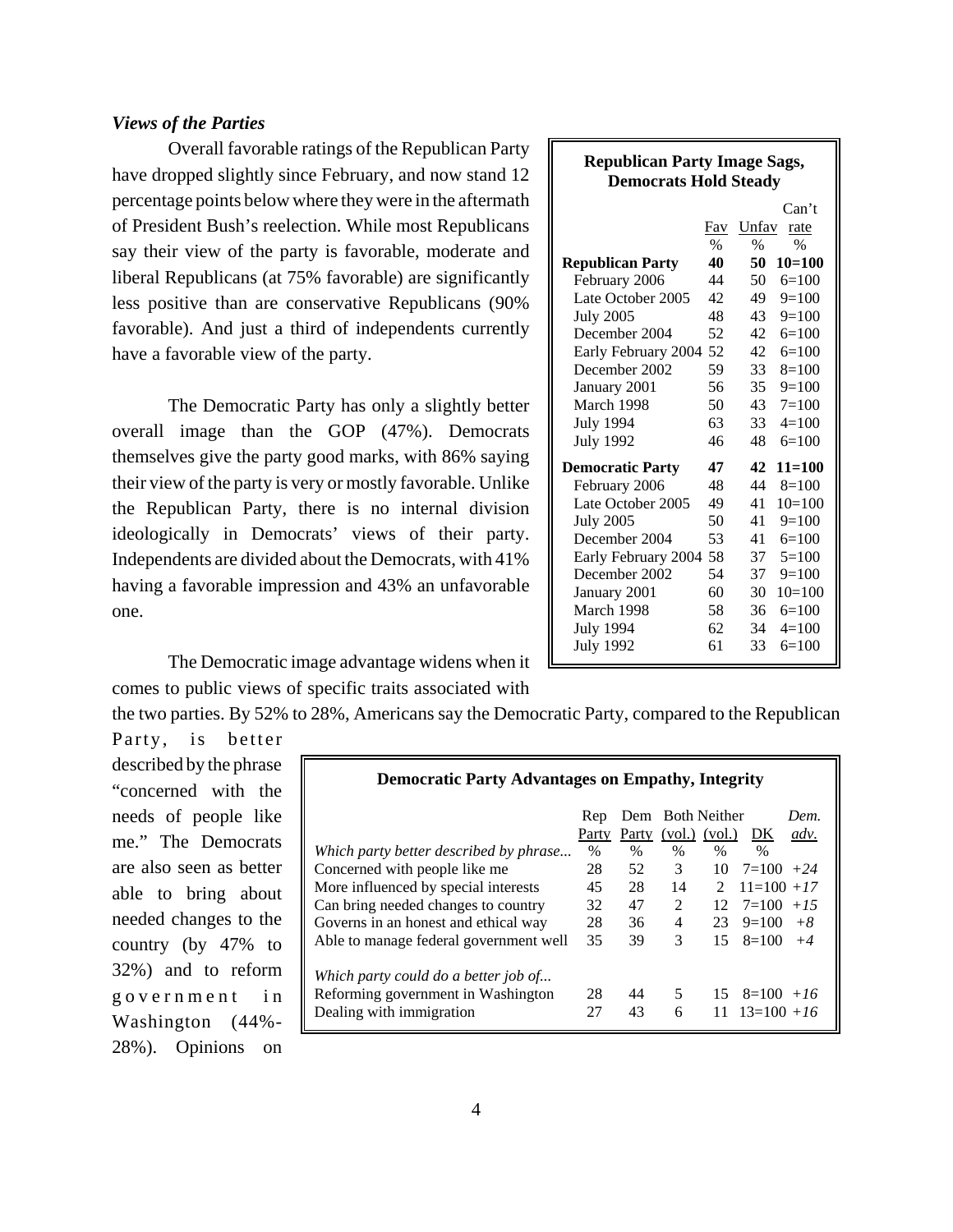these measures have remained fairly stable since October.

Compared with the Democratic Party, the Republican Party is seen as more influenced by lobbyists and special interests (45% say this better describes the Republicans, 28% the Democrats). The Democratic Party also has an edge as the party viewed as governing "in an honest and ethical way" (by 36% to 28%), though nearly a quarter of those polled (23%) say this phrase applies to neither party.

## *The Parties in a Word*

Top-of-the-mind expressions of opinion about both parties tend to be more negative than positive. When asked what single word describes their impression of each party, pluralities for each party responded a negative or critical term. But the most common words mentioned tend to be descriptive rather than evaluative. By far, the single most common word for the Republican Party was "conservative" and for the Democratic Party, "liberal." Following these ideological labels was "fair," a term that some respondents meant as "evenhanded" and others evidently meant to be tepid praise, if that. Similar numbers described each party as "good" or "very good."

Thematically, negative terms about the Republican Party largely address its perceived support for business and the wealthy, while those for the Democratic Party tend to highlight the perceived weakness and disorganization of the party. The GOP is associated with being "greedy," "rich," "business,"

| <b>One-Word Descriptions</b><br>of the Parties* |                                                    |            |                                                                                            |  |  |  |  |  |
|-------------------------------------------------|----------------------------------------------------|------------|--------------------------------------------------------------------------------------------|--|--|--|--|--|
|                                                 | <b>Republican Party</b><br><b>Democratic Party</b> |            |                                                                                            |  |  |  |  |  |
|                                                 | 53 Conservative                                    |            | 57 Liberal                                                                                 |  |  |  |  |  |
|                                                 | 22 Fair                                            | 31         | Fair                                                                                       |  |  |  |  |  |
|                                                 | 19 Good                                            |            | 20 Good                                                                                    |  |  |  |  |  |
|                                                 | 17 Greedy                                          |            | 18 Weak                                                                                    |  |  |  |  |  |
|                                                 | 15 Rich                                            |            | 13 Too liberal                                                                             |  |  |  |  |  |
|                                                 | 14 Business/big bus.                               |            | 11 Okay                                                                                    |  |  |  |  |  |
| 10                                              | Crooks                                             | 11         | Dis/unorganized                                                                            |  |  |  |  |  |
| 9                                               | Corrupt                                            | 7          | Confused                                                                                   |  |  |  |  |  |
| 9                                               | Money                                              | $7\degree$ | Favorable                                                                                  |  |  |  |  |  |
| $\overline{7}$                                  | Confused                                           | 6 —        | Crooks                                                                                     |  |  |  |  |  |
| $\overline{7}$                                  | For rich people                                    | 6          | Hopeful                                                                                    |  |  |  |  |  |
| 6                                               | <b>Dishonest</b>                                   | 6          | Poor                                                                                       |  |  |  |  |  |
| 6                                               | Great                                              | 5          | People                                                                                     |  |  |  |  |  |
| 6                                               | Liars                                              | 5          | Socialist                                                                                  |  |  |  |  |  |
| 6                                               | Okay                                               | 5          | Stupid                                                                                     |  |  |  |  |  |
| 6                                               | Suck                                               |            |                                                                                            |  |  |  |  |  |
| 5                                               | Poor                                               |            |                                                                                            |  |  |  |  |  |
| 5                                               | Disappointed                                       |            |                                                                                            |  |  |  |  |  |
| 5                                               | Lousy                                              |            |                                                                                            |  |  |  |  |  |
| 5                                               | Out of touch                                       |            |                                                                                            |  |  |  |  |  |
|                                                 |                                                    |            | * The number of respondents who offered each response;<br>the numbers are NOT percentages. |  |  |  |  |  |

"crooks," "corrupt," "money," and "for rich people." The Democrats are seen as "weak," disorganized," and "confused," with a few mentions of "slow" and "struggling" tossed in. Several people also described the party as "too liberal," and a few others mentioned "socialist" and "communists."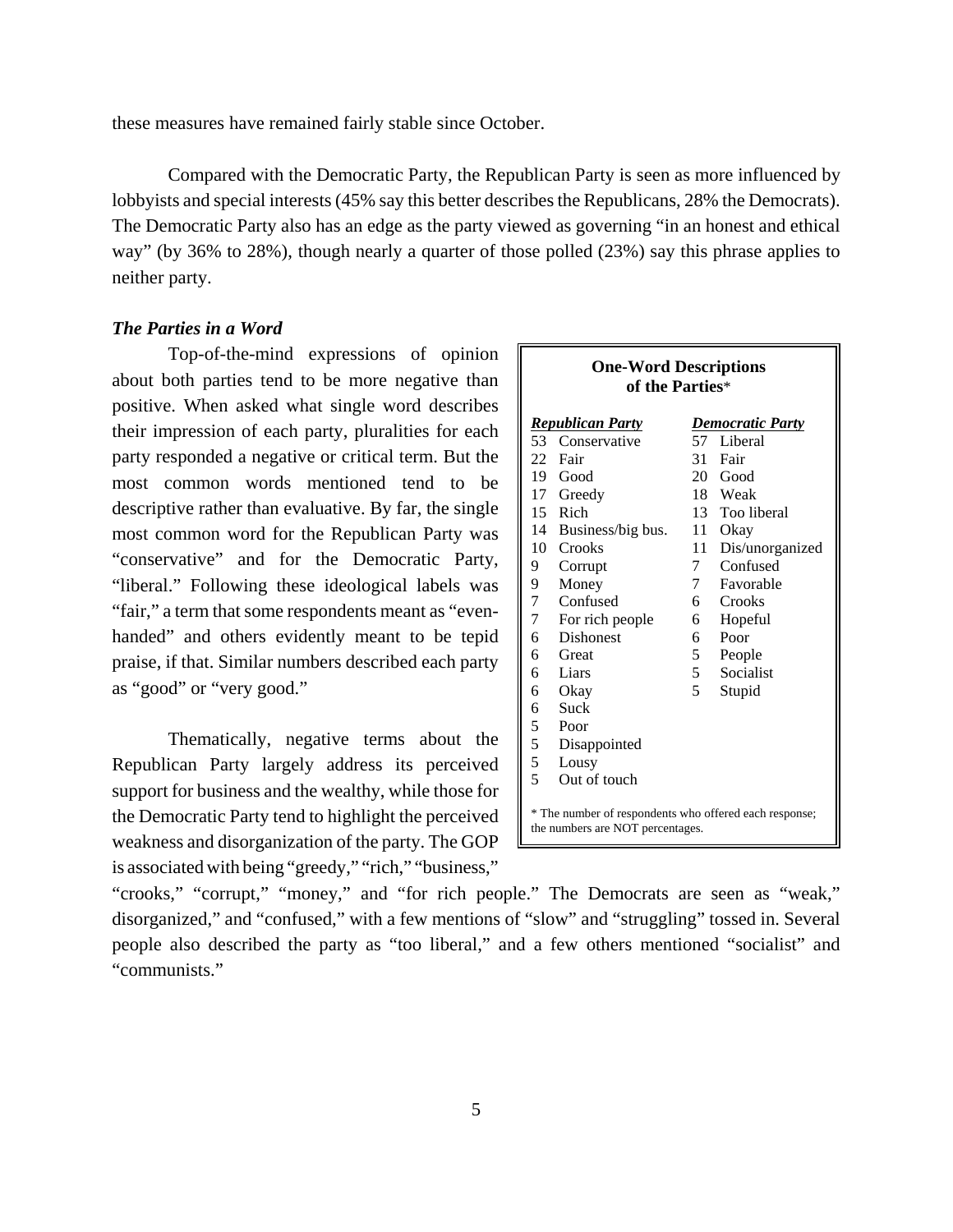## *Partisans Rate Parties' Performance*

For most of Bush's presidency, Republicans have expressed a fairly positive view of the party's performance in standing up for traditional positions such as cutting taxes and reducing the size of government. By contrast, Democratic partisans have given their party lower marks for effectiveness in advocating traditional Democratic positions like protecting the interests of minorities and helping the poor and needy.

But Republicans have become more critical of their party's performance in this regard, while over the past year Democrats have become a bit less critical of their party. About a year ago (March 2005), 51% of Republicans said their party was doing an excellent or good job in advocating traditional positions, compared with just 33% among Democrats who gave a positive evaluation of their party. Today, 47% of Republicans say their party is doing an excellent or good job in standing up for traditional positions, compared with 40% of Democrats.

There are now also bigger ideological divisions in these evaluations within the Republican Party than in the Democratic Party. Conservative Republicans are 20 points more likely than moderate and liberal Republicans to rate the GOP as doing an excellent or good job in standing up for traditional positions (60% vs. 40%). Democrats are divided ideologically in views of their party's performance, but the differences are not as large: 52% of conservative and moderate Democrats have a positive opinion of their party's advocacy of traditional positions, compared with 38% among liberal Democrats.

In general, the public believes the Republican Party has *stronger* leaders than the Democratic Party (by

#### **Party Performance in Standing Up for Traditional Positions**

|                                                                                                     | Republican<br>Party* |       | <b>Democratic</b><br>${\it Party^{**}}$ |       |
|-----------------------------------------------------------------------------------------------------|----------------------|-------|-----------------------------------------|-------|
|                                                                                                     | Excel-Only           |       | Excel-Only                              |       |
|                                                                                                     | lent/                | fair/ | lent/                                   | fair/ |
|                                                                                                     | Good                 | Poor  | Good                                    | Poor  |
|                                                                                                     | $\%$                 | $\%$  | $\%$                                    | $\%$  |
| April 2006                                                                                          | 47                   | 51    | 40                                      | 59    |
| Sept 2005                                                                                           | 48                   | 49    | 35                                      | 63    |
| Mar 2005                                                                                            | 51                   | 45    | 33                                      | 65    |
| <b>July 2004</b>                                                                                    | 61                   | 37    | 49                                      | 48    |
| Aug 2003                                                                                            | 57                   | 42    | 38                                      | 60    |
| May 2002                                                                                            | 55                   | 43    | 44                                      | 53    |
| May 2001                                                                                            | 60                   | 37    | 47                                      | 47    |
| Sept 2000                                                                                           | 49                   | 49    | 63                                      | 36    |
| 冰<br>Based on Republicans and Republican leaners<br>**<br>Based on Democrats and Democratic leaners |                      |       |                                         |       |

#### **Compared with the Democrats, the Republicans Have...**

|              | <b>Better</b><br>leaders<br>$\%$ | Stronger<br>leaders<br>$\%$ | diff  |
|--------------|----------------------------------|-----------------------------|-------|
| Total        | 38                               | 53                          | $+15$ |
| Men          | 42                               | 62                          | $+20$ |
| Women        | 33                               | 43                          | $+10$ |
| 18-29        | 30                               | 51                          | $+21$ |
| 30-49        | 42                               | 58                          | $+16$ |
| 50-64        | 37                               | 52                          | $+15$ |
| $65+$        | 37                               | 42                          | $+5$  |
| College grad | 43                               | 57                          | $+14$ |
| Some college | 37                               | 61                          | $+24$ |
| H.S. or less | 35                               | 45                          | $+10$ |
| Republican   | 79                               | 76                          | $-3$  |
| Independent  | 32                               | 50                          | $+18$ |
| Democrat     | 9                                | 36                          | $+27$ |
| Conservative | 59                               | 64                          | $+5$  |
| Moderate     | 28                               | 50                          | $+22$ |
| Liberal      | 22                               | 43                          | $+21$ |

Half of the survey respondents were asked which party has the better political leaders, the other half about which party has the stronger political leaders.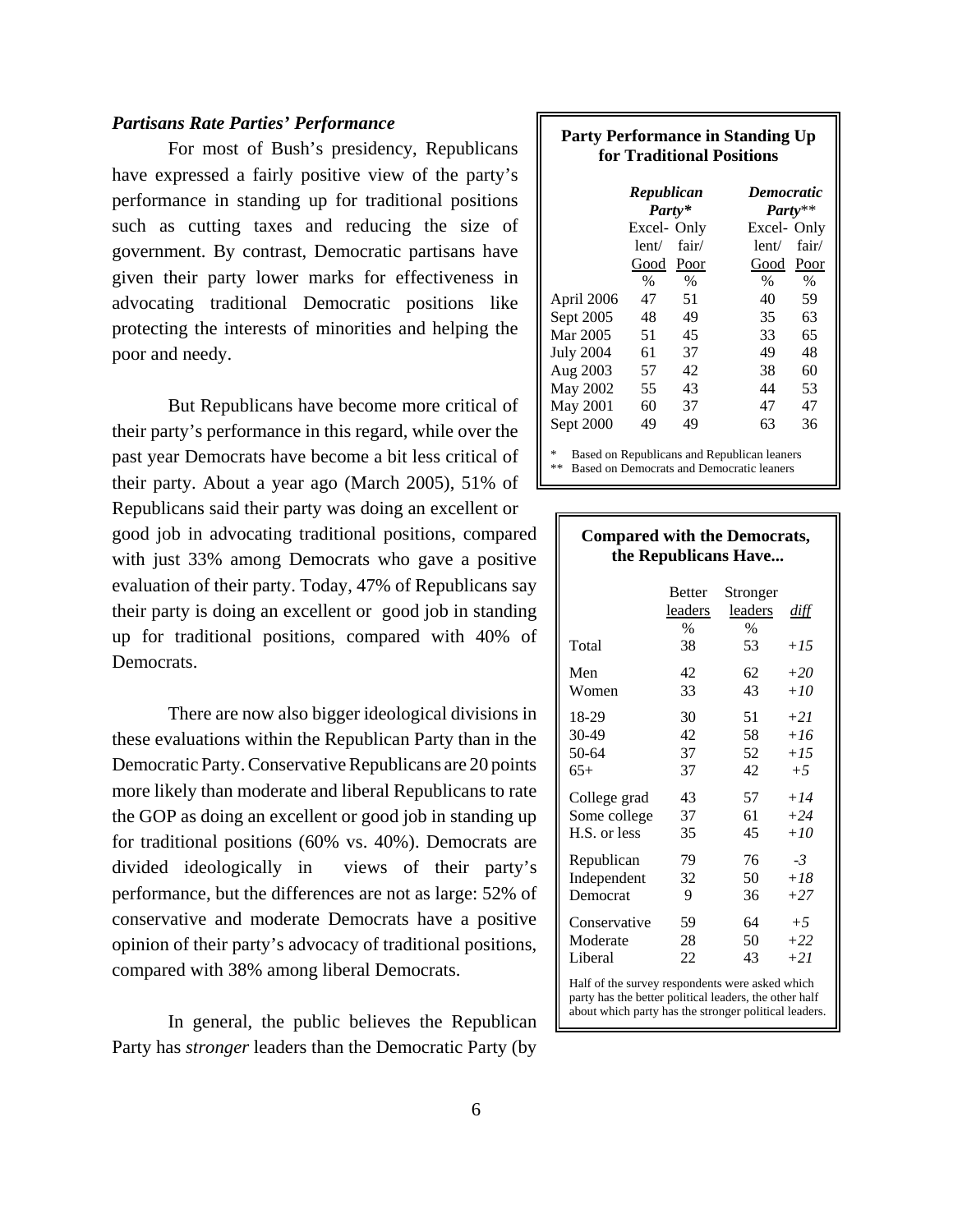53%-26%) and divides evenly when asked which party has *better* leaders (40% say the Democrats, 38% say the Republicans). Republicans overwhelmingly say the GOP has better (79%) and stronger (76%) leaders. But independents and Democrats make sharper distinctions as to which party has the better and stronger leaders. Only about a third of independents (32%) say the Republican Party has better leaders, but half say the GOP has stronger leaders. The gap among Democrats is even larger; just 9% of Democrats say the Republican Party has better leaders, but more than a third (36%) believes the Republican Party has stronger leaders.

#### *Anti-Incumbent Mood*

With a growing number of Americans dissatisfied with what Congress has accomplished in this term, and most of them blaming the Republican leaders in Congress, the Republican Party is facing an electorate looking for change this fall. For the first time since 1994, a majority of voters

(53%) say that they would *not* like to see most members of Congress reelected. This is 15 percentage points higher than in October of 2002, just prior to the midterm elections that year that brought significant Republican gains. The increase is even greater among independents and liberal Democrats (up 24 percentage points in each group). Even among moderate and liberal Republicans, nearly half (46%) now think most members of Congress should not be reelected – an increase of 12 points since the fall of 2002.

Historically, voters have been happier with their own member of Congress than with Congress as a whole. But compared with the fall of 2002, there has been a nine-point increase in the percentage of voters who say they do not want their own U.S. representative reelected. Currently, 28% say this compared with 19% in October 2002. The largest increases in anti-incumbent sentiment are seen among moderate and liberal Republicans (up 15 points, to 25% today), and among independents (up 13 points, to 36%).

## **More Independents, Democrats Looking for Change**

| % do not want most<br>in Congress<br>re-elected<br>Total        | Oct<br>2002 2006<br>%<br>38      | Apr<br>$\%$<br>53 | diff<br>$+1.5$ |
|-----------------------------------------------------------------|----------------------------------|-------------------|----------------|
| Conservative Rep                                                | 34                               | 30                | $-4$           |
| Mod./Lib. Rep                                                   | 34                               | 46                | $+12$          |
| Independent                                                     | 41                               | 65                | $+24$          |
| Conserv./Mod. Dem                                               | 38                               | 56                | $+18$          |
| Liberal Dem                                                     | 47                               | 71                | $+24$          |
| % do not want their<br>US representative<br>re-elected<br>Total | Oct<br>2002 2006 diff<br>%<br>19 | Apr<br>$\%$<br>28 | $+9$           |
| Conservative Rep                                                | 19                               | 18                | - 1            |
| Mod./Lib. Rep                                                   | 10                               | 25                | $+1.5$         |
| Independent                                                     | 23                               | 36                | $+13$          |
| Conserv./Mod. Dem                                               | 18                               | 28                | $+10$          |
| Liberal Dem                                                     | 31                               | 33                | $+2$           |
| Based on registered voters                                      |                                  |                   |                |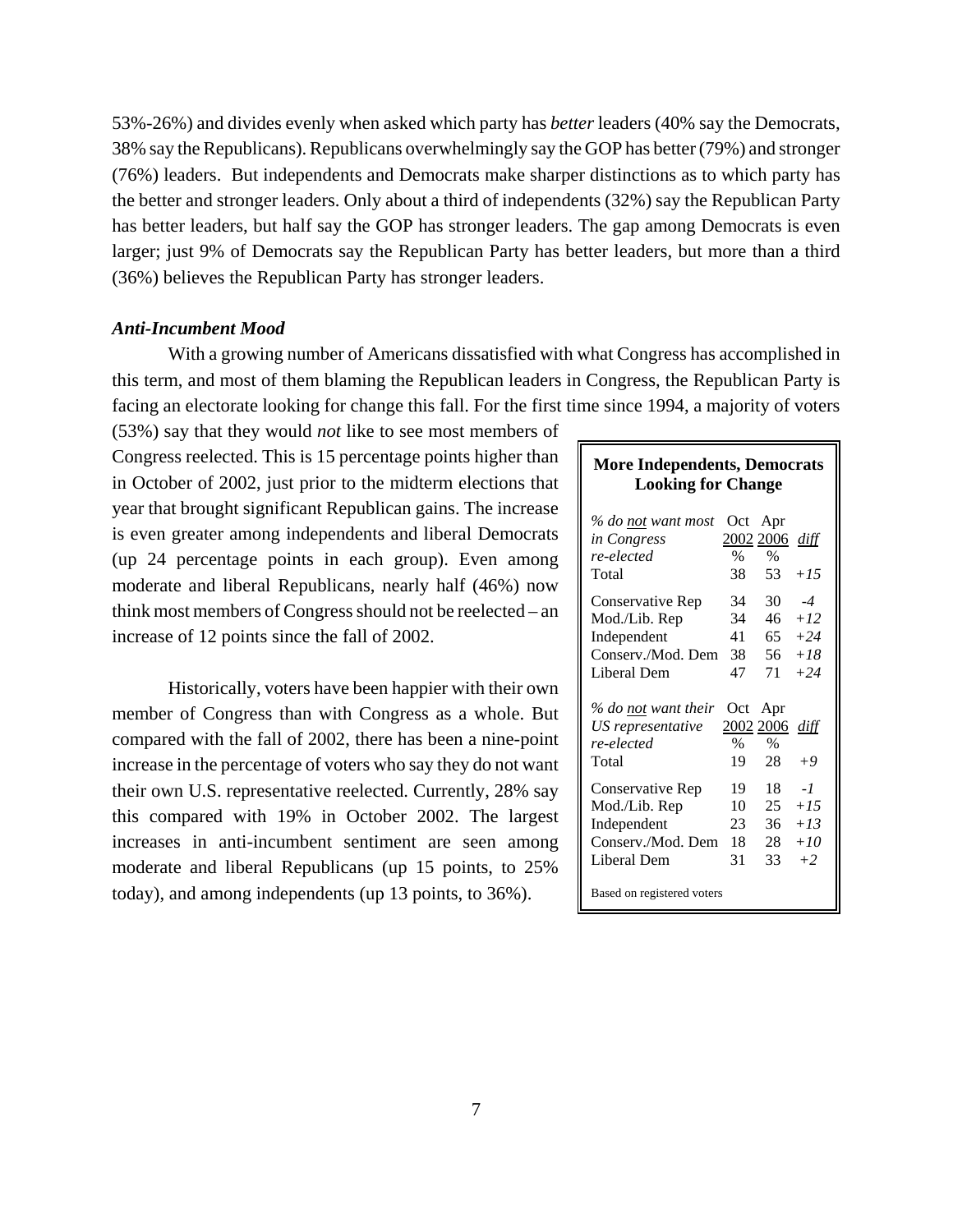Reflecting both political polarization and discontent with Washington, a record number of voters – 56% – say that the issue of party control of Congress will be a factor in their vote. This is eight points higher than on the eve of the election four years ago, when 48% said party control would be a factor in their decision making. Since 2002, both liberal Democrats and conservative

Republicans have become even more likely to say that party control of Congress matters. But especially noteworthy is the fact that more than four-in-ten independents (45%) say this as well, up 15 points from 30% on the eve of the 2002 midterm, and 29% in 1998. For independents to be paying so much attention to party – especially this early in the campaign – is unusual, and it is benefitting the Democrats. Independents who say party is a factor favor the Democratic candidate in their district by greater than two-to-one (62% to 27%).

At the same time, criticism of Congress's performance among independents is also strongly associated with voting preferences. Independents who criticize Congress for doing less than usual say they plan to vote Democratic by an overwhelming 68% to 18% margin.

| <b>Skeptical Independents</b><br><b>Favor Democrats in '06</b> |            |            |                         |  |  |  |
|----------------------------------------------------------------|------------|------------|-------------------------|--|--|--|
|                                                                |            |            | 2006 Vote Preference    |  |  |  |
|                                                                | Dem        |            | Rep Oth/DK              |  |  |  |
| All independents                                               | $\%$<br>51 | $\%$<br>31 | $\%$<br>$18=100$        |  |  |  |
| Inds who say party                                             |            |            |                         |  |  |  |
| control of Congress<br>Will factor in vote                     | 62         |            | $27 \quad 11\equiv 100$ |  |  |  |
| Will not affect vote                                           | 44         | 35         | $21 = 100$              |  |  |  |
|                                                                |            |            |                         |  |  |  |
| Inds who say Congress                                          |            |            |                         |  |  |  |
| has accomplished                                               |            |            |                         |  |  |  |
| Less than usual                                                | 68         | 18         | $14 = 100$              |  |  |  |
| More/same as usual                                             | 34         | 47         | $19=100$                |  |  |  |
| All figures based on independent registered voters.            |            |            |                         |  |  |  |

## *Is a Third Party Needed?*

A narrow majority of the poll's respondents (53%) agree that the U.S. should have a third major political party in addition to the Democratic and Republican parties, but there is no upward trend in this measure over the past decade or so. Moreover, most people think the parties present a real choice to voters. When asked whether there are differences in what the Democratic and Republican parties stand for, most Americans say there are: 33% believe there is a great deal of difference, and 42% say there is a fair amount of difference. Just 21% say there is hardly any difference at all between the two major parties.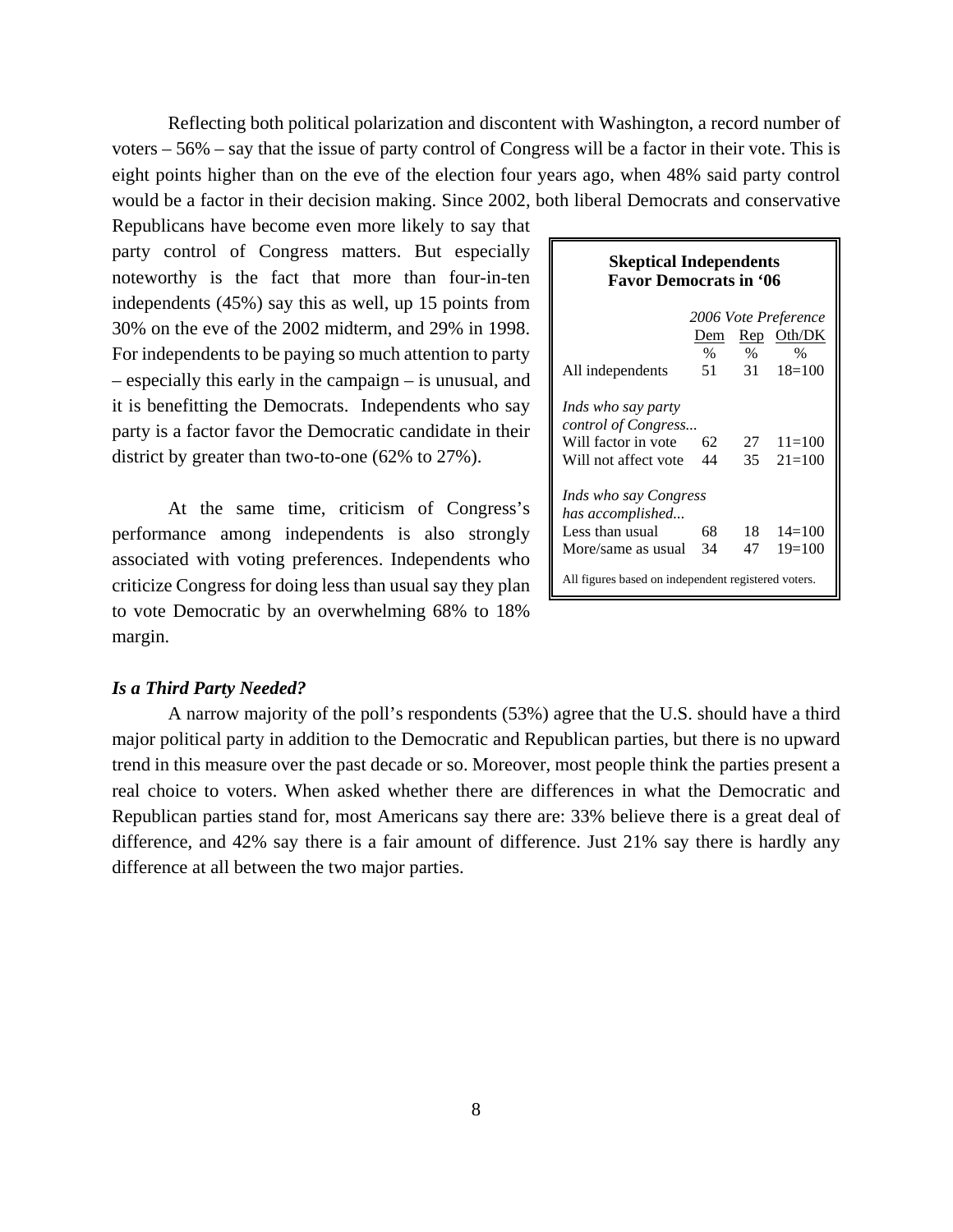## *Looking to November*

With a 10-point advantage overall in intended congressional vote, the Democratic Party is holding its own among many groups it lost in 2002 and 2004, and is even leading among many of them. For example, the Democratic candidate is favored over the Republican by 17 percentage points (56%-39%) among white, non-Hispanic Catholics, by 50%-42% among white mainline Protestants, and by 52%-40% among voters in the Midwest. The Democratic candidate is tied with the Republicans among other groups that the Democrats have lost in recent elections, including whites, men and Southerners.

In nearly every group except for white evangelical Protestants and Republicans themselves, more of those interviewed today support the Democratic candidate than was the

| <b>The Generic House Vote</b><br>(Based on Registered Voters) |                |                                          |                                                               |            |                     |
|---------------------------------------------------------------|----------------|------------------------------------------|---------------------------------------------------------------|------------|---------------------|
| Total                                                         | $\%$<br>46     | Feb 2002<br><u>Rep</u> Dem<br>$\%$<br>45 | <b>Voting Intentions</b><br>Apr 2006<br>Rep Dem<br>$\%$<br>41 | $\%$<br>51 | Dem<br>Gain<br>$+6$ |
| Men                                                           | 51             | 41                                       | 47                                                            | 46         | $+5$                |
| Women                                                         | 43             | 48                                       | 35                                                            | 56         | $+8$                |
| Republican                                                    | 93             | 7                                        | 92                                                            | 6          | $-l$                |
| Democrat                                                      | $\overline{4}$ | 92                                       | 3                                                             | 96         | $+4$                |
| Independent                                                   | 42             | 39                                       | 31                                                            | 51         | $+12$               |
| Northeast                                                     | 48             | 42                                       | 36                                                            | 55         | $+13$               |
| Midwest                                                       | 42             | 50                                       | 40                                                            | 52         | $+2$                |
| South                                                         | 48             | 43                                       | 47                                                            | 45         | $+2$                |
| West                                                          | 48             | 43                                       | 35                                                            | 58         | $+15$               |
| <b>White Protestant</b>                                       | 58             | 33                                       | 53                                                            | 39         | $+6$                |
| Evangelical                                                   | 61             | 31                                       | 64                                                            | 29         | $-2$                |
| Mainline                                                      | 55             | 36                                       | 42                                                            | 50         | $+14$               |
| <b>White Catholic</b>                                         | 54             | 40                                       | 39                                                            | 56         | $+16$               |

case at about this time four years ago (February 2002), or on Election Day in 2002 or 2004. The Democrats now lead by a wide margin in the West (by 23 points) and the Northeast (19 points); in February 2002, the Republicans held a slight advantage in both regions. Especially worrisome for the Republicans is the current 20-point Democratic lead among independents. Four years ago, the Democratic and Republican candidates were essentially tied among independents (42% Republican, 39% Democrat).

## *Cynical About Ethics Reform*

Most Americans (75%) say they are at least somewhat concerned about the influence of lobbyists and special interest groups in Washington. However, fewer than half say they are very concerned about this issue (46%). The public is divided over whether bribery and corruption in Congress is more common today (47%), or no different than it has been in the past (49%).

There is overwhelming support for legislation placing stricter limits on the value of gifts that House members and senators may accept from lobbyists. Roughly three-quarters of Americans (76%) favor tougher limits on the gifts that lawmakers may accept from lobbyists. About a decade ago, there was comparably broad support for tighter limits on lobbyists' gifts to lawmakers. While the Senate passed a limited gift ban last month, the House has yet to take action on such legislation.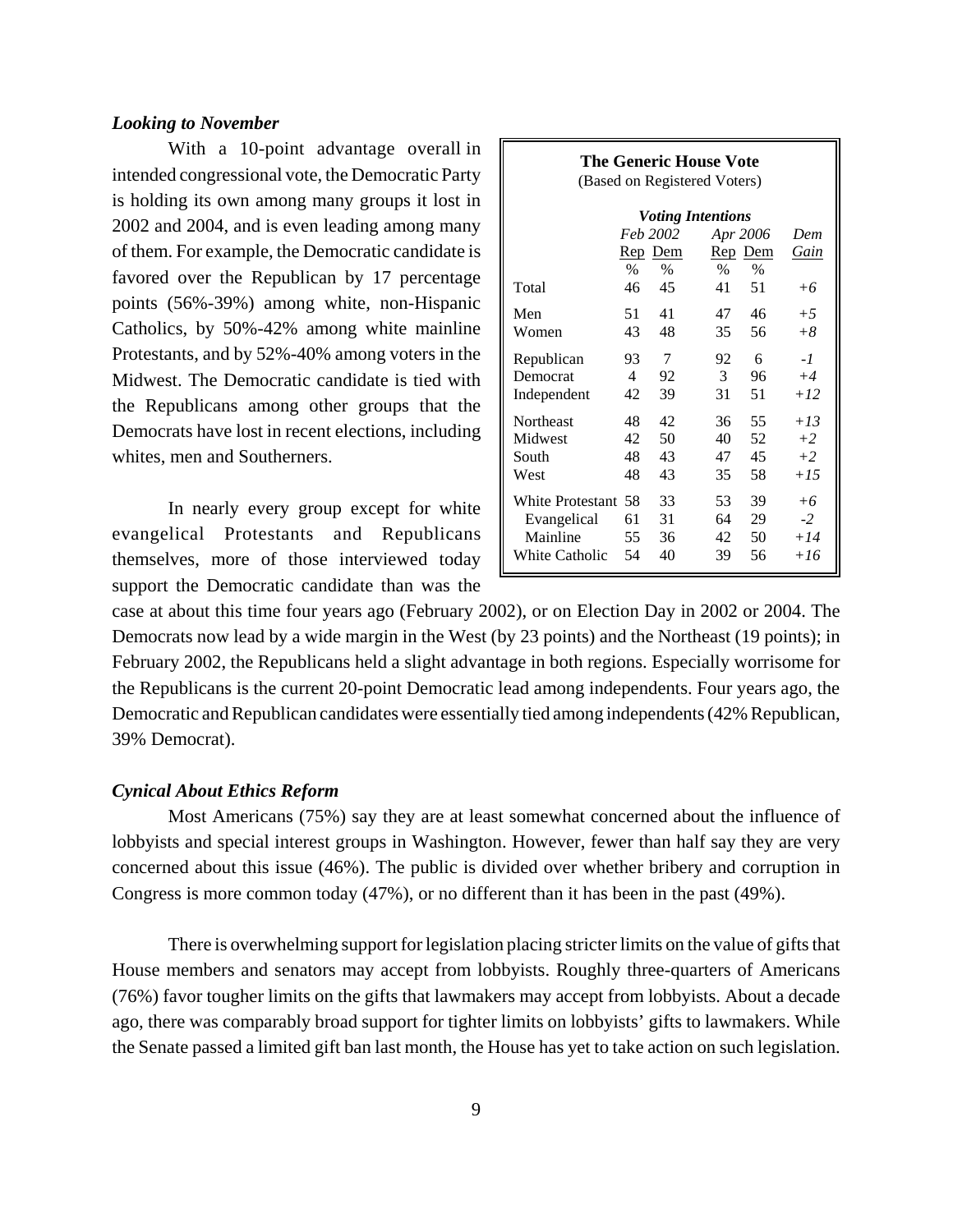At the same time, there is considerable skepticism that such limits would actually reduce the influence of special interests in Washington. A narrow majority (52%) believes a law to place stricter limits on lobbyists' gifts would not make much difference; slightly fewer (45%) believe such a law would be effective in reducing the influence of special interests.

 Independents, in particular, are dubious that a gift ban would really curb the influence of special interests. Only about four-in-ten (39%) say it would, compared with 58% who say it would not make much difference. Democrats are fairly evenly divided while a thin majority of Republicans (53%) believe such a law would reduce the influence of special interests.

## *Democratic Advantage on Reform*

The Democratic Party continues to hold a modest edge as the party better described as governing "in an honest and ethical way;" 36% say this phrase better characterizes the Democratic Party while 28% say it better describes the Republican Party. A relatively large minority (23%) believes neither party governs in an honest and ethical fashion.

The Democrats have a bigger advantage as the party better able to reform the government in Washington. More than four-in-ten Americans (44%) believe the Democratic Party can do better in reforming the government, compared with 28% who choose the Republican Party.

Opinions on both of these measures have remained fairly stable in recent months. In the summer of 1994, the pivotal year when Republicans won control of Congress, neither party had a significant advantage in public views of honesty and reforming the government.

# In the current survey, there are significant differences among Republicans regarding the

| <b>Would Stricter Gift Rules</b><br>Reduce the Influence<br>of Special Interests? |       |               |         |  |  |
|-----------------------------------------------------------------------------------|-------|---------------|---------|--|--|
|                                                                                   |       | Would         |         |  |  |
|                                                                                   | Would | not           | DK      |  |  |
|                                                                                   | $\%$  | $\frac{0}{0}$ | $\%$    |  |  |
| Total                                                                             | 45    | 52            | $3=100$ |  |  |
| 18-49                                                                             | 41    | 56            | $3=100$ |  |  |
| $50+$                                                                             | 50    | 47            | $3=100$ |  |  |
| College grad                                                                      | 50    | 48            | $2=100$ |  |  |
| Some college                                                                      | 43    | 55            | $2=100$ |  |  |

 $HS \text{ or } less \t\t 43 \t\t 53 \t\t 4=100$ 

Republican  $53 \t 45 \t 2=100$ Democrat 47 51 2=100 Independent  $39$   $58$   $3=100$ 

| <b>Rating the Parties on Ethics,</b> |          |                  |                |  |
|--------------------------------------|----------|------------------|----------------|--|
| <b>Government Reform</b>             |          |                  |                |  |
|                                      |          |                  |                |  |
| Governs in an                        | July     | Jan              | April          |  |
| honest & ethical 1994                |          | 2006             | 2006           |  |
| way                                  | $\%$     | $\%$             | $\%$           |  |
| <b>Rep Party</b>                     | 32       | 30               | 28             |  |
| Dem Party                            | 35       | 37               | 36             |  |
| Both (Vol.)                          | 6        | $\overline{4}$   | 4              |  |
| Neither (Vol.)                       | 21       | 19               | 23             |  |
| Don't know                           | <u>6</u> | $\underline{10}$ | $\overline{9}$ |  |
|                                      | 100      | 100              | 100            |  |
|                                      |          |                  |                |  |
| Could do better                      | July     | Feb              | April          |  |
| in reforming                         | 1994     | 2006             | 2006           |  |
| government                           | $\%$     | $\%$             | $\%$           |  |
| <b>Rep Party</b>                     | 39       | 29               | 28             |  |
| Dem Party                            | 40       | 42               | 44             |  |
| Both (Vol.)                          | 3        | 7                | 5              |  |
| Neither (Vol.)                       | 11       | 12               | 15             |  |
| Don't know                           | 7        | 10               | 8              |  |
|                                      | 100      | 100              | 100            |  |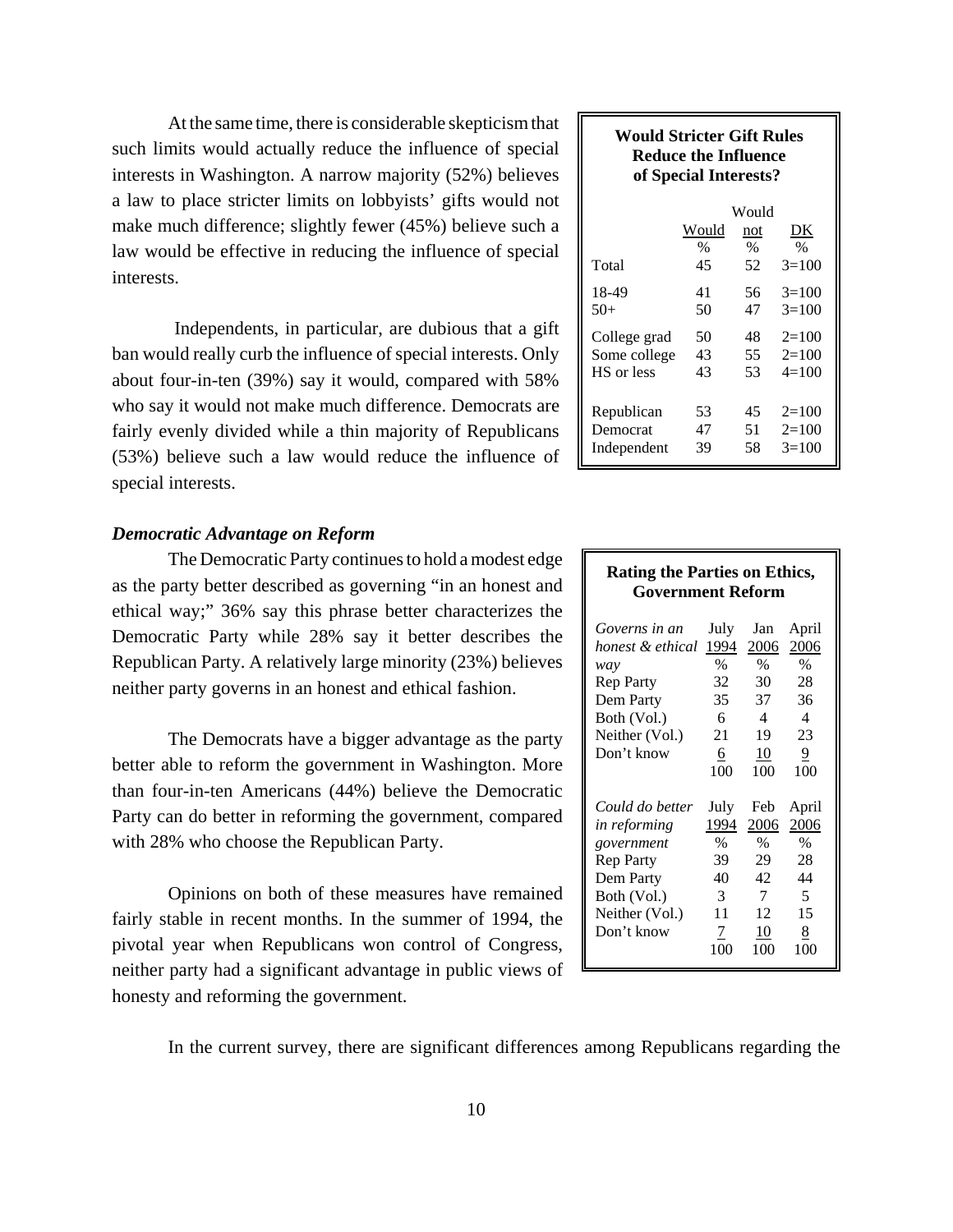party's image for honest and ethical governance. Roughly two-thirds of conservative Republicans (69%) say that description better applies to the Republican Party, but fewer moderate and liberal Republicans agree (55%). The differences are much smaller on the Democratic side. Independents are more likely to view the Democratic Party than the Republican Party as governing honestly and ethically (by 33% to 19%), but a third of independents (32%) say that description does not apply to either party.

In addition, fewer Republicans than Democrats believe their party could do a better job of reforming the government in Washington, DC; 69% of Republicans say the GOP could do better in this regard, compared with 82% of Democrats who point to their party as being better able to reform the government. Independents by roughly two-to-one (40%-19%) point to the Democratic Party as better able to reform government.

## *Bush Fatigue?*

About six-in-ten Americans (62%) agree with the statement  $-$  "I am tired of all the problems associated with the Bush administration." In comparison, somewhat more Americans expressed that sentiment during the latter part of the Clinton administration (71% in August 1999, 72% in September 2000).

As expected, there is a huge partisan gap in feelings of "Bush fatigue." Large majorities of Democrats (82%) and independents (69%) express weariness with the administration's problems, compared with just a third of Republicans.

Only about one-in-five Americans (21%) say they wish that Bush could run for a third presidential term, which is lower than the percentage expressing

| <b>Bush Fatigue Vs. Clinton Fatigue</b> |  |  |  |
|-----------------------------------------|--|--|--|
|-----------------------------------------|--|--|--|

|                               |           |                | --Clinton-- Bush |
|-------------------------------|-----------|----------------|------------------|
|                               |           | Aug Sept       | April            |
| I'm tired of all the problems | 1999 2000 |                | 2006             |
| associated w/ administration  | $\%$      | $\frac{0}{0}$  | $\frac{0}{0}$    |
| Completely agree              | 36        | 48             | 36               |
| Mostly agree                  |           | 35 24          | 26               |
| Mostly disagree               | 19        | 16             | 23               |
| Completely disagree           | 8         | 8              | 12               |
| Don't know                    | 2         | 4              | $\overline{3}$   |
|                               | 100       | 100            | 100              |
| I wish the president          |           |                |                  |
| could run for a third term    | $\%$      | $\%$           | $\%$             |
| Completely agree              | 12        | 16             | 8                |
| Mostly agree                  | 16        | 11             | 13               |
| Mostly disagree               | 24        | 16             | 21               |
| Completely disagree           | 47        | 55             | 56               |
| Don't know                    | 1         | $\overline{2}$ | $\overline{2}$   |
|                               | 100       | 100            | 100              |

that sentiment about Clinton late in his second term. In this regard, by roughly three-to-one (70%- 23%) the public says it wants the next president to offer policies and programs that are different from Bush's, instead of offering similar policies.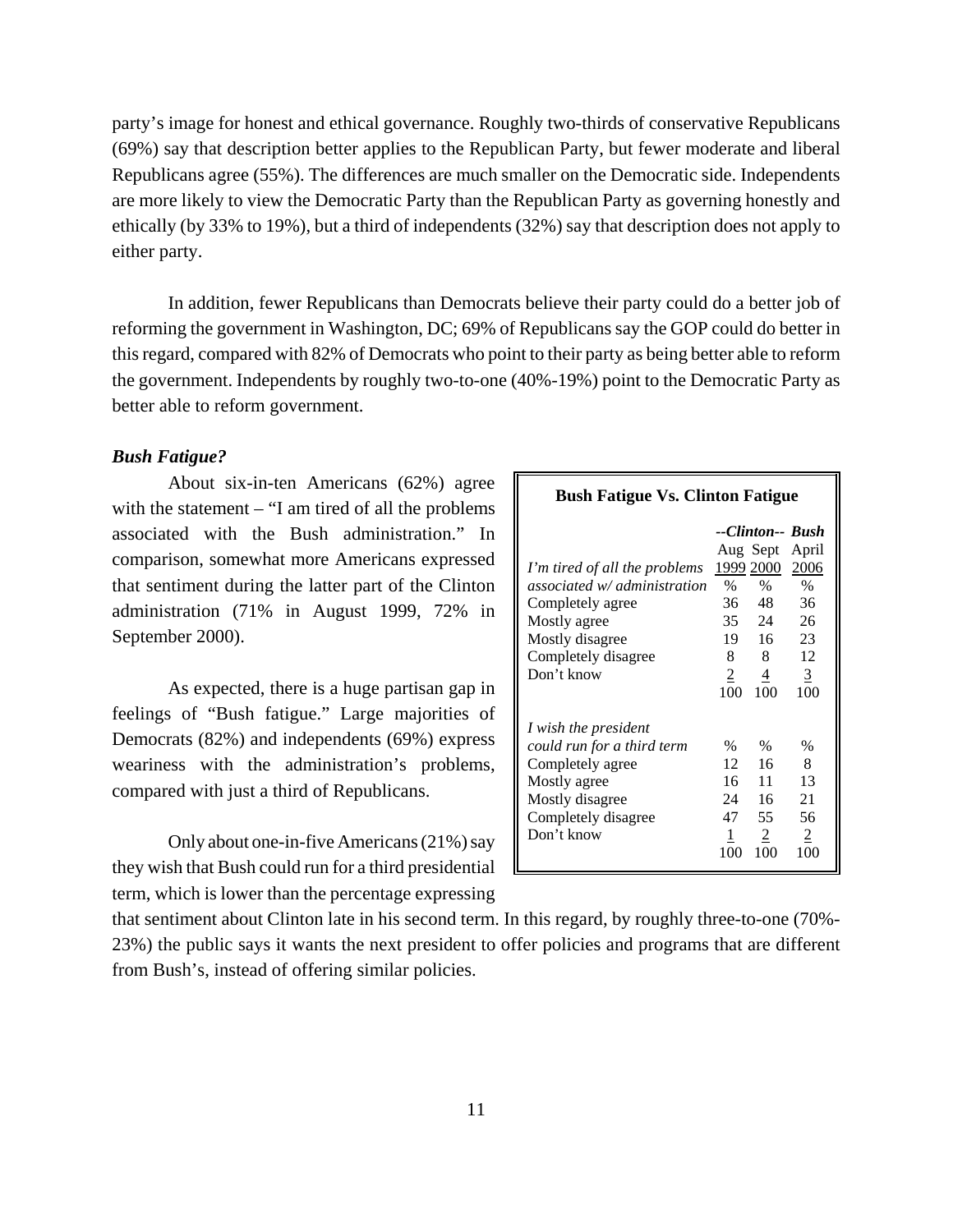This view has changed little since October and presents a striking contrast with the latter stages of Clinton's presidency, when there was considerable support for the next president to adopt similar policies and programs.

Even among Republicans there is a fair amount of support for the next president to pursue policies that are different from the Bush administration's. Nearly half of moderate and liberal Republicans (48%) and about a third of conservative Republicans (31%) say they want the next president to offer different policies. Overwhelming numbers of independents (81%) and conservative and moderate Democrats (91%), as well as virtually all liberal Democrats (98%), want the next president to set a new policy course.

## *Rice Still Popular, Cheney Slips*

The public takes a mixed view of leading Bush administration officials. About seven-in-ten (69%) express a favorable opinion of Secretary of State Condoleezza Rice, based on those familiar enough with Rice to give a rating. In contrast, Secretary of Defense Donald Rumsfeld's positive rating stands below 50% (at 45%); Rumsfeld's favorability has remained fairly stable over the past year, but is well below his peak of 76%, in April 2003 during the first month of the Iraq war.

Vice President Dick Cheney's favorable ratings have been steadily declining over the past year. Six months ago, Americans were divided in their view of the vice president (48% favorable, 52% unfavorable). Today, six-in-ten Americans have an unfavorable view of Cheney, and nearly a third (32%) have a "very unfavorable" opinion of him. Just six months ago, a

#### **Looking Ahead: Broad Support for a Policy Shift**

|                            | $-Clinton--Bush-.$ |      |           |           |
|----------------------------|--------------------|------|-----------|-----------|
|                            | Feb                | June | Oct April |           |
| Want next president        | 1999               |      |           | 2005 2006 |
| to offer policies          | $\%$               | $\%$ | $\%$      | $\%$      |
| Similar to Clinton/Bush    | 54                 | 40   | 25        | 23        |
| Diff. from Clinton/Bush 41 |                    | 52   | 69        | 70        |
| Don't know                 | 5                  | 8    | 6         |           |
|                            |                    |      |           |           |

| <b>Favorability Ratings</b><br>(Based on those who can rate) |                                 |                                   |                       |
|--------------------------------------------------------------|---------------------------------|-----------------------------------|-----------------------|
|                                                              | Favor-<br>able<br>$\frac{0}{0}$ | Unfav-<br>orable<br>$\frac{0}{0}$ | Can't<br>rate<br>$\%$ |
| <b>Bush Administration</b>                                   |                                 |                                   |                       |
| Condoleezza Rice                                             | 69                              | $31 = 100$                        | 14                    |
| October, 2005                                                | 70                              | $30=100$                          | 15                    |
| March, 2005                                                  | 68                              | $32=100$                          | 15                    |
| Donald Rumsfeld                                              | 45                              | $55=100$                          | 16                    |
| October, 2005                                                | 46                              | $54=100$                          | 23                    |
| March, 2005                                                  | 48                              | $52=100$                          | 20                    |
| April, 2003                                                  | 76                              | $24=100$                          | 20                    |
| Dick Cheney                                                  | 40                              | $60=100$                          | 9                     |
| October, 2005                                                | 48                              | $52=100$                          | 11                    |
| March, 2005                                                  | 53                              | $47=100$                          | 9                     |
| April, 2003                                                  | 69                              | $31 = 100$                        | 13                    |
| December, 2002                                               | 69                              | $31 = 100$                        | 15                    |
| <b>Other Republicans</b>                                     |                                 |                                   |                       |
| Rudy Giuliani                                                | 84                              | $16=100$                          | 16                    |
| John McCain                                                  | 68                              | $32=100$                          | 20                    |
| George Allen                                                 | 57                              | $43=100$                          | 66                    |
| <b>Bill Frist</b>                                            | 46                              | $54=100$                          | 47                    |
| Tom DeLay                                                    | 31                              | $69=100$                          | 28                    |
| <b>Democrats</b>                                             |                                 |                                   |                       |
| John Edwards                                                 | 64                              | $36=100$                          | 26                    |
| <b>Bill Clinton</b>                                          | 63                              | $37=100$                          | 3                     |
| Joe Biden                                                    | 58                              | $42=100$                          | 52                    |
| Mark Warner                                                  | 57                              | $43=100$                          | 63                    |
| <b>Hillary Clinton</b>                                       | 56                              | $44 = 100$                        | $\overline{4}$        |
| John Kerry                                                   | 50                              | $50=100$                          | 11                    |
| Russell Feingold                                             | 50                              | $50=100$                          | 62                    |
| <b>Howard Dean</b>                                           | 45                              | $55=100$                          | 31                    |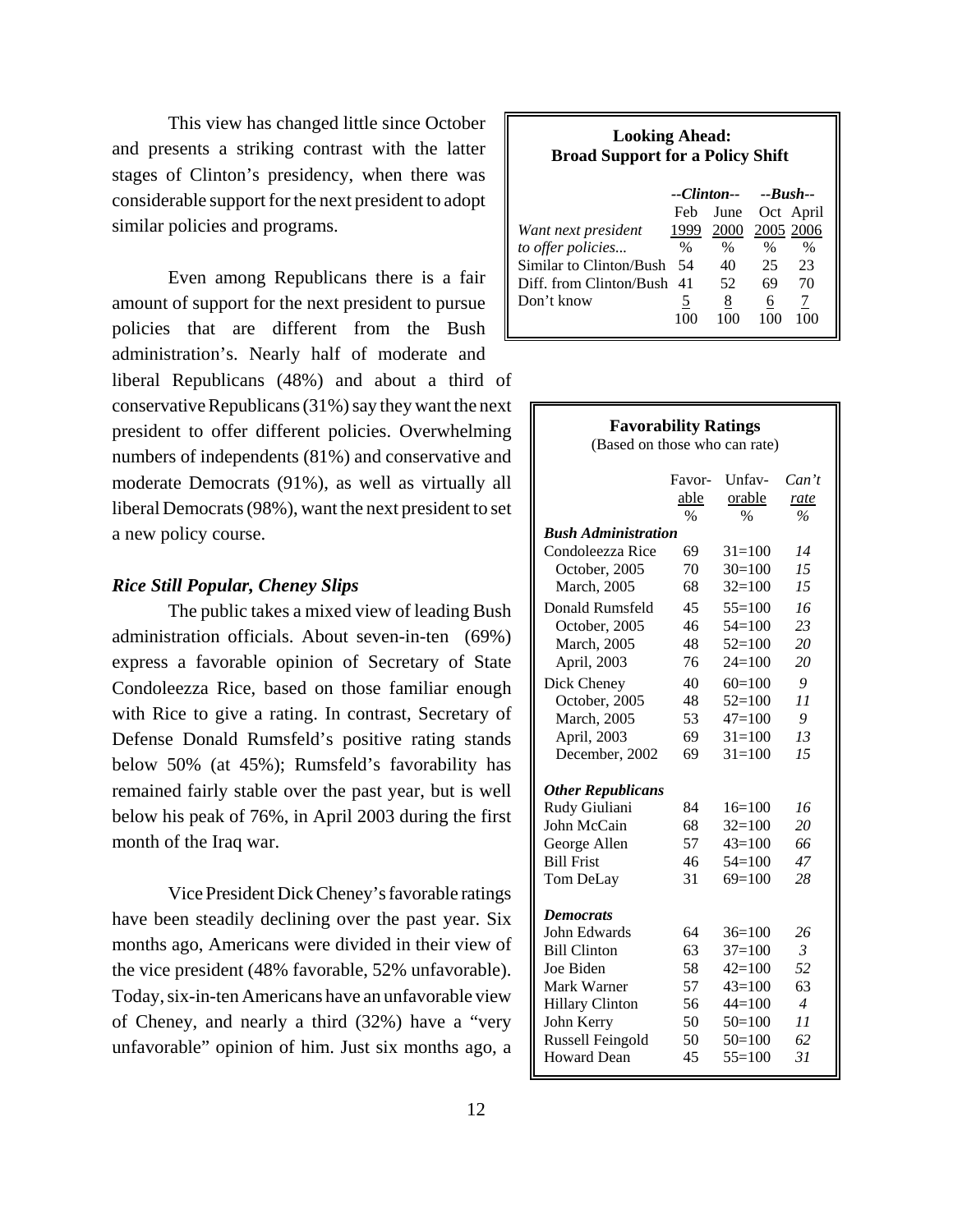quarter of the public who could rate him felt this way.

Rep. Tom DeLay, who recently announced his retirement from Congress, is far more visible today than six months ago, and has won both supporters and detractors since then. Nearly a quarter of the general public (23%) has a favorable view of him, up from 18% in October 2005. But DeLay's unfavorable rating also has risen, from 40% to 49% during this period. Among those who can rate him, however, his 69% unfavorable rating remains unchanged from a half year ago.

Former New York City Mayor Rudy Giuliani's favorable rating ranks highest among Republicans tested (84%), and has inched upward from six months ago (79%). Arizona Sen. John McCain's standing is down from 74% favorable in October to 68% today, while his unfavorable rating has risen from 26% to 32%. Other Republicans, Senate Majority Leader Bill Frist and Virginia Sen. George Allen, are not familiar to many Americans and receive mixed ratings from those who know them.

## *Rating Potential Candidates*

Giuliani, Rice and McCain are broadly popular among Republican voters, but also are viewed favorably by majorities of independent and Democratic voters. More than nine-in-ten Republican voters (94%) have a positive opinion of Giuliani, among those familiar enough to rate him; about eightin-ten Democratic voters (80%) and independent voters (77%) also express favorable opinions of the former New York mayor.

Rice also draws overwhelmingly favorable ratings from Republican voters (93%), but also from majorities of registered independents (58%) and Democrats (55%). McCain has a lower positive rating among Republicans (70%), but gets much higher marks among independents (68%) and Democrats (66%). However, McCain's ratings among independent and Democratic voters have declined since October (by 12 and 10 points, respectively).

# **Voters Look to 2008** (Percent "favorable" based on registered voters who gave ratings) Repub- Demo- Inde-

| Possible                          | licans | crats | pendents |  |  |
|-----------------------------------|--------|-------|----------|--|--|
| <b>GOP</b> Candidates             | %      | %     | $\%$     |  |  |
| Rudy Giuliani                     | 94     | 80    | 77       |  |  |
| Condoleezza Rice                  | 93     | 55    | 58       |  |  |
| <b>Bill Frist</b>                 | 71     | 31    | 32       |  |  |
| George Allen                      | 71     | n/a   | n/a      |  |  |
| John McCain                       | 70     | 66    | 68       |  |  |
| Possible                          |        |       |          |  |  |
| <b>Dem Candidates</b>             |        |       |          |  |  |
| <b>Hillary Clinton</b>            | 20     | 83    | 56       |  |  |
| John Edwards                      | 45     | 81    | 63       |  |  |
| Joe Biden                         | 44     | 80    | 56       |  |  |
| John Kerry                        | 20     | 77    | 48       |  |  |
| Howard Dean                       | 27     | 66    | 45       |  |  |
| Russell Feingold                  | 34     | 57    | 59       |  |  |
| Mark Warner                       | n/a    | 57    | n/a      |  |  |
| $n/a$ = samples sizes are too low |        |       |          |  |  |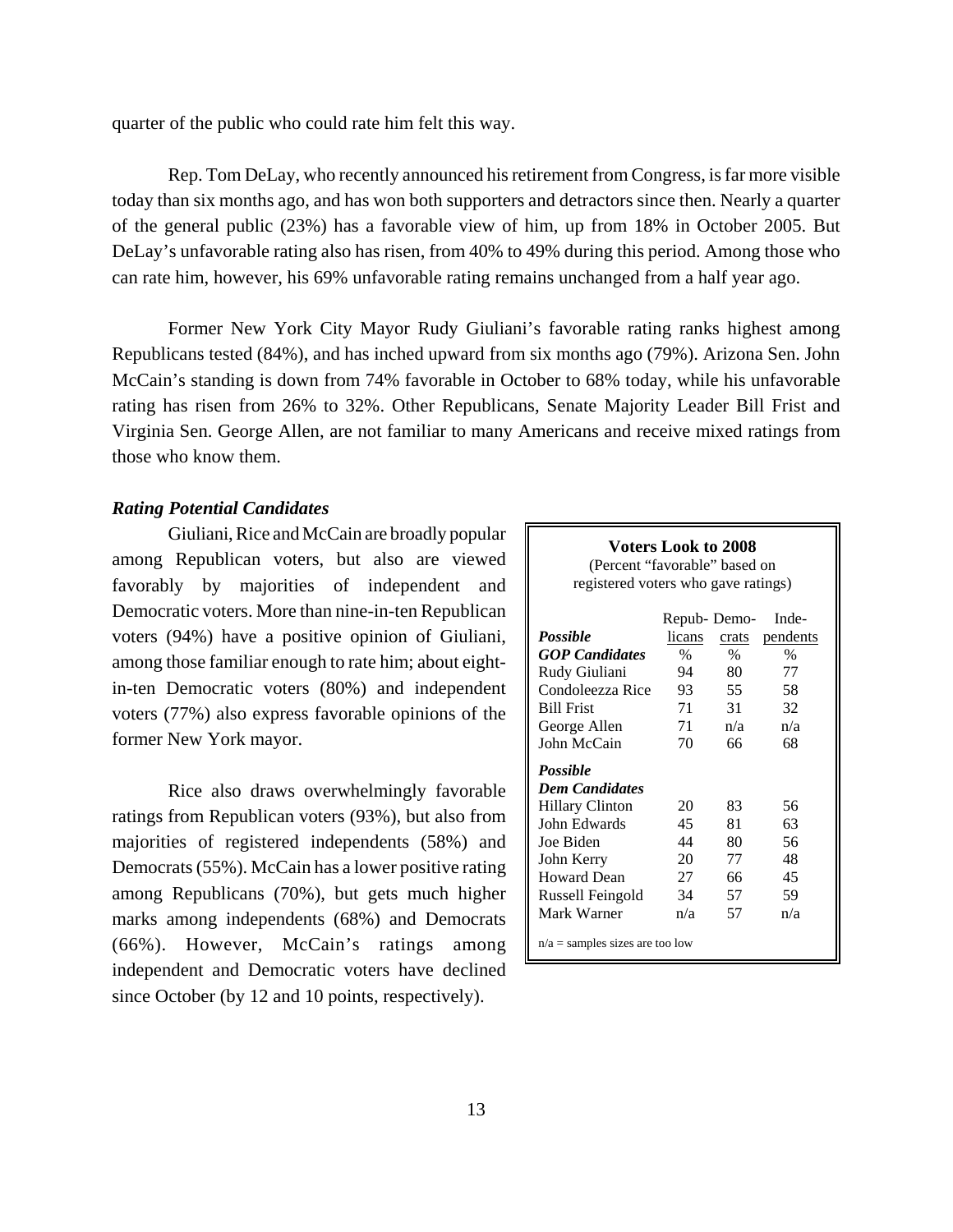Frist fares well among Republican voters (71%), but receives a positive rating from only about third of independents (32%) and Democrats (31%) familiar enough with the Senate leader to rate him. Allen gets an identical positive rating among Republicans (71%), but is not familiar to enough Democrats and independents to produce a reliable estimate of favorability.

In contrast to major Republican figures, no leading Democrat attracts favorable ratings from a majority of Republicans. More than eight-in-ten Democratic voters (83%) and 56% of independents express a positive opinion of Sen. Hillary Clinton, but just 20% of Republicans agree. A similar pattern is evident in views of Sen. John Kerry. Former Sen. John Edwards and Sen. Joe Biden have greater crossover appeal; more than six-in-ten independents (63%) and nearly half of Republicans (45%) view Edwards favorably, while Biden gets comparable ratings.

## *Who Leads the Democrats?*

Hillary Clinton continues to be named more often than anyone else as the leader of the Democratic Party these days, though the plurality response offered by three-in-ten Americans is that "nobody" leads the party. Roughly half as many (16%) name Sen. Clinton, followed by 7% who name Sen. Ted Kennedy and 4% who name former President Bill Clinton.

By comparison, the party's official leaders are rarely mentioned by Americans. Just 1% each cite Sen. Harry Reid or Rep. Nancy Pelosi as the party's overall leader, and 3% name Democratic Party Chair Howard Dean as the party's leader. Republicans, Democrats and independents give similar answers to this question.

| Who is the Leader of<br>the Democratic Party? |                |  |  |  |  |
|-----------------------------------------------|----------------|--|--|--|--|
|                                               | Total<br>$\%$  |  |  |  |  |
| Hillary Clinton                               | 16             |  |  |  |  |
| Ted Kennedy                                   | 7              |  |  |  |  |
| <b>Bill Clinton</b>                           | 4              |  |  |  |  |
| John Kerry                                    | 3              |  |  |  |  |
| <b>Howard Dean</b>                            | 3              |  |  |  |  |
| John Edwards                                  | $\overline{2}$ |  |  |  |  |
| Barack Obama                                  | $\overline{2}$ |  |  |  |  |
| Harry Reid                                    | 1              |  |  |  |  |
| Joseph Biden                                  | 1              |  |  |  |  |
| Nancy Pelosi                                  | 1              |  |  |  |  |
| Joe Lieberman                                 | 1              |  |  |  |  |
| Other                                         | 5              |  |  |  |  |
| Nobody is                                     | 30             |  |  |  |  |
| Don't know                                    | 24             |  |  |  |  |
|                                               | 100            |  |  |  |  |
| Open ended question                           |                |  |  |  |  |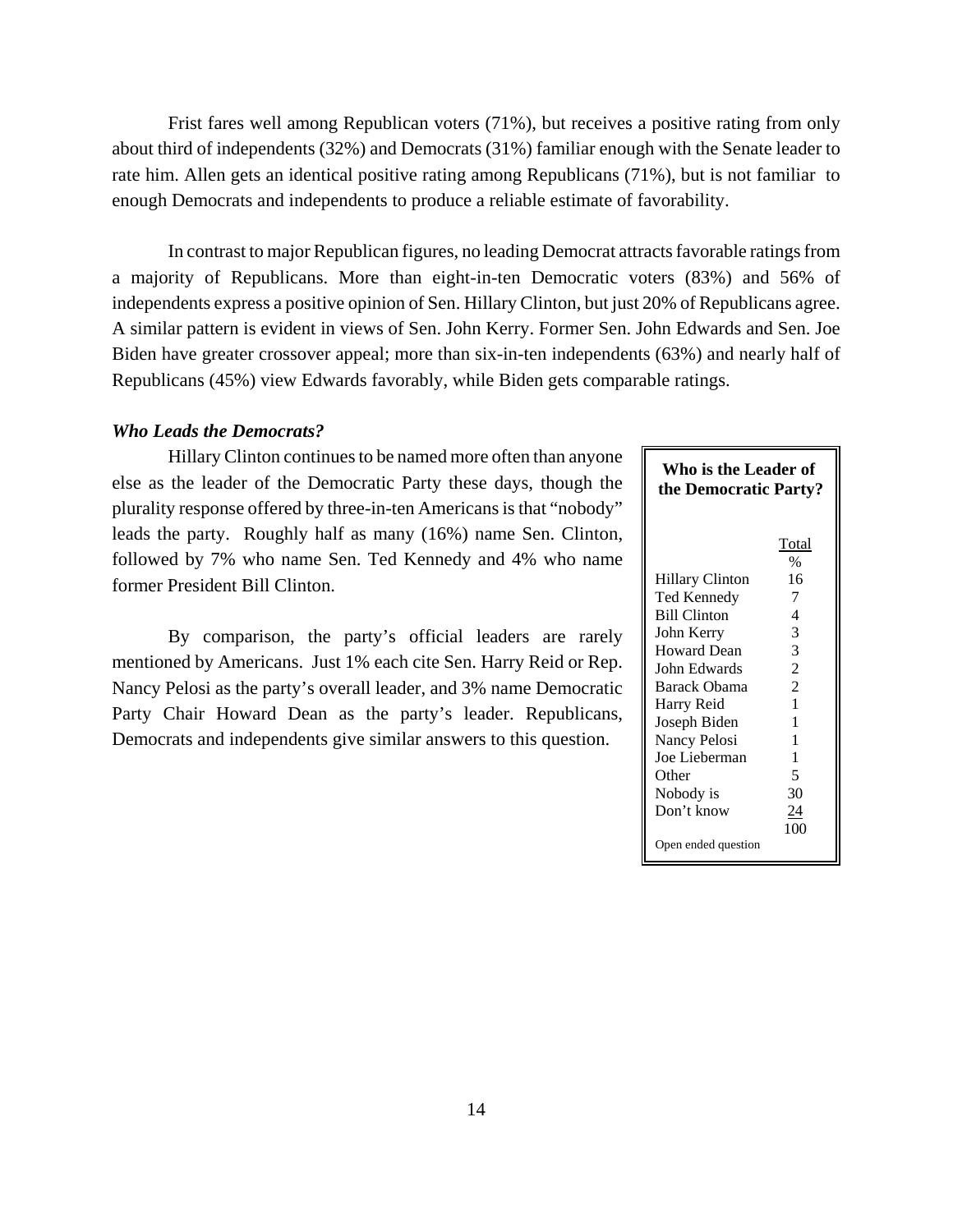#### *Iraq Interest, Awareness High*

Now in its fourth year, the war in Iraq continues to engage the American public. News about the situation in Iraq was the month's most closely followed story; 43% paid *very* close attention to news about Iraq, which is unchanged from recent months.

Most Americans are aware of the U.S. casualty toll in Iraq; 53% correctly answered that around 2,500 U.S. soldiers have been killed in the conflict. Awareness of the casualty level varies considerably by gender and age, with men over age 50 (71%) particularly likely to know the correct figure. College graduates (60%) are also more likely to respond accurately.

Roughly four-in-ten (37%) say the people they know are becoming less emotionally involved in

| <b>Awareness of U.S. Casualties in Iraq</b> |                |           |           |                |
|---------------------------------------------|----------------|-----------|-----------|----------------|
|                                             |                | Men Women |           | Men Women      |
| How many                                    | 18-49 18-49    |           | 50+       | $50+$          |
| troops killed?                              | %              | $\%$      | $\%$      | $\%$           |
| Around 500                                  | 5              |           |           | $\mathfrak{D}$ |
| Around 1,500                                | 16             | 22        | 11        | 13             |
| Around 2,500                                | 52             | 43        | 71        | 51             |
| Around 3,500                                | 21             | 18        | 12        | 22             |
| Other (Vol.)                                | $\mathfrak{D}$ |           |           |                |
| Don't know                                  | 4              | 10        |           | 11             |
|                                             | 100            | 100       | 1 ( ) ( ) |                |
|                                             |                |           |           |                |

Iraq news than they once were, but that is down somewhat from June 2005 (44%). A solid majority (59%) says the people they know are about as emotionally involved (38%) or more involved (21%) in Iraq news than they were (up from 51% last June).

Democrats, in particular, say the people they know are becoming more engaged by news about the war. Roughly a quarter of Democrats say that now (27%), compared with 17% last June. By contrast, 13% of Republicans say the people they know are more emotionally involved in Iraq news, no change from last June.

The public's divisions over the war

| <b>Public Still Emotionally Involved</b><br>in Iraq News |          |               |       |                          |      |
|----------------------------------------------------------|----------|---------------|-------|--------------------------|------|
|                                                          |          |               |       | May Aug Jan June Apr     |      |
|                                                          |          |               |       | 2004 2004 2005 2005 2006 |      |
| <i>People are becoming</i>                               | $\%$     | $\frac{0}{0}$ | $\%$  | $\%$                     | $\%$ |
| Less emotionally involved 26                             |          |               | 36 35 | 44                       | 37   |
| More emotionally involved 33                             |          | -19           | - 19  | 15                       | 21   |
| About the same                                           | 36       | 41            | 44    | 36                       | 38   |
| Mixed/Don't know                                         | <u>5</u> | 4             | 2     | <u>5</u>                 | 4    |
|                                                          | 100      | 100           | 100   | 100                      |      |

continue to be reflected in perceptions of press coverage of the conflict. About four-in-ten (37%) think that news reports are making the situation in Iraq seem worse than it really is, while 17% believe the news is making the situation seem better than it is, and 35% say reports are accurately reflecting the reality in Iraq. Opinion on this issue shows little change from December 2005, when 39% said news reports were making things seem worse, 19% said they were making the situation seem better, and 35% said reports were accurate.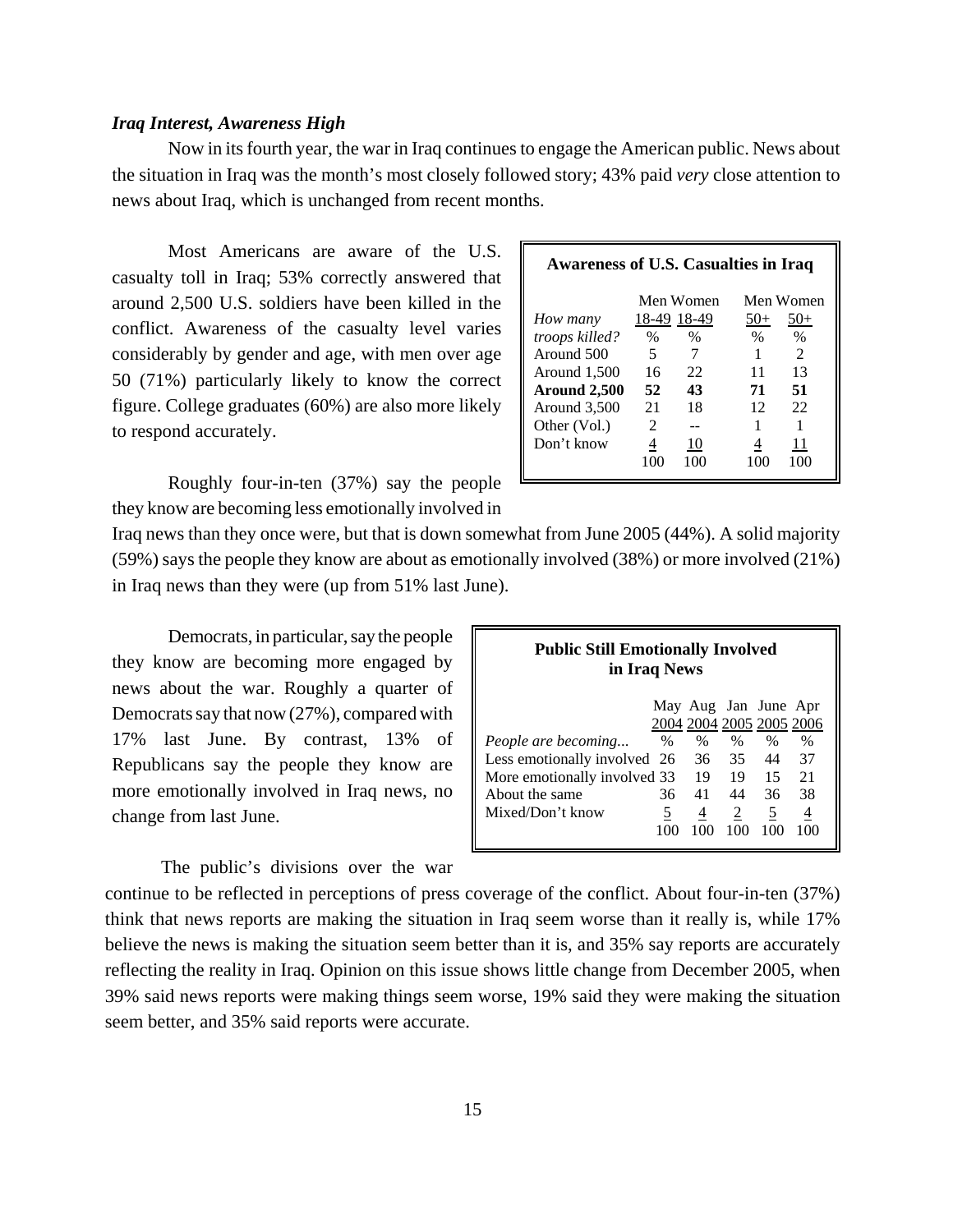Most Republicans (61%) feel that news reports present an excessively negative picture of events in Iraq, while half of Democrats say the reports are generally accurate. About a third of independents (34%) say news coverage of Iraq is making things seem worse than they really are, while about the same number (32%) believes reports are mostly accurate.

## *Opinions on Iraq Largely Unchanged*

Overall public opinion about the war remains relatively stable. Roughly half of Americans (47%) believe the war was the right decision and the same number (47%) believes that the military effort is going very well (13%) or fairly well (34%). Attitudes on both of these measures have changed little since the start of the year.

A solid majority of Americans (59%) believes the U.S. is "losing ground" in its efforts to prevent a civil war in Iraq, though that is less than in March (66%), after the bombing of a major Shiite mosque in Samarra triggered sectarian violence. The percentage of Americans who believe the U.S. is losing ground in defeating the insurgents (46%) has also decreased slightly since March (51%). Other perceptions of progress in Iraq remain largely unchanged from March.

#### **Iraq Opinions Stable**

|                      |      |                | Jan Feb Mar Apr |      |
|----------------------|------|----------------|-----------------|------|
| Using force          | 06   | 06             | 06              | 06   |
| in Iraq              | $\%$ | $\%$           | $\%$            | $\%$ |
| Right decision       | 45   |                | 51 45           | 47   |
| Wrong decision       | 47   |                | 44 49           | 46   |
| Don't know           | 8    | $\overline{2}$ | $6\overline{6}$ | 7    |
|                      |      |                | 100 100 100 100 |      |
| How well is military |      |                |                 |      |
| effort going?        |      |                |                 |      |
| Very well            | 12   | 13             | - 9             | 13   |
| Fairly well          | 39   |                | 38 34           | 34   |
| Not too well         | 27   |                | 29 30           | 29   |
| Not at all well      | 17   | 17             | 21              | 21   |
| Don't know           | 5    | 3              | 6               | 3    |
|                      |      |                | 100 100 100 100 |      |

| 'Losing Ground' In Iraq?             |               |               |      |  |  |
|--------------------------------------|---------------|---------------|------|--|--|
|                                      | Jan           | Mar           | Apr  |  |  |
| Percent who say we are               | 06            | 06            | 06   |  |  |
| "losing ground" in                   | $\frac{0}{0}$ | $\frac{0}{0}$ | $\%$ |  |  |
| Preventing a civil war               | 48            | 66            | 59   |  |  |
| Reducing civilian casualties         | 54            | 56            | 56   |  |  |
| Defeating the insurgents             | 38            | 51            | 46   |  |  |
| Preventing terrorist bases in Iraq   | 33            | 44            | 43   |  |  |
| Establishing a democracy             | 26            | 38            | 38   |  |  |
| Training Iraqi forces                | 22            | 30            | 30   |  |  |
| Rebuilding roads, power plants, etc. | 22            | 29            | 26   |  |  |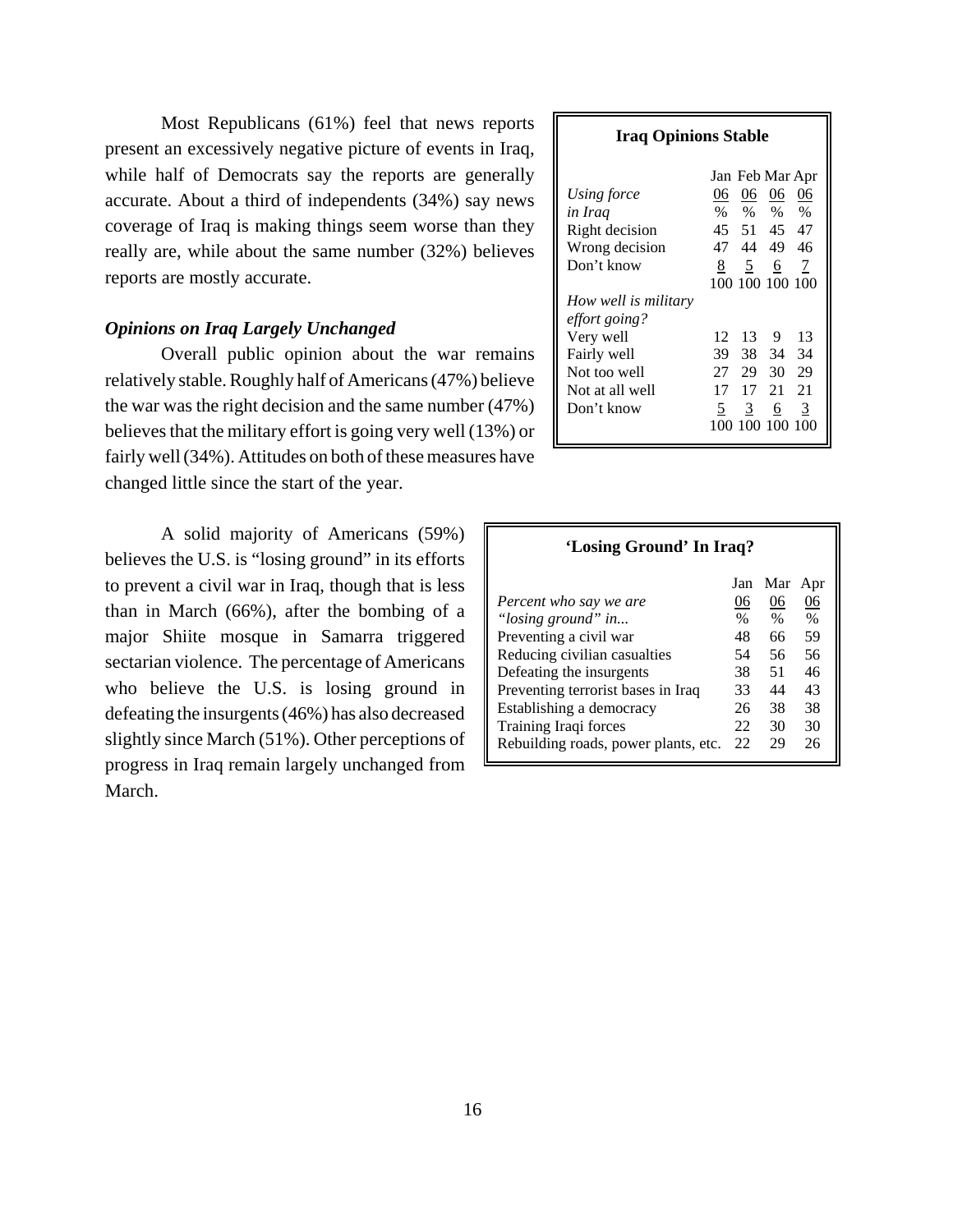The public is evenly divided over whether to withdraw U.S. forces from Iraq; 48% say the U.S. should bring its troops home as soon as possible, while an identical number (48%) says it should keep its troops in Iraq until the situation has stabilized. This is a slight change from last month, when 50% preferred to bring the troops home as soon as possible, and 44% said to keep troops there until the situation was stable.

By a 53%-40% margin, the public continues to favor a timetable for the withdrawal of American troops from Iraq. There is a significant gender gap on this issue, as 62% of women favor a timetable, compared to only 44% of men. There are sharp partisan differences as well, with two-thirds

## **Public Divided Over Withdrawing U.S. Forces**

|                       |      |      | Jan Feb Mar Apr |      |
|-----------------------|------|------|-----------------|------|
|                       | 06   | 06   | 06              | 06   |
| What to do now?       | $\%$ | $\%$ | $\%$            | $\%$ |
| Bring troops home     | 48   | 46   | 50              | 48   |
| Keep troops in Iraq   | 48   | 50   | 44              | 48   |
| Don't know            | 4    | 4    | 6               | 4    |
|                       |      |      | 100 100 100 100 |      |
| Should set timetable  |      |      |                 |      |
| for troop withdrawal? |      |      |                 |      |
| Yes                   | 50   |      | 55              | .53  |
| Nο                    | 42   |      | 39              | 40   |
| Other/Don't know      | 8    |      | 6               | 7    |
|                       | 100  |      | 100             |      |

(67%) of Democrats supporting a timetable, compared with 55% of independents and 38% of Republicans.

A plurality of Americans (37%) believe the war in Iraq has increased the chances of terrorist attacks in the U.S., down somewhat from July 2005 (45%), in a survey conducted shortly after the July 7 bombings in London. Roughly a quarter (27%) currently thinks the war has lessened the chances of a terrorist strike, and 33% say it has made no difference.

## *Iraq Another Vietnam?*

Americans are divided over whether the war in Iraq will ultimately resemble the American experience in Vietnam; 41% say Iraq will turn out to be another Vietnam, while 43% say the U.S. will accomplish its goals there. The public has grown more pessimistic in this view since September of last year, when 39% said Iraq would be another Vietnam and 48% believed the U.S. would accomplish its objectives.

As is the case with nearly every issue related to Iraq, there is a sizable partisan divide in views of whether the U.S. military operation in Iraq will end up as another Vietnam. Republicans by greater than fourto-one (73%-15%) say the U.S. will accomplish its

| Will war in Iraq be      | Total Rep Dem |      |      | Ind  |
|--------------------------|---------------|------|------|------|
| another Vietnam?         | $\%$          | $\%$ | $\%$ | $\%$ |
| Another Vietnam          | 41            | 15   | 62   | 46   |
| US will achieve goals    | 43            | 73   | 24   | 37   |
| Too early to tell (VOL)  | .5            | 4    | 4    | 7    |
| Don't know               | 11            | 8    | 10   | 10   |
|                          | 100           | 100  | 100  | 100  |
| <i>Iragis better off</i> |               |      |      |      |
| w/Saddam Hussein         |               |      |      |      |
| removed from power?      |               |      |      |      |
| Better off               | 78            | 94   | 69   | 74   |
| Worse off                | 13            | 3    | 20   | 16   |
| Don't know               | 9             | 3    | 11   | 10   |
|                          | 100           | 100  | 100  | 100  |
|                          |               |      |      |      |

**Different Perspectives on Iraq**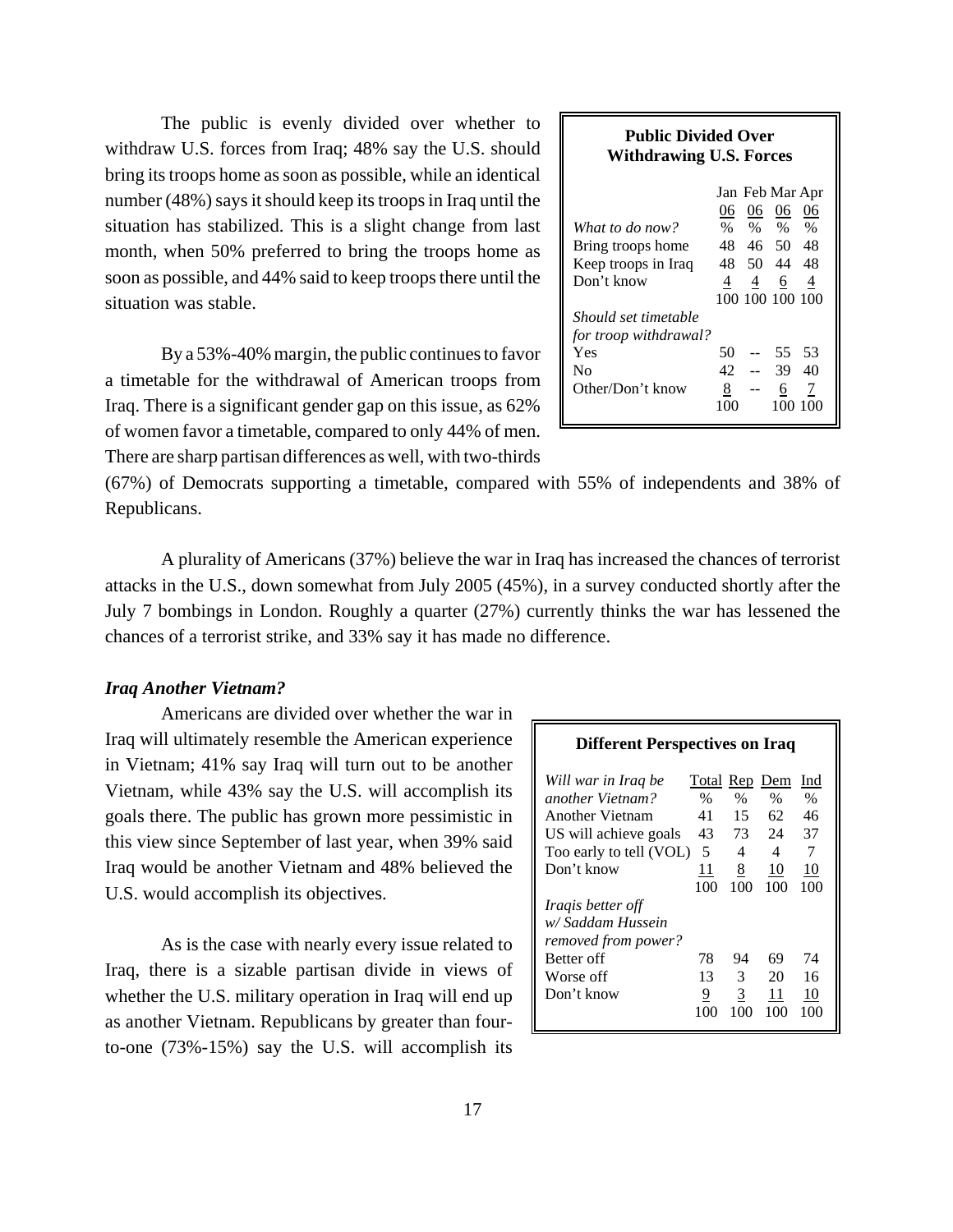goals in Iraq, while Democrats by 62%-24% believe that Iraq will become another Vietnam.

However, there is one issue concerning Iraq on which there is widespread agreement: overwhelmingly, Americans agree (78%) that the people of Iraq will be better off in the long run because Saddam Hussein has been removed from power. This is down slightly from 84% in February 2004, but the belief that Iraqis will be better off remains high across the board, including 94% of Republicans, 74% of independents, and 69% of Democrats.

## *Bush Faulted on Leak Case*

About a third of Americans (32%) say they have heard a lot about news reports that President Bush may have authorized his staff to leak pre-war intelligence about Iraq to undermine war critics; another 46% say they have heard a little about the case.

Among those who have heard at least a little about the leak reports, 57% believe President

Bush acted improperly, while 34% disagree. Large majorities of Democrats (82%) and independents (67%) feel Bush acted improperly; two-thirds of Republicans (67%) say he did nothing wrong.

#### *Strong Interest in Immigration*

The massive immigration protests in several U.S. cities and the congressional debate over immigration have raised the issue's profile with the public. About four-in-ten Americans (39%) say they have been following the immigration issue very closely. Among news stories tested, only Iraq drew slightly more public interest (43% very closely).

Public opinion toward immigration policy continues to divide the public, though the partisan differences are smaller than on Iraq and other issues. A solid majority (58%) favors a proposal to allow undocumented immigrants who have been in the U.S. for several years to gain legal working status and the possibility of future citizenship.

More divisive is a proposal to make it a criminal

## **Immigration Policies**

| Following news<br><i>about immigration</i><br>Very closely<br>Fairly closely<br>Not too/at all closely<br>Don't know | Total<br>$\frac{0}{0}$<br>39<br>34<br>26<br>$\mathbf{1}$ | <u>Rep</u><br>$\%$<br>40<br>37<br>23<br>$\ast$ | Dem<br>$\frac{0}{0}$<br>42<br>33<br>24<br>$\mathbf{1}$ | Ind<br>$\%$<br>37<br>34<br>28<br>$\mathbf{1}$ |
|----------------------------------------------------------------------------------------------------------------------|----------------------------------------------------------|------------------------------------------------|--------------------------------------------------------|-----------------------------------------------|
|                                                                                                                      | 100                                                      | 100                                            | 100                                                    | 100                                           |
| Provide path to<br>citizenship for<br>undocumenteds in US                                                            |                                                          |                                                |                                                        |                                               |
| Favor                                                                                                                | 58                                                       | 53                                             | 64                                                     | 62                                            |
| Oppose                                                                                                               | 35                                                       | 42                                             | 31                                                     | 33                                            |
| Don't know                                                                                                           | 7                                                        | 5                                              | <u>5</u>                                               | $\overline{2}$                                |
|                                                                                                                      | 100                                                      | 100                                            | 100                                                    | 100                                           |
| Make it a crime                                                                                                      |                                                          |                                                |                                                        |                                               |
| to assist undocumenteds                                                                                              | 45                                                       | 57                                             | 36                                                     | 43                                            |
| Favor                                                                                                                | 47                                                       | 36                                             | 56                                                     | 50                                            |
| Oppose<br>Don't know                                                                                                 | 8                                                        | 7                                              |                                                        | 7                                             |
|                                                                                                                      | 100                                                      | 100                                            | <u>8</u><br>100                                        | 100                                           |
| Who can best                                                                                                         |                                                          |                                                |                                                        |                                               |
| handle immigration                                                                                                   |                                                          |                                                |                                                        |                                               |
| Democrats                                                                                                            | 43                                                       | 15                                             | 75                                                     | 37                                            |
| Republicans                                                                                                          | 27                                                       | 60                                             | 7                                                      | 21                                            |
| Both (Vol)                                                                                                           | 6                                                        | 6                                              | $\overline{\mathcal{A}}$                               | 8                                             |
| Neither (Vol)                                                                                                        | 11                                                       | 9                                              | 5                                                      | 18                                            |
| Don't know                                                                                                           | 13                                                       | 10                                             | 9                                                      | 16                                            |
|                                                                                                                      | 100                                                      | 100                                            | 100                                                    | 100                                           |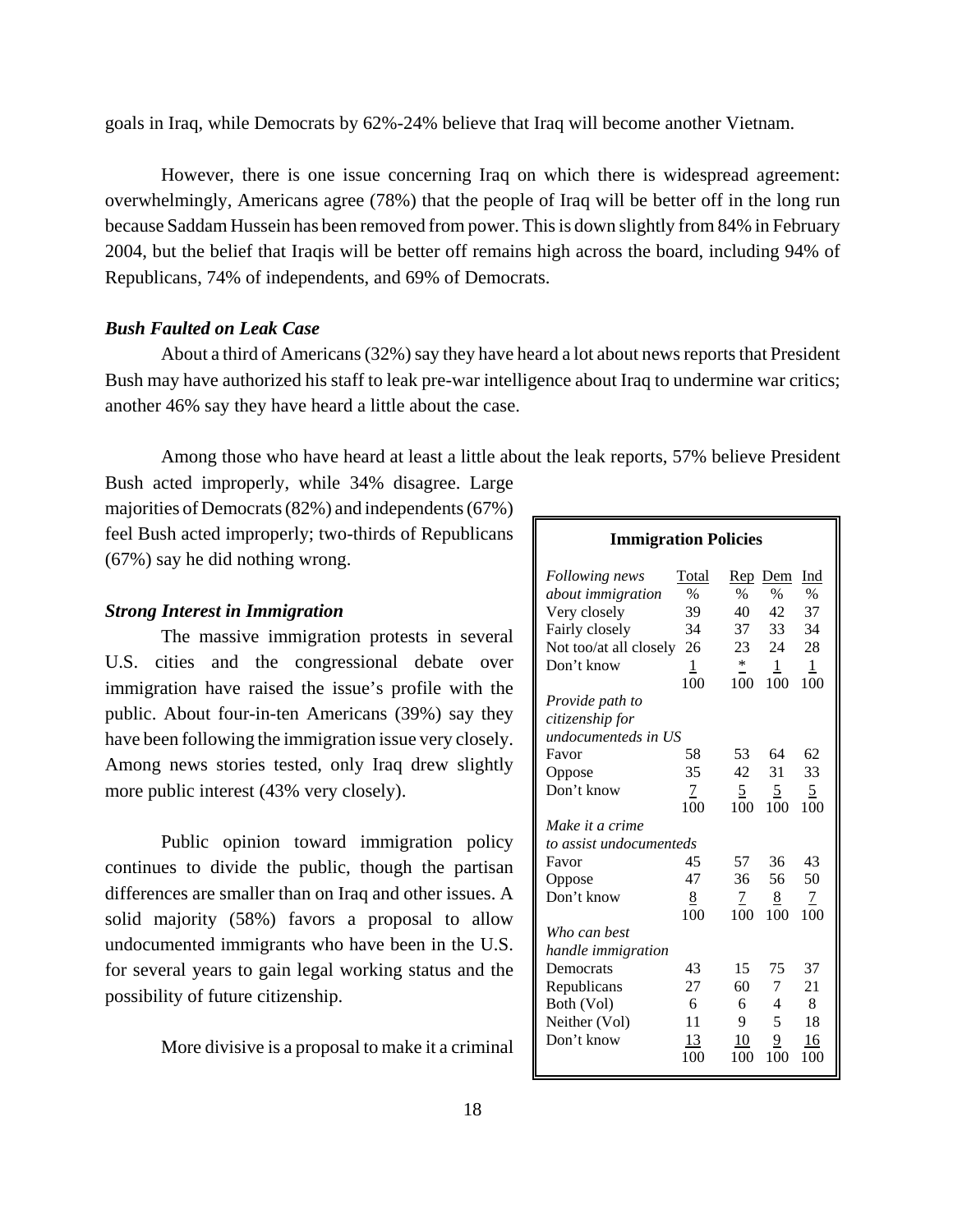offense to assist an undocumented immigrant to remain in the U.S.; 45% favor such a proposal, while 47% are opposed. There is more partisanship on this issue than on whether illegal immigrants should be provided a path to citizenship. A majority of Republicans (57%) favor making it a crime to assist an undocumented immigrant to stay in the U.S., while just 36% of Democrats agree.

By 43%-27%, more Americans say the Democratic Party can better handle immigration. Roughly one-in-seven Republicans (15%) believe Democrats can do a better job on this issue, compared with 7% of Democrats who favor the GOP on immigration. Independents by 37%-21% think the Democratic Party can better handle immigration.

#### **ABOUT THIS SURVEY**

Results for this survey are based on telephone interviews conducted under the direction of Princeton Survey Research Associates International among a nationwide sample of 1,501 adults, 18 years of age or older, from April 7-16, 2006. For results based on the total sample, one can say with 95% confidence that the error attributable to sampling is plus or minus 3 percentage points. For results based on form  $1 (N=764)$  and form  $2 (N=737)$  the sampling error is plus or minus 4 percentage points.

In addition to sampling error, one should bear in mind that question wording and practical difficulties in conducting surveys can introduce error or bias into the findings of opinion polls.

#### **ABOUT THE CENTER**

The Pew Research Center for the People & the Press is an independent opinion research group that studies attitudes toward the press, politics and public policy issues. We are sponsored by The Pew Charitable Trusts and are one of six projects that make up the Pew Research Center, a nonpartisan "fact tank" that provides information on the issues, attitudes and trends shaping America and the world.

The Center's purpose is to serve as a forum for ideas on the media and public policy through public opinion research. In this role it serves as an important information resource for political leaders, journalists, scholars, and public interest organizations. All of our current survey results are made available free of charge.

All of the Center's research and reports are collaborative products based on the input and analysis of the entire Center staff consisting of:

Andrew Kohut, Director Jodie Allen, Senior Editor Scott Keeter, Director of Survey Research Carroll Doherty and Michael Dimock, Associate Directors Carolyn Funk and Richard Wike, Senior Project Directors April Rapp, Research Associate Nilanthi Samaranayake, Peyton Craighill, and Courtney Kennedy, Project Directors Kate DeLuca, Research Assistant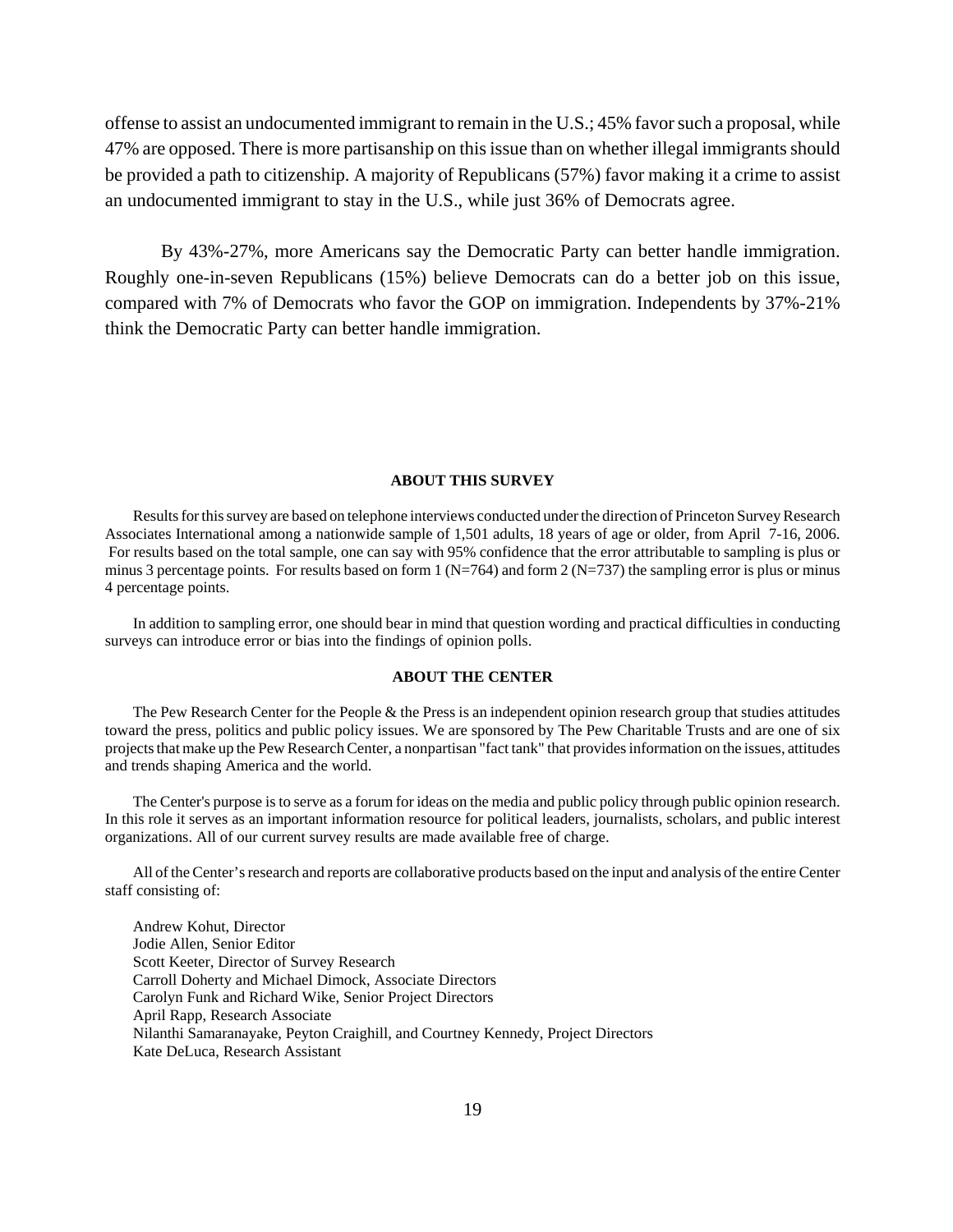#### **PEW RESEARCH CENTER FOR THE PEOPLE & THE PRESS APRIL 2006 NEWS INTEREST INDEX FINAL TOPLINE April 7-16, 2006 N = 1,501**

#### Q.1 Do you approve or disapprove of the way George W. Bush is handling his job as president? **[IF DK ENTER AS DK. IF DEPENDS PROBE ONCE WITH:** Overall do you approve or disapprove of the way George W. Bush is handling his job as president? **IF STILL DEPENDS ENTER AS DK]**

| Dis-<br>Don't<br>Dis-<br>App-<br>App-                                                   | Don't      |
|-----------------------------------------------------------------------------------------|------------|
| know<br>rove<br>approve<br>rove<br>approve                                              | know       |
| 35<br>$10=100$<br>60<br>29<br>April, 2006<br>55<br>Early July, 2003                     | $11 = 100$ |
| 33<br>57<br>27<br>March, 2006<br>$10=100$<br>June, 2003<br>62                           | $11 = 100$ |
| 40<br>52<br>$8=100$<br>65<br>27<br>February, 2006<br>May, 2003                          | $8=100$    |
| 38<br>54<br>72<br>22<br>$8=100$<br>April 10-16, 2003<br>January, 2006                   | $6 = 100$  |
| 2005<br>74<br>20<br>April 9, 2003                                                       | $6 = 100$  |
| 25<br>38<br>54<br>$8=100$<br>April 2-7, 2003<br>69<br>December, 2005                    | $6 = 100$  |
| 36<br>55<br>71<br>23<br>$9=100$<br>March 28-April 1, 2003<br>Early November, 2005       | $6 = 100$  |
| $70\,$<br>40<br>52<br>24<br>Late October, 2005<br>$8=100$<br>March 25-27, 2003          | $6 = 100$  |
| 38<br>56<br>$6=100$<br>67<br>26<br>Early October, 2005<br>March 20-24, 2003             | $7 = 100$  |
| 52<br>55<br>34<br>40<br>$8=100$<br>September 8-11, 2005<br>March 13-16, 2003            | $11 = 100$ |
| 52<br>40<br>$8=100$<br>54<br>36<br>September 6-7, 2005<br>February, 2003                | $10=100$   |
| 48<br>32<br>44<br>$8=100$<br>58<br>July, 2005<br>January, 2003                          | $10=100$   |
| 49<br>$9=100$<br>June, 2005<br>42<br>2002                                               |            |
| 42<br>48<br>61<br>28<br>Late May, 2005<br>$10=100$<br>December, 2002                    | $11 = 100$ |
| 59<br>50<br>29<br>43<br>$7 = 100$<br>Mid-May, 2005<br>Late October, 2002                | $12=100$   |
| 30<br>49<br>46<br>$5=100$<br>Early October, 2002<br>61<br>Late March, 2005              | $9=100$    |
| 45<br>46<br>$9=100$<br>67<br>22<br>Mid-March, 2005<br>Mid-September, 2002               | $11=100$   |
| 47<br>$7 = 100$<br>63<br>26<br>46<br>Early September, 2002<br>February, 2005            | $11 = 100$ |
| 50<br>43<br>$7 = 100$<br>$27\,$<br>Late August, 2002<br>60<br>January, 2005             | $13=100$   |
| 21<br>2004<br>67<br>August, 2002                                                        | $12=100$   |
| 25<br>December, 2004<br>48<br>44<br>$8=100$<br>Late July, 2002<br>65                    | $10=100$   |
| 48<br>$8=100$<br>67<br>21<br>Mid-October, 2004<br>44<br>July, 2002                      | $12=100$   |
| $20\,$<br>46<br>45<br>$9=100$<br>70<br>August, 2004<br>June, 2002                       | $10=100$   |
| 46<br>69<br>18<br>July, 2004<br>46<br>$8=100$<br>April, 2002                            | $13=100$   |
| June, 2004<br>48<br>43<br>$9=100$<br>74<br>16<br>Early April, 2002                      | $10=100$   |
| 78<br>44<br>48<br>$8=100$<br>13<br>May, 2004<br>February, 2002                          | $9=100$    |
| 80<br>48<br>43<br>$9=100$<br>11<br>Late April, 2004<br>January, 2002                    | $9=100$    |
| 47<br>2001<br>43<br>$10=100$<br>Early April, 2004                                       |            |
| 47<br>44<br>84<br>$9=100$<br>Mid-November, 2001<br>9<br>Late March, 2004                | $7 = 100$  |
| $\,8\,$<br>47<br>$7 = 100$<br>Early October, 2001<br>84<br>Mid-March, 2004<br>46        | $8=100$    |
| $\boldsymbol{7}$<br>86<br>February, 2004<br>48<br>44<br>$8=100$<br>Late September, 2001 | $7 = 100$  |
| 9<br>56<br>34<br>$10=100$<br>80<br>Mid-September, 2001<br>Mid-January, 2004             | $11 = 100$ |
| 58<br>35<br>$7 = 100$<br>51<br>34<br>Early January, 2004<br>Early September, 2001       | $15=100$   |
| 50<br>32<br>2003<br>August, 2001                                                        | $18=100$   |
| 57<br>34<br>$9=100$<br>51<br>32<br>December, 2003<br>July, 2001                         | $17=100$   |
| 50<br>40<br>$10=100$<br>June, 2001<br>50<br>33<br>November, 2003                        | $17 = 100$ |
| 50<br>42<br>53<br>32<br>October, 2003<br>$8=100$<br>May, 2001                           | $15=100$   |
| 55<br>27<br>36<br>$9=100$<br>56<br>September, 2003<br>April, 2001                       | $17=100$   |
| 56<br>32<br>$12=100$<br>March, 2001<br>55<br>25<br>Mid-August, 2003                     | $20=100$   |
| 53<br>37<br>53<br>$10=100$<br>21<br>Early August, 2003<br>February, 2001                | $26=100$   |
| 58<br>32<br>Mid-July, 2003<br>$10=100$                                                  |            |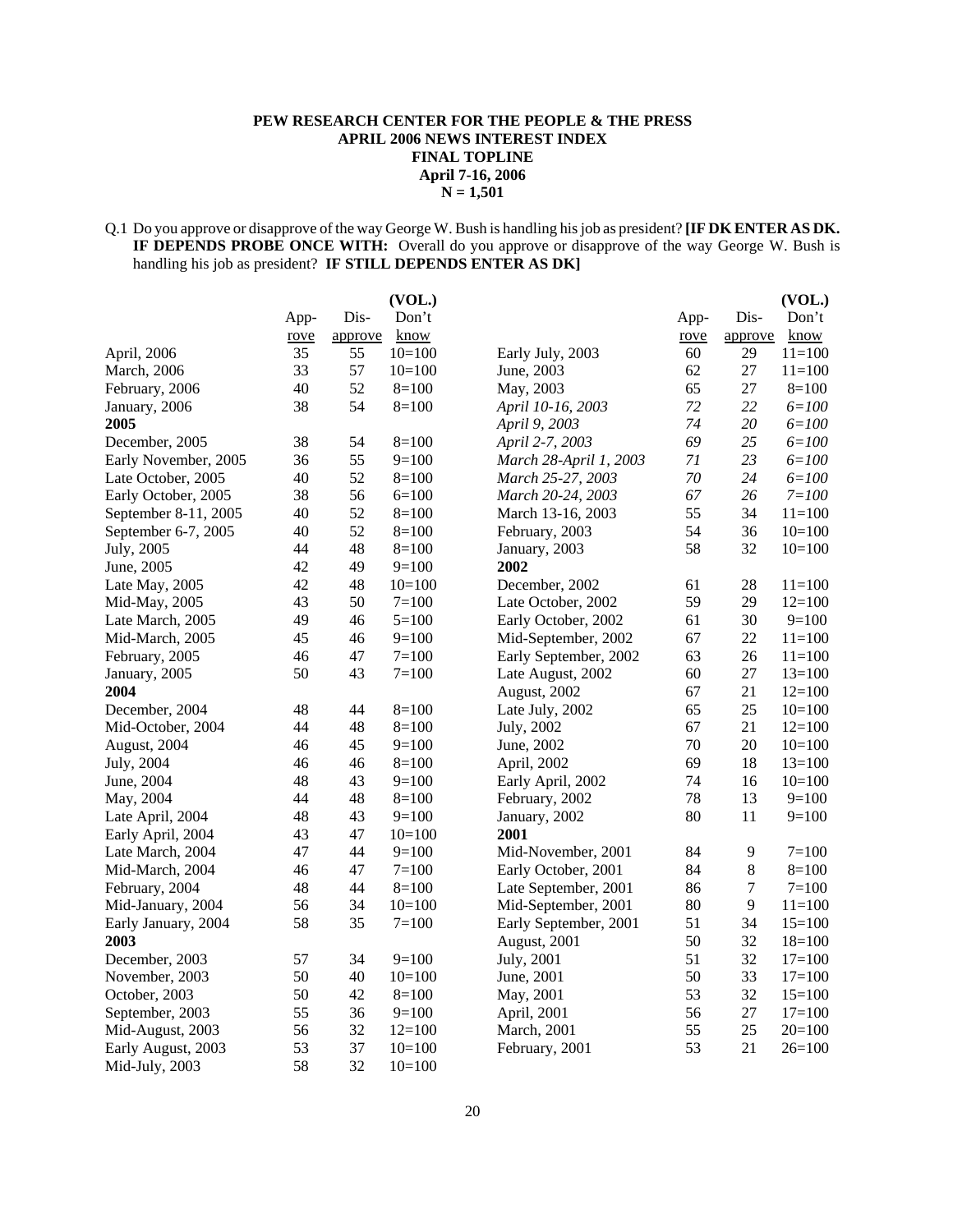## **IF APPROVE OR DISAPPROVE (1,2 IN Q.1)**

Q.1a Do you (approve/disapprove) very strongly, or not so strongly?

|                             | Dec  | March | Dec  | Nov  | Sept | June     | April |
|-----------------------------|------|-------|------|------|------|----------|-------|
|                             | 2005 | 2005  | 2004 | 2003 | 2003 | 2002     | 2001  |
| 35<br>Approve               | 38   | 49    | 48   | 50   | 55   | 70       | 56    |
| 23<br>Very strongly         | 26   | 32    | 34   | 34   | 35   | 46       | 34    |
| Not so strongly<br>11       | 11   | 16    | 12   | 14   | 18   | 21       | 20    |
| Don't know (VOL)            |      |       | 2    | 2    | 2    | 3        | ∍     |
| 55<br>Disapprove            | 54   | 46    | 44   | 40   | 36   | 20       | 27    |
| 45<br>Very strongly         | 42   | 36    | 35   | 30   | 27   | 8        | 18    |
| 10<br>Not so strongly       | 11   | 10    | 8    | 9    | 9    | 12       | 9     |
| ∗<br>Don't know (VOL)       |      | *     |      |      | *    | $\theta$ | *     |
| 10 Don't know/Refused (VOL) | 8    |       | 8    | 10   | 9    | 10       | 17    |
| 100                         | 100  | 100   | 100  | 100  | 100  | 100      | 100   |

#### **ASK ALL:**

Q.2 Now thinking about a few groups ... Is your overall opinion of **[INSERT ITEM; RANDOMIZE]** very favorable, mostly favorable, mostly UNfavorable, or very unfavorable?

|    |                           |              | -------Favorable------ |        |              | -----Unfavorable----- |               | (VOL.)<br>Never  | (VOL.)<br>Can't |
|----|---------------------------|--------------|------------------------|--------|--------------|-----------------------|---------------|------------------|-----------------|
|    |                           | <b>Total</b> | Very                   | Mostly | <b>Total</b> | Very                  | <b>Mostly</b> | heard of         | rate/Ref        |
| a. | The Republican Party      | 40           | $10\,$                 | 30     | 50           | 21                    | 29            | $\ast$           | $10=100$        |
|    | February, 2006            | 44           | 11                     | 33     | 50           | 24                    | 26            | ∗                | $6=100$         |
|    | Late October, 2005        | 42           | 12                     | 30     | 49           | 24                    | 25            | $\ast$           | $9=100$         |
|    | July, 2005                | 48           | 13                     | 35     | 43           | 18                    | 25            | $\ast$           | $9=100$         |
|    | June, 2005                | 48           | 11                     | 37     | 44           | 20                    | 24            | $\boldsymbol{0}$ | $8=100$         |
|    | December, 2004            | 52           | 15                     | 37     | 42           | 17                    | 25            | $\mathbf{0}$     | $6=100$         |
|    | June, 2004                | 51           | 12                     | 39     | 40           | 14                    | 26            | $\boldsymbol{0}$ | $9=100$         |
|    | Early February, 2004      | 52           | 14                     | 38     | 42           | 16                    | 26            | $\ast$           | $6=100$         |
|    | June, 2003                | 58           | 14                     | 44     | 33           | 10                    | 23            | $\boldsymbol{0}$ | $9=100$         |
|    | April, 2003               | 63           | 14                     | 49     | 31           | 10                    | 21            | $\ast$           | $6=100$         |
|    | December, 2002            | 59           | 18                     | 41     | 33           | 11                    | 22            | $\ast$           | $8=100$         |
|    | July, 2001                | 48           | 11                     | 37     | 42           | 15                    | 27            | $\ast$           | $10=100$        |
|    | January, 2001             | 56           | 13                     | 43     | 35           | 13                    | 22            | $\ast$           | $9=100$         |
|    | September, 2000 (RVs)     | 53           | 11                     | 42     | 40           | 12                    | 28            | $\boldsymbol{0}$ | $7 = 100$       |
|    | August, 1999              | 53           | $\boldsymbol{8}$       | 45     | 43           | 12                    | 31            | ∗                | $4=100$         |
|    | February, 1999            | 44           | 7                      | 37     | 51           | 15                    | 36            | $\theta$         | $5 = 100$       |
|    | January, 1999             | 44           | 10                     | 34     | 50           | 23                    | 27            | $\boldsymbol{0}$ | $6=100$         |
|    | Early December, 1998      | 46           | 11                     | 35     | 47           | 20                    | 27            | $\ast$           | $7 = 100$       |
|    | Early October, 1998 (RVs) | 52           | 9                      | 43     | 42           | 14                    | 28            | $\boldsymbol{0}$ | $6=100$         |
|    | Early September, 1998     | 56           | 9                      | 47     | 37           | 11                    | 26            | $\ast$           | $7 = 100$       |
|    | March, 1998               | 50           | 10                     | 40     | 43           | 12                    | 31            | ∗                | $7 = 100$       |
|    | August, 1997              | 47           | 9                      | 38     | 47           | 11                    | 36            | $\ast$           | $6=100$         |
|    | June, 1997                | 51           | 8                      | 43     | 42           | 11                    | 31            | 1                | $6=100$         |
|    | January, 1997             | 52           | 8                      | 44     | 43           | 10                    | 33            | ∗                | $5 = 100$       |
|    | October, 1995             | 52           | 10                     | 42     | 44           | 16                    | 28            | $\ast$           | $4 = 100$       |
|    | December, 1994            | 67           | 21                     | 46     | 27           | $\boldsymbol{8}$      | 19            | ∗                | $6=100$         |
|    | July, 1994                | 63           | 12                     | 51     | 33           | 8                     | 25            | ∗                | $4 = 100$       |
|    | May, 1993                 | 54           | 12                     | 42     | 35           | 10                    | 25            | $\theta$         | $11 = 100$      |
|    | July, 1992                | 46           | 9                      | 37     | 48           | 17                    | 31            | $\ast$           | $6=100$         |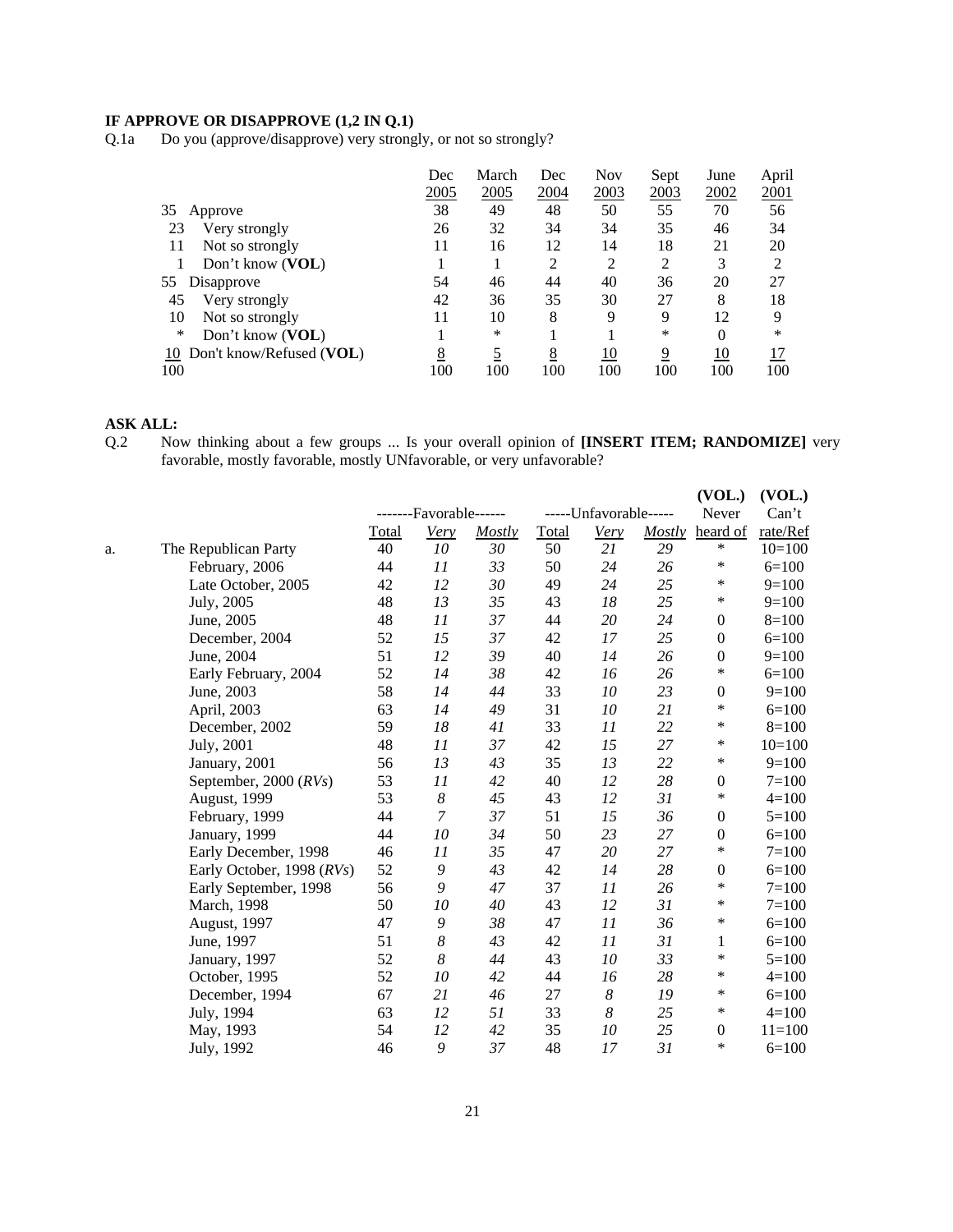## **Q.2 CONTINUED...**

|    |                                |       |                        |        |       |                       |        | (VOL.)           | (VOL.)    |
|----|--------------------------------|-------|------------------------|--------|-------|-----------------------|--------|------------------|-----------|
|    |                                |       | -------Favorable------ |        |       | -----Unfavorable----- |        | Never            | Can't     |
|    |                                | Total | <b>Very</b>            | Mostly | Total | Very                  |        | Mostly heard of  | rate/Ref  |
| b. | The Democratic Party           | 47    | 12                     | 35     | 42    | 14                    | 28     | *                | $11=100$  |
|    | February, 2006                 | 48    | 14                     | 34     | 44    | 17                    | 27     | $\boldsymbol{0}$ | $8=100$   |
|    | Late October, 2005             | 49    | 14                     | 35     | 41    | 15                    | 26     | $\ast$           | $10=100$  |
|    | July, 2005                     | 50    | 15                     | 35     | 41    | 14                    | 27     | $\ast$           | $9=100$   |
|    | June, 2005                     | 52    | 12                     | 40     | 39    | 13                    | 26     | *                | $9=100$   |
|    | December, 2004                 | 53    | 13                     | 40     | 41    | 14                    | 27     | $\ast$           | $6=100$   |
|    | June, 2004                     | 54    | 12                     | 42     | 36    | 11                    | 25     | $\boldsymbol{0}$ | $10=100$  |
|    | Early February, 2004           | 58    | 14                     | 44     | 37    | 9                     | $28\,$ | $\ast$           | $5=100$   |
|    | June, 2003                     | 54    | 11                     | 43     | 38    | 10                    | 28     | $\boldsymbol{0}$ | $8=100$   |
|    | April, 2003                    | 57    | 13                     | 44     | 36    | 11                    | 25     | *                | $7 = 100$ |
|    | December, 2002                 | 54    | 15                     | 39     | 37    | 10                    | 27     | *                | $9=100$   |
|    | July, 2001                     | 58    | 18                     | 40     | 34    | $10\,$                | 24     | $\ast$           | $8=100$   |
|    | January, 2001                  | 60    | 18                     | 42     | 30    | 9                     | 21     | 1                | $9=100$   |
|    | September, 2000 (RVs)          | 60    | 16                     | 44     | 35    | 12                    | 23     | *                | $5=100$   |
|    | August, 1999                   | 59    | 14                     | 45     | 37    | 9                     | 28     | $\ast$           | $4=100$   |
|    | February, 1999                 | 58    | 11                     | 47     | 37    | 11                    | 26     | $\boldsymbol{0}$ | $5 = 100$ |
|    | January, 1999                  | 55    | 14                     | 41     | 38    | 12                    | 26     | $\boldsymbol{0}$ | $7 = 100$ |
|    | Early December, 1998           | 59    | 18                     | 41     | 34    | 10                    | 24     | $\boldsymbol{0}$ | $7 = 100$ |
|    | Early October, 1998 (RVs)      | 56    | 11                     | 45     | 38    | 9                     | 29     | *                | $6=100$   |
|    | Early September, 1998          | 60    | 13                     | 47     | 33    | $\boldsymbol{8}$      | 25     | *                | $7=100$   |
|    | March, 1998                    | 58    | 15                     | 43     | 36    | 10                    | 26     | $\ast$           | $6=100$   |
|    | August, 1997                   | 52    | 11                     | 41     | 42    | 10                    | 32     | $\boldsymbol{0}$ | $6=100$   |
|    | June, 1997                     | 61    | 10                     | 51     | 33    | $\boldsymbol{8}$      | 25     | *                | $6=100$   |
|    | January, 1997                  | 60    | 13                     | 47     | 35    | $\boldsymbol{7}$      | 28     | $\ast$           | $5=100$   |
|    | October, 1995                  | 49    | $\boldsymbol{9}$       | 40     | 48    | 11                    | 37     | $\boldsymbol{0}$ | $3=100$   |
|    | December, 1994                 | 50    | 13                     | 37     | 44    | 13                    | 31     | $\ast$           | $6=100$   |
|    | July, 1994                     | 62    | 13                     | 49     | 34    | $\boldsymbol{7}$      | 27     | $\ast$           | $4 = 100$ |
|    | May, 1993                      | 57    | 14                     | 43     | 34    | 9                     | 25     | $\boldsymbol{0}$ | $9=100$   |
|    | July, 1992                     | 61    | 17                     | 44     | 33    | 9                     | 24     | *                | $6=100$   |
| c. | The news media                 | 48    | 8                      | 40     | 46    | 15                    | 31     | $\ast$           | $6=100$   |
|    | February, 2006                 | 59    | 12                     | 47     | 37    | $10\,$                | 27     | $\boldsymbol{0}$ | $4 = 100$ |
|    | Late October, 2005             | 52    | 11                     | 41     | 42    | 13                    | 29     | $\boldsymbol{0}$ | $6=100$   |
|    | Mid-March, 2005                | 56    | 12                     | 44     | 40    | 13                    | 27     | $\boldsymbol{0}$ | $4 = 100$ |
|    | December, 2004                 | 43    | $\boldsymbol{8}$       | 35     | 51    | 18                    | 33     | $\ast$           | $6=100$   |
|    | Late October, $2000$ ( $RVs$ ) | 50    | $\boldsymbol{7}$       | 43     | 45    | 14                    | 31     | $\boldsymbol{0}$ | $5=100$   |
|    | February, 1999                 | 49    | 6                      | 43     | 49    | 15                    | 34     | $\boldsymbol{0}$ | $2=100$   |
|    | March, 1998                    | 48    | 9                      | 39     | 50    | 16                    | 34     | $\ast$           | $2=100$   |
|    | October, 1997                  | 50    | 7                      | 43     | 48    | 14                    | 34     | $\ast$           | $2=100$   |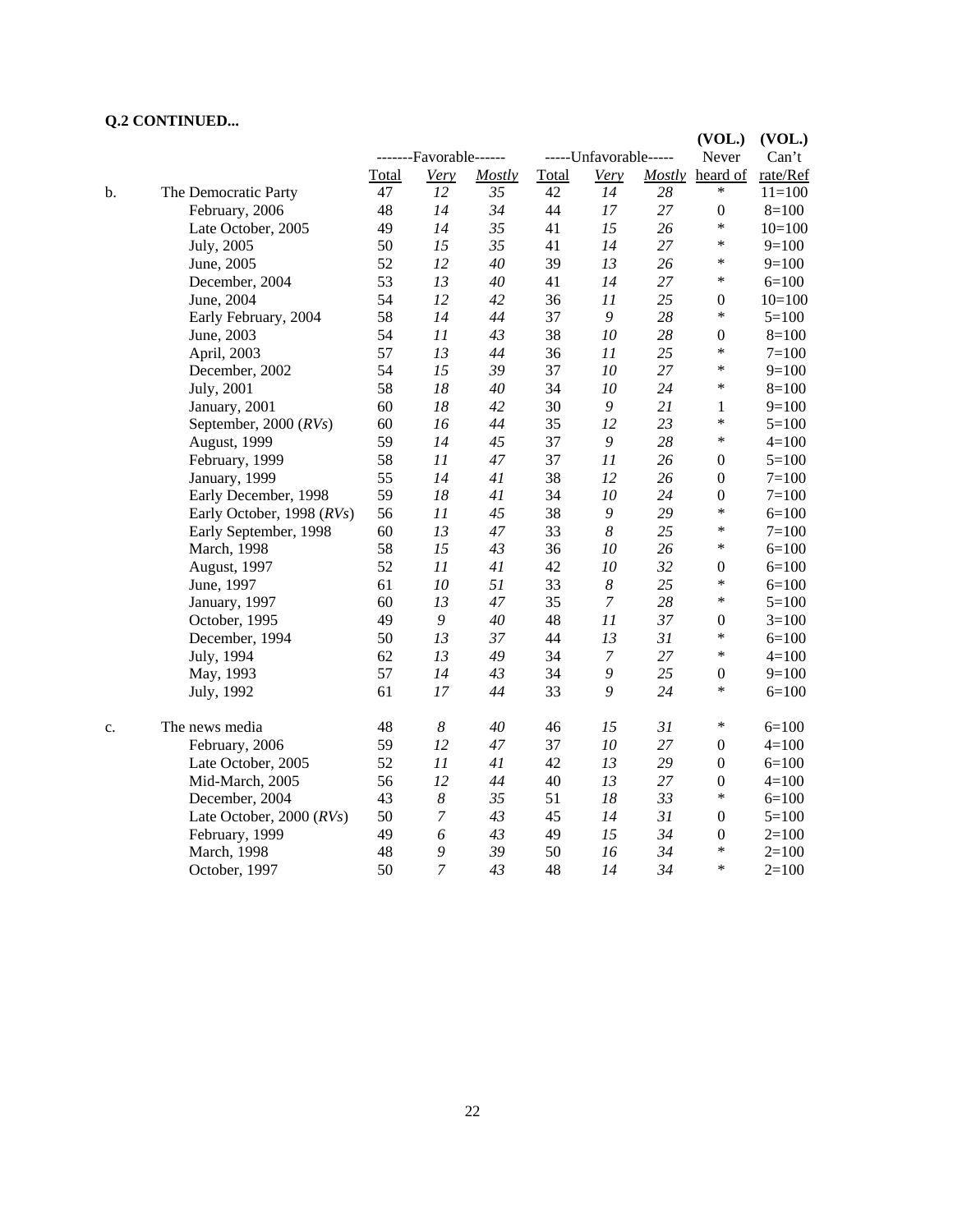#### **ASK FORM 1 ONLY [N=764]:**

Thinking about the news for a moment…

Q.3F1 What is the FIRST news story that comes to mind when you think about what's been in the news lately? **[OPEN END. RECORD FIRST MENTION ONLY; FIRST FEW WORDS/BASIC CONCEPT IS SUFFICIENT]**

|     |                              |      |      |      | Early |  |
|-----|------------------------------|------|------|------|-------|--|
|     |                              | Mar  | Feb  | Jan  | Nov.  |  |
|     | FIRST STORY MENTIONED:       | 2006 | 2006 | 2006 | 2005  |  |
|     | 31 Iraq war/troop casualties |      | 25   | 25   | 19    |  |
| - - |                              |      |      |      |       |  |

- 15 Immigration/Border issues
- 9 Other local news<br>3 Recent hurricanes
- Recent hurricanes and response
- 3 Weather/natural disasters (non-hurricane/tornadoes)<br>3 Iran/Nuclear program
- 3 Iran/Nuclear program<br>3 CIA Leak/Leak of clas
- 3 CIA Leak/Leak of classified information/Libby scandal
- 3 Gas prices/Energy costs/Oil
- 3 Crime (general)
- 3 Tornadoes
- 2 Bush (general)
- 1 Zacarias Moussaoui trial
- 1 Terrorism (general)
- 1 Duke rape story/scandal
- 1 Tom Delay/resign/retire
- 6 All others
- 12 Don't Know/Refused
- 100

#### **ASK FORM 2 ONLY [N=737]:**

Thinking about people who have been in the news lately…

Q.4F2 Aside from the president, can you tell me the name of someone you've heard about in the news lately **[PROBE IF NECESSARY:** Just the FIRST name that comes to mind when you think about who's been in the news lately?**] [OPEN END. RECORD UP TO THREE NAMES]**

#### **FIRST NAME MENTIONED:**

- 13 Dick Cheney
- 6 Condoleezza Rice
- 6 Tom DeLay
- 4 Donald Rumsfeld
- 2 Lewis "Scooter" Libby
- 2 Arnold Schwarzenegger
- 2 John McCain/AZ Senator
- 2 Hillary Clinton/The Clintons
- 1 Zacarias Moussaoui
- 1 Saddam Hussein
- 1 Katie Couric
- 1 Barry Bonds
- 1 George W. Bush
- 1 Cynthia McKinney
- 1 Ted Kennedy
- 1 Bill Frist
- 1 John Kerry
- 23 Other
- 31 Don't Know/None
- 100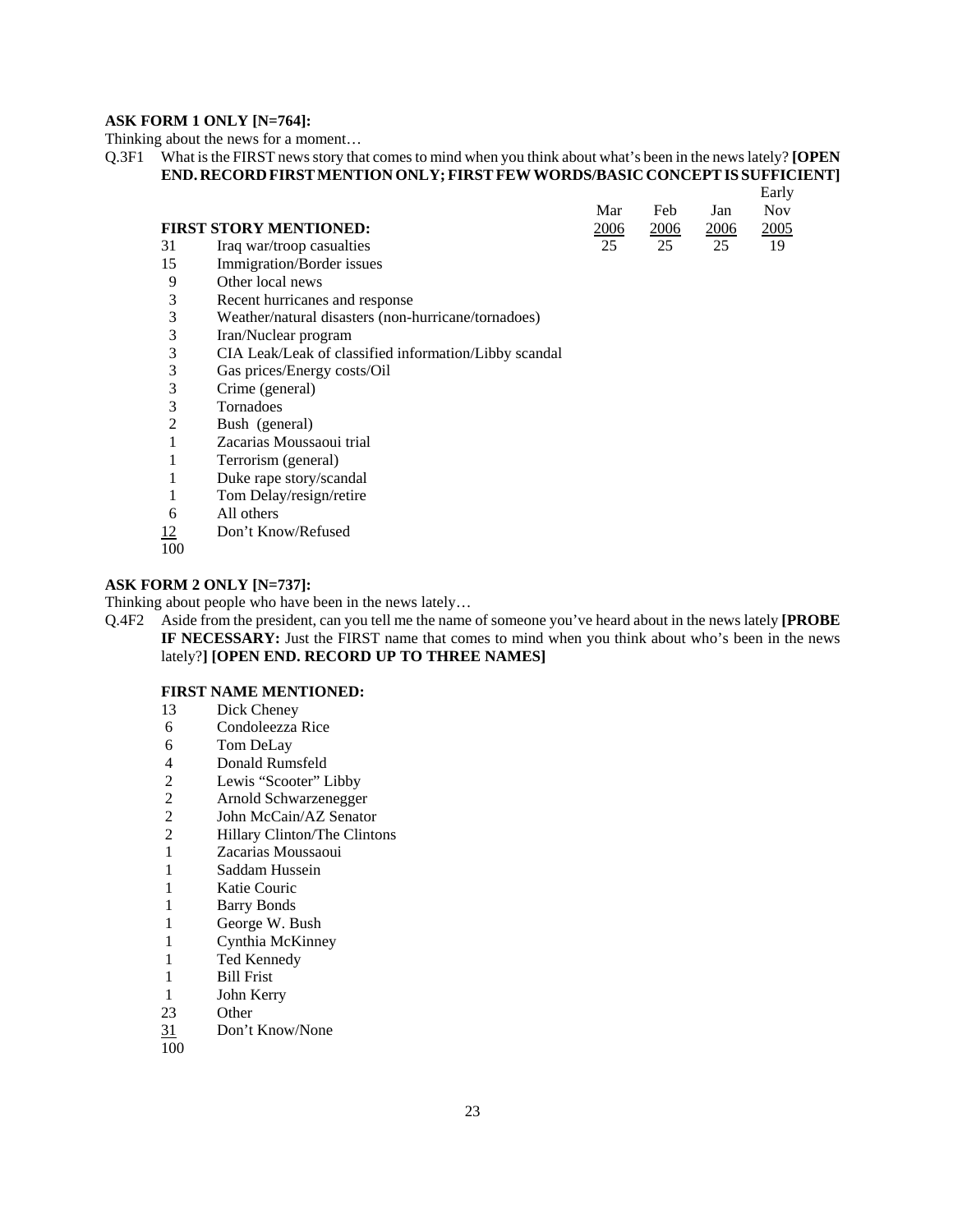## **ASK ALL:**

Q.5 Now I will read a list of some stories covered by news organizations this past month. As I read each item, tell me if you happened to follow this news story very closely, fairly closely, not too closely, or not at all closely. **[INSERT ITEM; RANDOMIZE.]**

|    |                                          | Very    | Fairly  |                  | Not too Not at all | DK/       |
|----|------------------------------------------|---------|---------|------------------|--------------------|-----------|
|    |                                          | closely | closely | closely          | closely            | Ref       |
| a. | News about the current situation in Iraq | 43      | 36      | 13               | 7                  | $1 = 100$ |
|    | March 2006                               | 43      | 38      | 12               | 6                  | $1 = 100$ |
|    | February, 2006                           | 39      | 42      | 12               | 6                  | $1 = 100$ |
|    | January, 2006                            | 40      | $40\,$  | 12               | $\boldsymbol{7}$   | $1 = 100$ |
|    | December, 2005                           | 45      | 38      | 11               | 5                  | $1 = 100$ |
|    | Early November, 2005                     | 41      | 40      | 13               | $\epsilon$         | $* = 100$ |
|    | Early October, 2005                      | 43      | 36      | 15               | $\epsilon$         | $* = 100$ |
|    | Early September, 2005                    | 32      | $40\,$  | $20\,$           | $\boldsymbol{7}$   | $1 = 100$ |
|    | July, 2005                               | 43      | 37      | 13               | $\epsilon$         | $1 = 100$ |
|    | June, 2005                               | 41      | 39      | 12               | $\boldsymbol{7}$   | $1 = 100$ |
|    | Mid-May, 2005                            | 42      | 42      | 11               | 5                  | $* = 100$ |
|    | Mid-March, 2005                          | 40      | 39      | 14               | 5                  | $2=100$   |
|    | February, 2005                           | 38      | 45      | 13               | $\overline{4}$     | $* = 100$ |
|    | January, 2005                            | 48      | 37      | 11               | $\overline{4}$     | $* = 100$ |
|    | December, 2004                           | 34      | 44      | 15               | $\epsilon$         | $1 = 100$ |
|    | Mid-October, 2004                        | 42      | 38      | 11               | $8\,$              | $1 = 100$ |
|    | Early September, 2004                    | 47      | 37      | $\overline{9}$   | $\sqrt{6}$         | $1 = 100$ |
|    | August, 2004                             | 39      | 42      | 12               | $\epsilon$         | $1 = 100$ |
|    | July, 2004                               | 43      | 40      | 11               | 6                  | $* = 100$ |
|    | June, 2004                               | 39      | 42      | 12               | $\epsilon$         | $1 = 100$ |
|    | April, 2004                              | 54      | 33      | $8\,$            | $\sqrt{5}$         | $* = 100$ |
|    | Mid-March, 2004                          | 47      | 36      | 12               | $\overline{4}$     | $1 = 100$ |
|    | Early February, 2004                     | 47      | 38      | $10\,$           | $\overline{4}$     | $1 = 100$ |
|    | Mid-January, 2004                        | 48      | 39      | 9                | $\overline{4}$     | $* = 100$ |
|    | December, 2003                           | 44      | 38      | 11               | $\epsilon$         | $1 = 100$ |
|    | November, 2003                           | 52      | 33      | 9                | 5                  | $1 = 100$ |
|    | October, 2003                            | 38      | 40      | 14               | $\boldsymbol{7}$   | $1 = 100$ |
|    | September, 2003                          | 50      | 33      | 10               | $\epsilon$         | $1 = 100$ |
|    | Mid-August, 2003                         | 45      | 39      | 10               | 5                  | $1 = 100$ |
|    | Early July, 2003                         | 37      | 41      | 13               | $8\,$              | $1 = 100$ |
|    | June, 2003                               | 46      | 35      | 13               | $\epsilon$         | $* = 100$ |
|    | May, 2003                                | 63      | 29      | 6                | $\sqrt{2}$         | $* = 100$ |
|    | April 11-16, 2003 <sup>1</sup>           | 47      | 40      | 10               | $\sqrt{2}$         | $1 = 100$ |
|    | April 2-7, 2003                          | 54      | 34      | $\overline{9}$   | $\sqrt{2}$         | $1 = 100$ |
|    | March 20-24, 2003                        | 57      | 33      | $\boldsymbol{7}$ | $\sqrt{2}$         | $1 = 100$ |
|    | March 13-16, 2003 <sup>2</sup>           | 62      | $27\,$  | $\sqrt{6}$       | $\overline{4}$     | $1 = 100$ |
|    | February, 2003                           | 62      | 25      | $8\,$            | $\overline{4}$     | $1 = 100$ |
|    | January, 2003                            | 55      | 29      | 10               | $\overline{4}$     | $2=100$   |
|    | December, 2002                           | 51      | 32      | 10               | $\epsilon$         | $1 = 100$ |
|    | Late October, 2002                       | 53      | 33      | $\,8\,$          | $\mathfrak s$      | $1 = 100$ |
|    | Early October, 2002                      | 60      | 28      | $\sqrt{6}$       | 5                  | $1 = 100$ |
|    | Early September, 2002                    | 48      | 29      | 15               | 6                  | $2=100$   |
|    |                                          |         |         |                  |                    |           |

<sup>&</sup>lt;sup>1</sup> From March 20 to April 16, 2003 the story was listed as "News about the war in Iraq."

<sup>&</sup>lt;sup>2</sup> From October 2002 to March 13-16, 2003 the story was listed as "Debate over the possibility that the U.S. will take military action in Iraq." In Early September 2002 the story was listed as "Debate over the possibility that the U.S. will invade Iraq."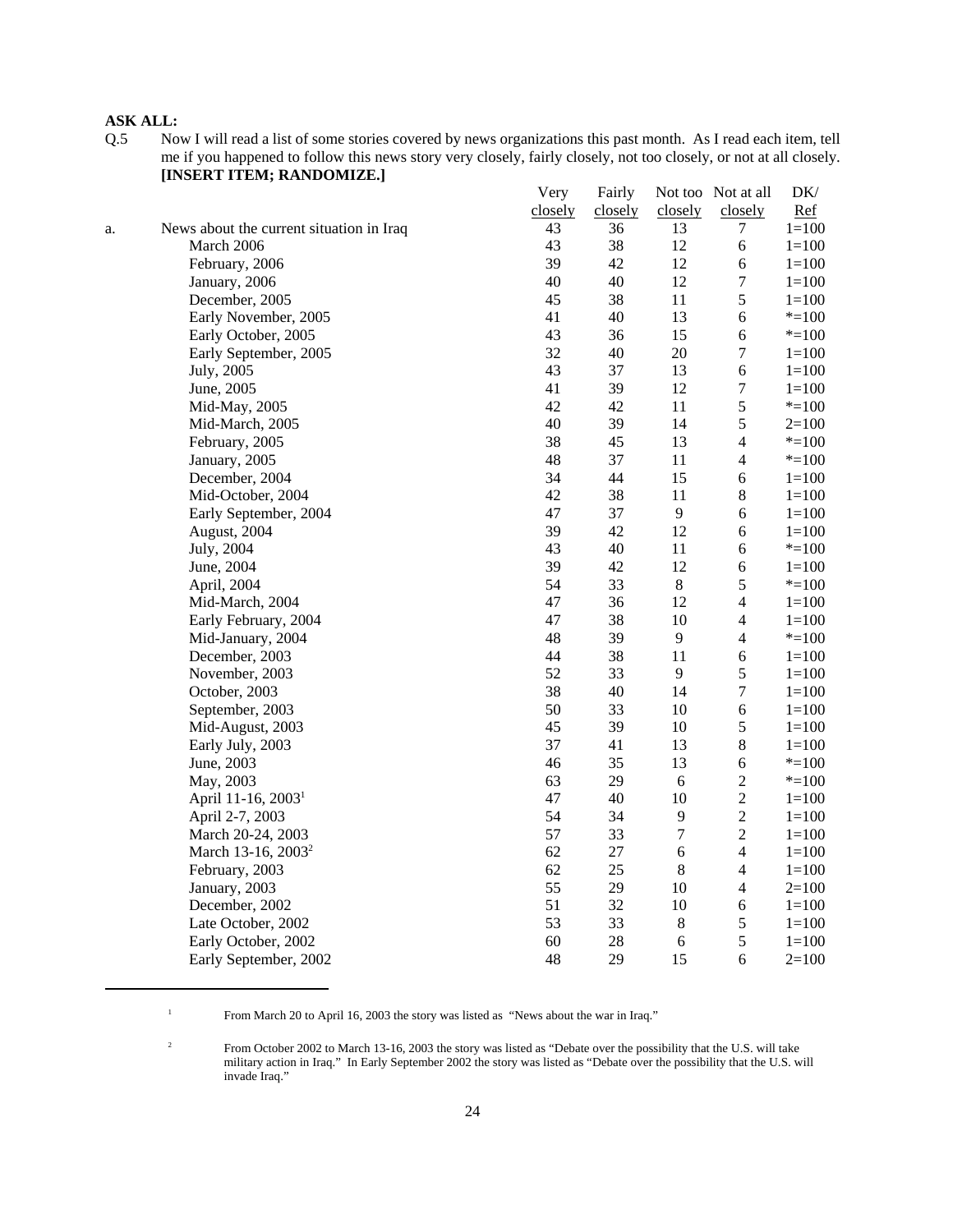## **Q.5 CONTINUED...**

|    |                                                            | Verv    | Fairly  |         | Not too Not at all | DK/        |
|----|------------------------------------------------------------|---------|---------|---------|--------------------|------------|
|    |                                                            | closely | closely | closely | closely            | <u>Ref</u> |
| b. | The issue of immigration                                   | 39      | 34      | 16      | 10                 | $1 = 100$  |
| c. | Protests by students in France                             | 8       | 20      | 31      | 40                 | $1=100$    |
| d. | Tom DeLay retiring from Congress                           | 14      | 20      | 28      | 36                 | $2=100$    |
|    | Early October, 2005 DeLay criminal indictment <sup>3</sup> | 18      | 25      | 26      | 30                 | $1 = 100$  |
|    | Mid May, 2005 DeLay Ethics complaints <sup>4</sup>         | 8       | 21      | 28      | 42                 | $1 = 100$  |
| e. | Katie Couric leaving the Today Show to work at CBS         | 12      | 19      | 26      | 42                 | $1 = 100$  |
| f. | Accused terrorist Zacarias Moussaoui's death penalty trial | 23      | 33      | 24      | 19                 | $1=100$    |

#### **NO QUESTION 6**

## **ROTATE Q.7 AND Q.8F1/Q.9F2**

Q.7 In general, do you think news reports are making the situation in Iraq seem WORSE than it really is or BETTER than it really is, or are reports showing the situation about the way it really is?

|            |                            |      | Mid- |      |
|------------|----------------------------|------|------|------|
|            |                            | Dec  | Sept | Oct  |
|            |                            | 2005 | 2005 | 2003 |
| 37         | Worse                      | 39   | 35   | 38   |
| 17         | <b>Better</b>              | 19   | 19   | 14   |
| 35         | About the way it really is | 35   | 38   | 36   |
| <u> 11</u> | Don't know/Refused (VOL)   |      | 8    | 12   |
| 100        |                            | 100  | 100  | 100  |

#### **ASK FORM 1 ONLY [N=764]:**

Q.8F1 In your opinion, are the news organizations you are familiar with being fair or unfair to the Bush administration?

|                       |      |        | (VOL)      |
|-----------------------|------|--------|------------|
|                       | Fair | Unfair | DK/Ref     |
| April, 2006           | 56   | 31     | $13=100$   |
| Early November, 2005  | 50   | 31     | $19=100$   |
| Early July, 2003      | 62   | 24     | $14 = 100$ |
| February, 2001        | 65   | 19     | $16=100$   |
| <b>Clinton</b>        |      |        |            |
| Early September, 1998 | 52   | 40     | $8=100$    |
| February, 1998        | 49   | 44     | $7 = 100$  |
| September, 1994       | 67   | 26     | $7 = 100$  |
| May, 1994             | 52   | 36     | $12 = 100$ |
| <b>August, 1993</b>   | 66   | 21     | $13 = 100$ |
| June, 1993            | 51   | 43     | $6=100$    |
| February, 1993        | 72   | 17     | $11 = 100$ |
|                       |      |        |            |

<sup>3</sup> In Early October 2005 the story was listed as: "The criminal indictment of House Majority Leader Tom DeLay for campaign finance violations."

<sup>4</sup> In Mid-May 2005 the story was listed as: "How closely did you follow news about ethics complaints made against the House majority leader Tom DeLay --very closely, fairly closely, not too closely, or not at all closely?"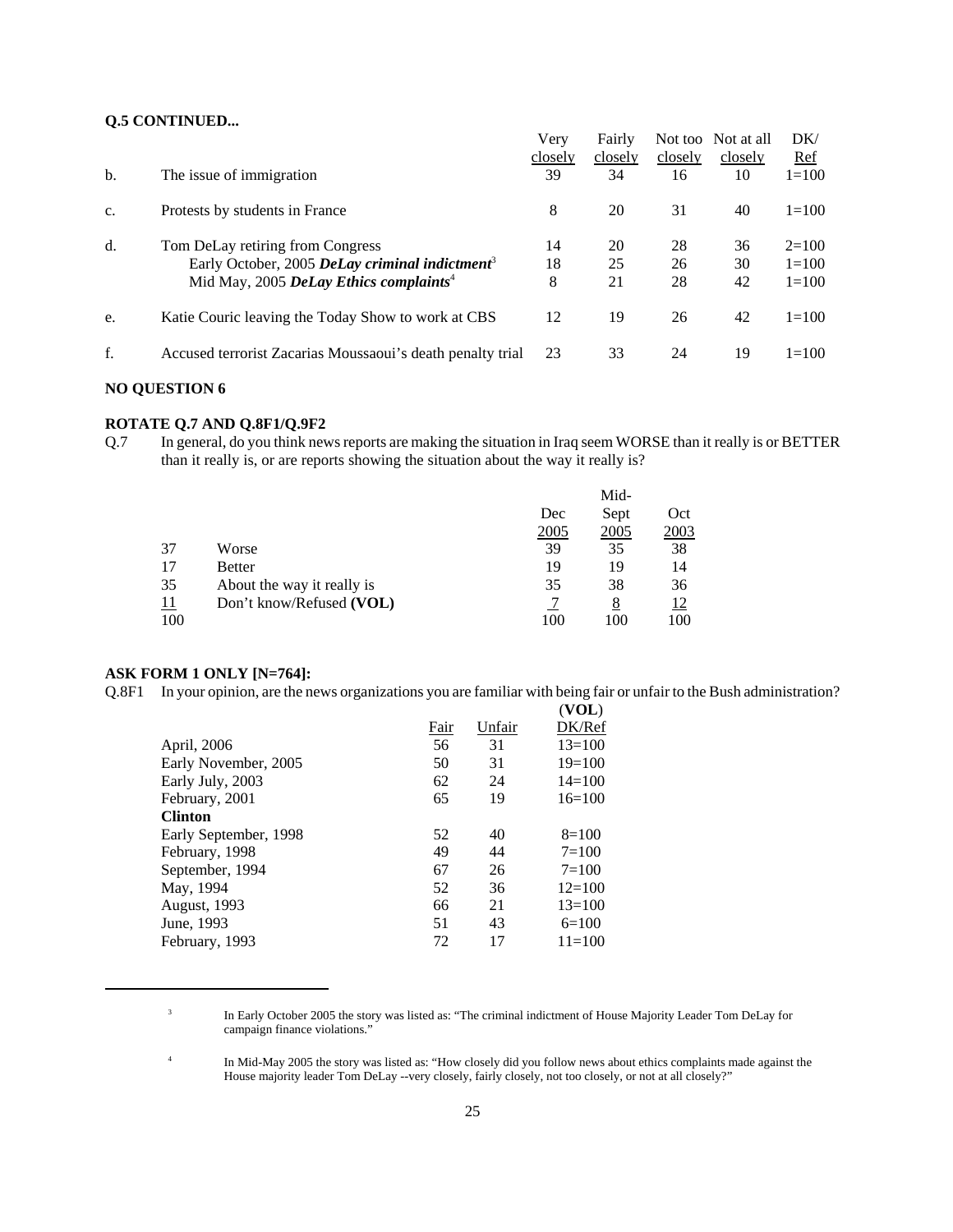#### **Q.8F1 CONTINUED...**

|                     |      |        | (VOL)    |
|---------------------|------|--------|----------|
| Bush, Sr.           | Fair | Unfair | DK/Ref   |
| January, 1992       | 77   | 15     | $8=100$  |
| November, 1990      | 72   | 15     | $13=100$ |
| January, 1990       | 76   | 14     | $10=100$ |
| <b>August, 1989</b> | 82   | 12     | $6=100$  |
| Reagan              |      |        |          |
| January, 1988       | 66   | 21     | $13=100$ |
| January, 1987       | 67   | 25     | $8=100$  |
| July, 1985          | 78   | 12     | $10=100$ |

#### **ASK FORM 2 ONLY [N=737]:**

Q.9F2 Do you think the press has been too critical of the Bush Administration policies and performance, not critical enough or do you think that the press has handled this about right?

|           |                          | Early    | Early     | <b>Clinton</b> |
|-----------|--------------------------|----------|-----------|----------------|
|           |                          | Nov 2005 | July 2003 | June 1993      |
| 30        | Press too critical       | 32       | 25        | 35             |
| 30        | Not critical enough      | 28       | 23        | 12             |
| 34        | About right              | 34       | 48        | 49             |
| <u>_6</u> | Don't know/Refused (VOL) |          |           | $\overline{4}$ |
| 100       |                          |          | 100       | .00            |

## **ASK ALL:**

On a different subject…

Q.10 Thinking about the Democratic and Republican parties, would you say there is a great deal of difference in what they stand for, a fair amount of difference, or hardly any difference at all?

|     |               | June | Feb | March | June | Oct  | July | Mav  | May  |
|-----|---------------|------|-----|-------|------|------|------|------|------|
|     |               | 2003 | 999 | 1998  | .997 | 1995 | 1994 | 1990 | 1987 |
| 33  | A great deal  | 29   | 33  | 28    | 25   | 34   | 23   | 24   | 25   |
| 42  | A fair amount | 49   | 46  | 45    | 48   | 46   | 51   | 45   | 45   |
| 21  | Hardly any    | 20   | 18  | 23    | 25   | 18   | 24   | 27   | 25   |
|     | DK/Ref (VOL)  | ∠    |     | 4     |      | ∼    |      |      |      |
| 100 |               | 100  | 100 | 100   | 100  | 100  | 100  | 100  | 100  |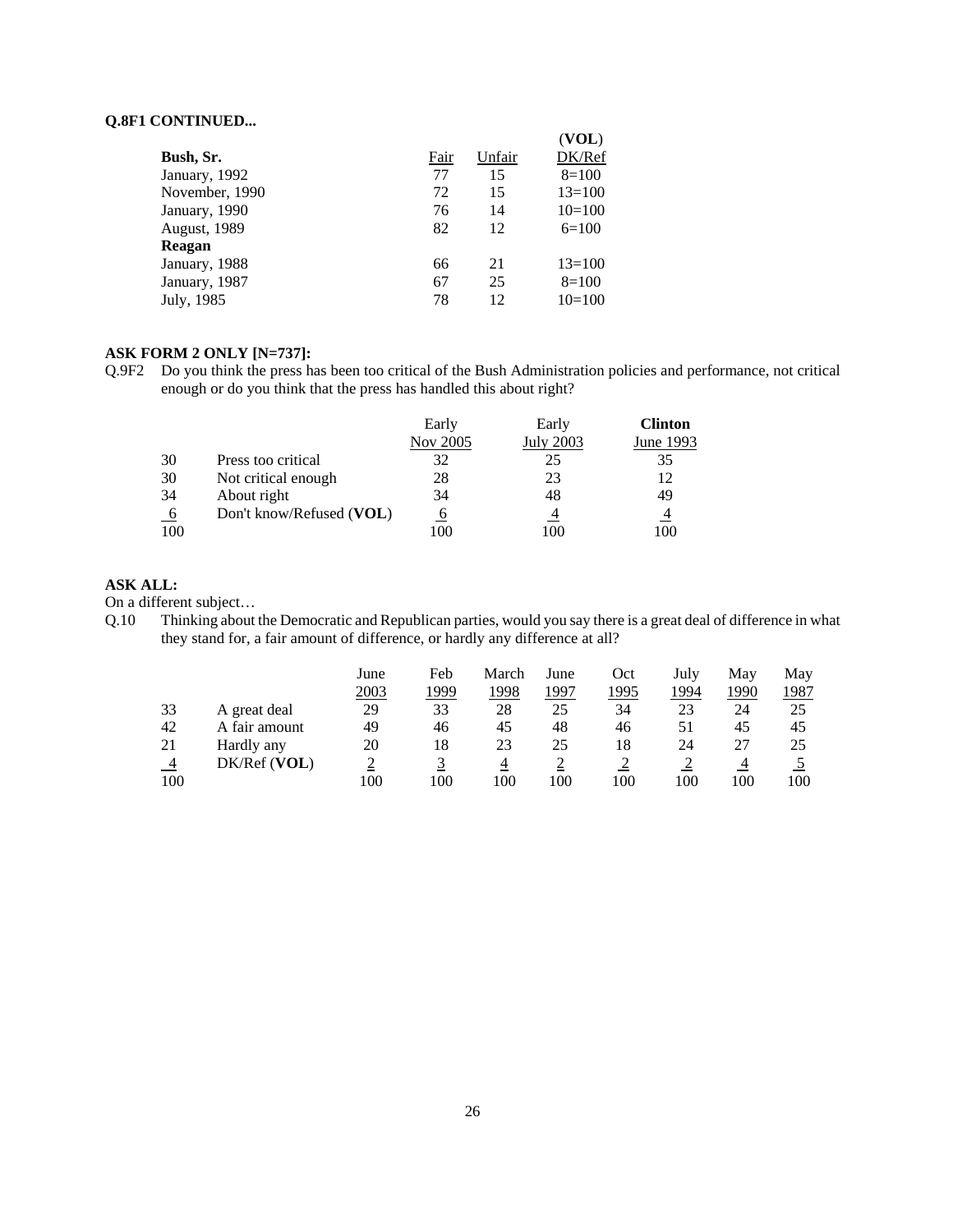#### **ROTATE Q.11F2 AND Q.12F2**

**ASK FORM 2 ONLY [N=737]:**

Q.11F2 Please tell me what one word best describes your impression of the Republican Party. Tell me just the ONE best word that comes to mind. **(OPEN-END. PROBE ONCE IF RESPONDENT ANSWERS "DON'T KNOW". ACCEPT UP TO TWO RESPONSES, BUT DO NOT PROBE FOR SECOND RESPONSE).**

Q.12F2 Please tell me what one word best describes your impression of the Democratic Party. Tell me just the ONE best word that comes to mind. **(OPEN-END. PROBE ONCE IF RESPONDENT ANSWERS "DON'T KNOW". ACCEPT UP TO TWO RESPONSES, BUT DO NOT PROBE FOR SECOND RESPONSE).**

*The numbers listed represent the number of respondents who offered each response; the numbers are not percentages.*

| Q.11 | <b>Republicans</b> | Q.12           | <b>Democrats</b> |
|------|--------------------|----------------|------------------|
| 53   | Conservative       | 57             | Liberal          |
| 22   | Fair               | 31             | Fair             |
| 19   | Good               | 20             | Good             |
| 17   | Greedy             | 18             | Weak             |
| 15   | Rich               | 13             | Too liberal      |
| 14   | <b>Business</b>    | 11             | Okay             |
| 10   | Crooks             | 7              | Confused         |
| 9    | Corrupt            | 7              | Disorganized     |
| 9    | Money              | 7              | Favorable        |
| 7    | Confused           | 6              | Crooks           |
| 7    | For rich people    | 6              | Hopeful          |
| 6    | <b>Dishonest</b>   | 6              | Poor             |
| 6    | Great              | 5              | People           |
| 6    | Liars              | 5              | Socialist        |
| 6    | Okay               | 5              | Stupid           |
| 6    | Suck               | $\overline{4}$ | Communists       |
| 5    | Disappointed       | $\overline{4}$ | Conservative     |
| 5    | Lousy              | $\overline{4}$ | <b>Dishonest</b> |
| 5    | Out of touch       | $\overline{4}$ | Great            |
| 5    | Poor               | $\overline{4}$ | Hypocritical     |
| 4    | Arrogant           | $\overline{4}$ | Slow             |
| 4    | <b>Bad</b>         | 4              | Struggling       |
| 4    | Disorganized       | 4              | Unorganized      |
| 4    | Moral              | $\overline{4}$ | Untruthful       |
| 4    | Realistic          |                |                  |
| 4    | <b>Stinks</b>      |                |                  |
| 4    | Untruthful         |                |                  |

4 Weak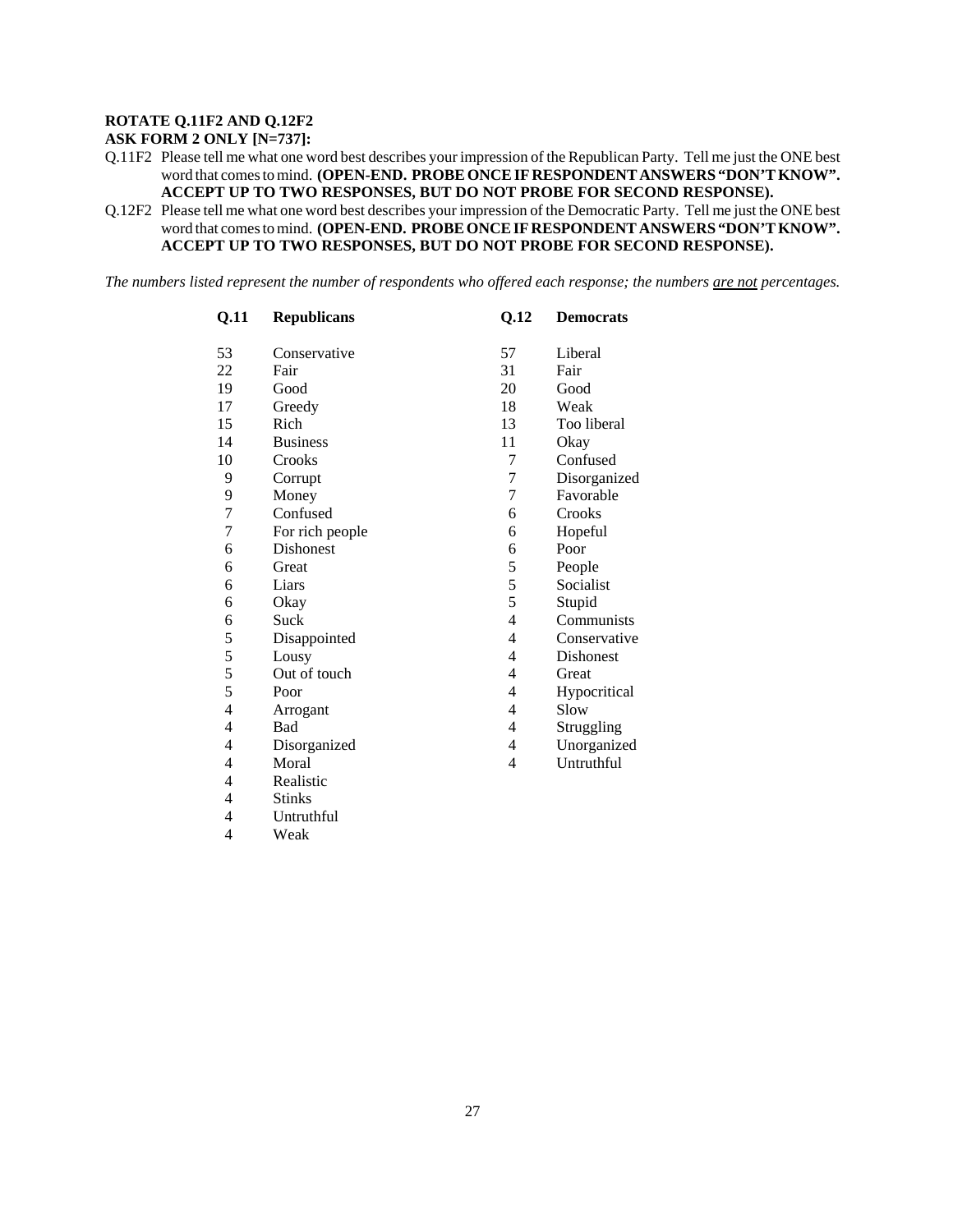## **ASK ALL:**

On a different subject...<br>Q.13 If the 2006 elec-If the 2006 elections for U.S. Congress were being held TODAY, would you vote for the Republican Party's candidate or the Democratic Party's candidate for Congress in your district?

#### **IF ANSWERED '3' OTHER OR '9' DON'T KNOW IN Q.13, ASK:**

Q.13a As of TODAY, do you LEAN more to the Republican or the Democrat?

#### **BASED ON REGISTERED VOTERS [N=1,249]:**

|                             | Rep/ | Dem/                        | Other/     |                     | Rep/ | Dem/              | Other/    |
|-----------------------------|------|-----------------------------|------------|---------------------|------|-------------------|-----------|
|                             |      | Lean Rep Lean Dem Undecided |            |                     |      | Lean Rep Lean Dem | Undecided |
| April, 2006                 | 41   | 51                          | $8=100$    | August, 1995        | 50   | 43                | $7=100$   |
| February, 2006              | 41   | 50                          | $9=100$    | 1994 Election       |      |                   |           |
| Mid-September, 2005         | 40   | 52                          | $8=100$    | November, 1994      | 45   | 43                | $12=100$  |
| 2004 Election               |      |                             |            | Late October, 1994  | 47   | 44                | $9=100$   |
| June, 2004                  | 41   | 48                          | $11 = 100$ | Early October, 1994 | 52   | 40                | $8=100$   |
| 2002 Election               |      |                             |            | September, 1994     | 48   | 46                | $6=100$   |
| Early November, 2002        | 42   | 46                          | $12=100$   | July, 1994          | 45   | 47                | $8=100$   |
| Early October, 2002         | 44   | 46                          | $10=100$   |                     |      |                   |           |
| Early September, 2002       | 44   | 46                          | $10=100$   |                     |      |                   |           |
| June, 2002                  | 44   | 46                          | $10=100$   |                     |      |                   |           |
| February, 2002              | 46   | 45                          | $9=100$    |                     |      |                   |           |
| Early November, 2001        | 44   | 44                          | $12=100$   |                     |      |                   |           |
| 2000 Election               |      |                             |            |                     |      |                   |           |
| Early November, 2000        | 42   | 48                          | $10=100$   |                     |      |                   |           |
| Early October, 2000         | 43   | 47                          | $10=100$   |                     |      |                   |           |
| July, 2000                  | 43   | 47                          | $10=100$   |                     |      |                   |           |
| February, 2000              | 44   | 47                          | $9=100$    |                     |      |                   |           |
| October, 1999               | 43   | 49                          | $8=100$    |                     |      |                   |           |
| June, 1999                  | 40   | 50                          | $10=100$   |                     |      |                   |           |
| 1998 Election               |      |                             |            |                     |      |                   |           |
| Late October, 1998          | 40   | 47                          | $13=100$   |                     |      |                   |           |
| Early October, 1998         | 43   | 44                          | $13=100$   |                     |      |                   |           |
| Early September, 1998       | 45   | 46                          | $9=100$    |                     |      |                   |           |
| Late August, 1998           | 44   | 45                          | $11 = 100$ |                     |      |                   |           |
| Early August, 1998          | 42   | 49                          | $9=100$    |                     |      |                   |           |
| June, 1998                  | 44   | 46                          | $10=100$   |                     |      |                   |           |
| March, 1998                 | 40   | 52                          | $8=100$    |                     |      |                   |           |
| February, 1998              | 41   | 50                          | $9=100$    |                     |      |                   |           |
| January, 1998               | 41   | 51                          | $8=100$    |                     |      |                   |           |
| August, 1997                | 45   | 48                          | $7=100$    |                     |      |                   |           |
| 1996 Election               |      |                             |            |                     |      |                   |           |
| November, 1996 <sup>5</sup> | 44   | 48                          | $8=100$    |                     |      |                   |           |
| October, 1996               | 42   | 49                          | $9=100$    |                     |      |                   |           |
| Late September, 1996        | 43   | 49                          | $8=100$    |                     |      |                   |           |
| Early September, 1996       | 43   | 51                          | $6=100$    |                     |      |                   |           |
| July, 1996                  | 46   | 47                          | $7=100$    |                     |      |                   |           |
| June, 1996                  | 44   | 50                          | $6=100$    |                     |      |                   |           |
| March, 1996                 | 44   | 49                          | $7 = 100$  |                     |      |                   |           |
| January, 1996               | 46   | 47                          | $7=100$    |                     |      |                   |           |
| October, 1995               | 48   | 48                          | $4 = 100$  |                     |      |                   |           |

<sup>5</sup> November 1996 trend based on likely voters.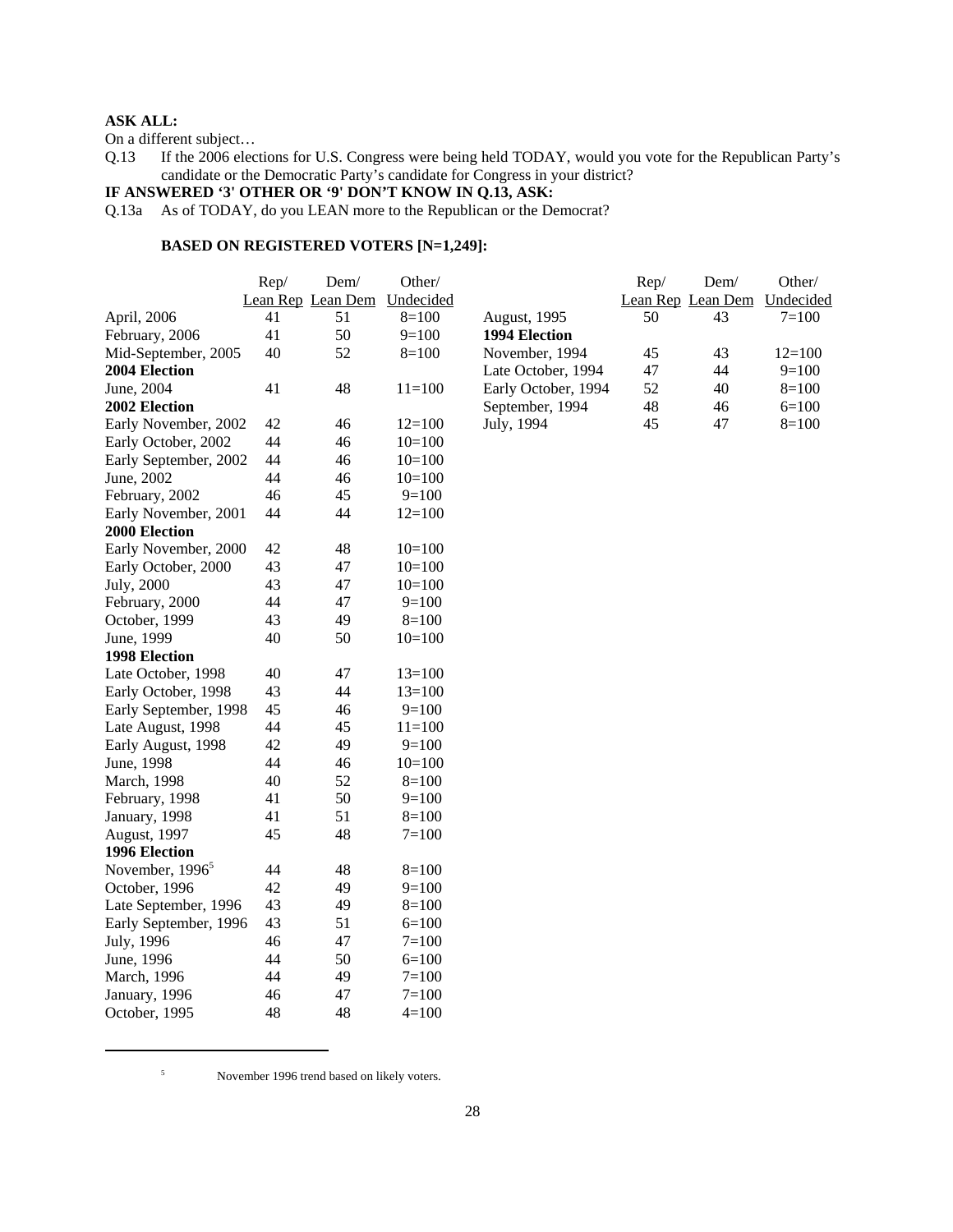#### **ASK ALL:**

Thinking ahead…

Q.14 Would you like to see your representative in Congress be re-elected in the next congressional election, or not?

#### **BASED ON REGISTERED VOTERS [N=1249]:**

|                       |     | (VOL.)                    |                |            |  |  |  |  |
|-----------------------|-----|---------------------------|----------------|------------|--|--|--|--|
|                       |     |                           | Congressperson | (VOL)      |  |  |  |  |
|                       | Yes | $\underline{\mathrm{No}}$ | not running    | DK/Ref     |  |  |  |  |
| April, 2006           | 57  | 28                        | 1              | $14=100$   |  |  |  |  |
| February, 2006        | 59  | 28                        | 1              | $12=100$   |  |  |  |  |
| Mid-September, 2005   | 57  | 25                        | 1              | $17=100$   |  |  |  |  |
| Early October, 2002   | 58  | 19                        | 2              | $21 = 100$ |  |  |  |  |
| June, 2002            | 58  | 23                        | 1              | $18=100$   |  |  |  |  |
| Early November, 2000  | 59  | 16                        | 2              | $23=100$   |  |  |  |  |
| October, 2000         | 60  | 17                        | 1              | $22=100$   |  |  |  |  |
| July, 1999            | 66  | 23                        | ∗              | $11 = 100$ |  |  |  |  |
| Late October, 1998    | 64  | 19                        | 1              | $16=100$   |  |  |  |  |
| Early October, 1998   | 58  | 20                        | 2              | $20=100$   |  |  |  |  |
| Early September, 1998 | 63  | 20                        | 1              | $16=100$   |  |  |  |  |
| March, 1998           | 63  | 21                        | 1              | $15=100$   |  |  |  |  |
| January, 1998         | 66  | 23                        | 0              | $11 = 100$ |  |  |  |  |
| August, 1997          | 66  | 22                        | $\theta$       | $12=100$   |  |  |  |  |
| Early November, 1996  | 60  | 16                        | 3              | $21 = 100$ |  |  |  |  |
| October, 1996         | 62  | 19                        | 2              | $17=100$   |  |  |  |  |
| Late September, 1996  | 55  | 17                        | 2              | $26=100$   |  |  |  |  |
| Early September, 1996 | 62  | 19                        | $\overline{2}$ | $17=100$   |  |  |  |  |
| November, 1994        | 58  | 25                        | 1              | $16=100$   |  |  |  |  |
| Late October, 1994    | 55  | 30                        | 2              | $13=100$   |  |  |  |  |
| Early October, 1994   | 49  | 29                        | 2              | $20=100$   |  |  |  |  |
| Gallup: October, 1990 | 62  | 22                        | 2              | $14=100$   |  |  |  |  |
|                       |     |                           |                |            |  |  |  |  |

Q.15 Regardless of how you feel about your own representative, would you like to see most members of Congress re-elected in the next congressional election, or not?

#### **BASED ON REGISTERED VOTERS [N=1249]:**

|                       |            |                        | (VOL)      |
|-----------------------|------------|------------------------|------------|
|                       | <b>Yes</b> | $\overline{\text{No}}$ | DK/Ref     |
| April, 2006           | 34         | 53                     | $13=100$   |
| February, 2006        | 36         | 49                     | $15=100$   |
| September, 2005       | 36         | 48                     | $16=100$   |
| Early October, 2002   | 39         | 38                     | $23=100$   |
| June, 2002            | 45         | 37                     | $18=100$   |
| October, 2000         | 40         | 34                     | $26=100$   |
| July, 1999            | 41         | 47                     | $12=100$   |
| Late October, 1998    | 41         | 37                     | $22 = 100$ |
| Early October, 1998   | 39         | 39                     | $22=100$   |
| Early September, 1998 | 46         | 36                     | $18=100$   |
| March, 1998           | 45         | 41                     | $14 = 100$ |
| January, 1998         | 44         | 43                     | $13=100$   |
| August, 1997          | 45         | 42                     | $13=100$   |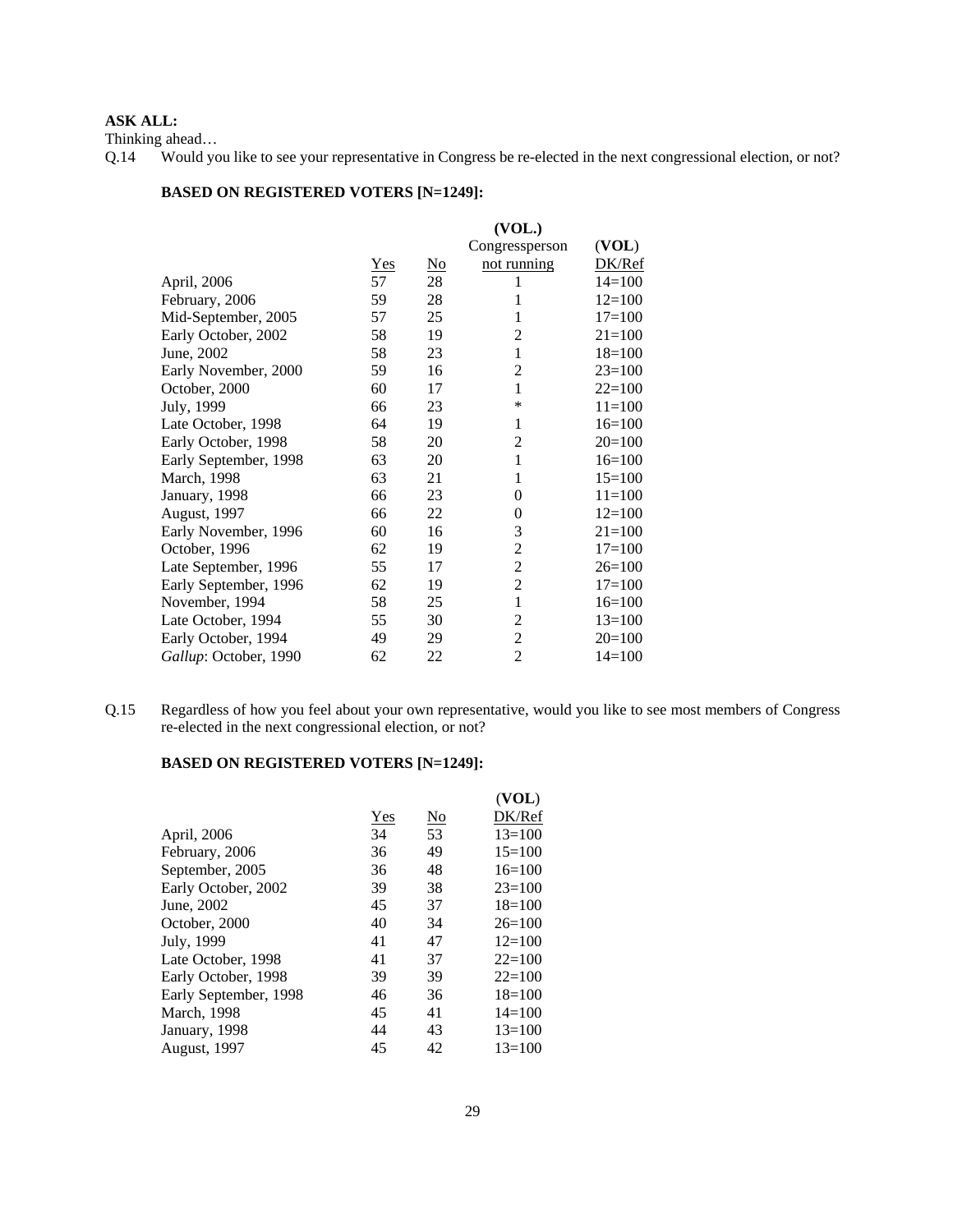#### **Q.15 CONTINUED...**

|                       |     |    | (VOL)      |
|-----------------------|-----|----|------------|
|                       | Yes | No | DK/Ref     |
| Early September, 1996 | 43  | 43 | $14 = 100$ |
| November, 1994        | 31  | 51 | $18=100$   |
| Late October, 1994    | 31  | 56 | $13=100$   |
| Early October, 1994   | 28  | 56 | $16=100$   |

Q.16 Will the issue of which party controls Congress, the Republicans or the Democrats, be a factor in your vote for Congress this year, or not?

#### **BASED ON REGISTERED VOTERS [N=1249]:**

|                |                       |    |          | Early Early Early |     |                   |     | Early                          |     |     |                |     | Late Early Early Early |     |
|----------------|-----------------------|----|----------|-------------------|-----|-------------------|-----|--------------------------------|-----|-----|----------------|-----|------------------------|-----|
|                |                       |    | June Nov |                   |     | Oct Sept June Feb |     | Oct July Oct Oct Sept Aug June |     |     |                |     |                        |     |
|                |                       |    |          |                   |     |                   |     |                                |     |     |                |     |                        |     |
| 56             | Yes, will be a factor | 43 | 48       | 42                | 44  | 47                | 46  | 46                             | 46  | 46. | 47             | 41  | 44                     | -45 |
| 39             | No, will not          |    | 49       | 55.               | -51 | 50.               | 49  | 50                             | 49  | 50  | 49             | 56. |                        |     |
| 5 <sup>5</sup> | $DK/Ref$ (VOL)        |    |          |                   |     | $\mathfrak{I}$    |     | $\overline{4}$                 |     | 4   | $\overline{4}$ | 3   |                        |     |
| 100            |                       |    |          | 100               |     | 100               | 100 | 100                            | .00 |     |                |     |                        | 100 |

Q.17 Do you think of your vote for Congress this fall as a vote for George W. Bush, as a vote against George W. Bush, or isn't George W. Bush much of a factor in your vote?

#### **BASED ON REGISTERED VOTERS [N=1249]:**

|                                        |       |         |        | (VOL)     |
|----------------------------------------|-------|---------|--------|-----------|
|                                        |       |         | Not a  | DK/       |
|                                        | $For$ | Against | factor | Ref       |
| April, 2006                            | 17    | 34      | 46     | $3=100$   |
| February, 2006                         | 18    | 31      | 47     | $4=100$   |
| Early November, 2002                   | 29    | 16      | 49     | $6=100$   |
| Early October, 2002                    | 30    | 20      | 44     | $6=100$   |
| Early September, 2002                  | 29    | 15      | 51     | $5=100$   |
| February, 2002                         | 34    | 9       | 50     | $7 = 100$ |
| Clinton: Late October, 1998            | 20    | 17      | 58     | $5=100$   |
| Clinton: Early October, 1998           | 19    | 23      | 52     | $6=100$   |
| Clinton: Early September, 1998         | 18    | 16      | 63     | $3=100$   |
| Clinton: Late August, 1998             | 20    | 17      | 61     | $2=100$   |
| Clinton: Early August, 1998            | 21    | 18      | 57     | $4=100$   |
| Clinton: June, 1998                    | 20    | 18      | 57     | $5=100$   |
| Clinton: March, 1998                   | 21    | 15      | 59     | $5=100$   |
| <b>Clinton:</b> Early September, 1996  | 24    | 18      | 51     | $7=100$   |
| <b>Clinton:</b> November, 1994         | 17    | 21      | 55     | $7 = 100$ |
| <b>Clinton:</b> Late October, 1994     | 17    | 21      | 57     | $5=100$   |
| Clinton: Early October, 1994           | 17    | 23      | 54     | $6=100$   |
| CBS/NYT Bush: 10/28-31, 1990           | 19    | 15      | 61     | $6=100$   |
| <i>CBS/NYT</i> Reagan: 10/24-28, 1986  | 26    | 12      | 55     | $7 = 100$ |
| <i>CBS/NYT</i> Reagan: 9/28-10/1, 1986 | 26    | 16      | 51     | $7=100$   |
| <i>CBS/NYT</i> Reagan: 10/23-28, 1982  | 23    | 21      | 51     | $5=100$   |
|                                        |       |         |        |           |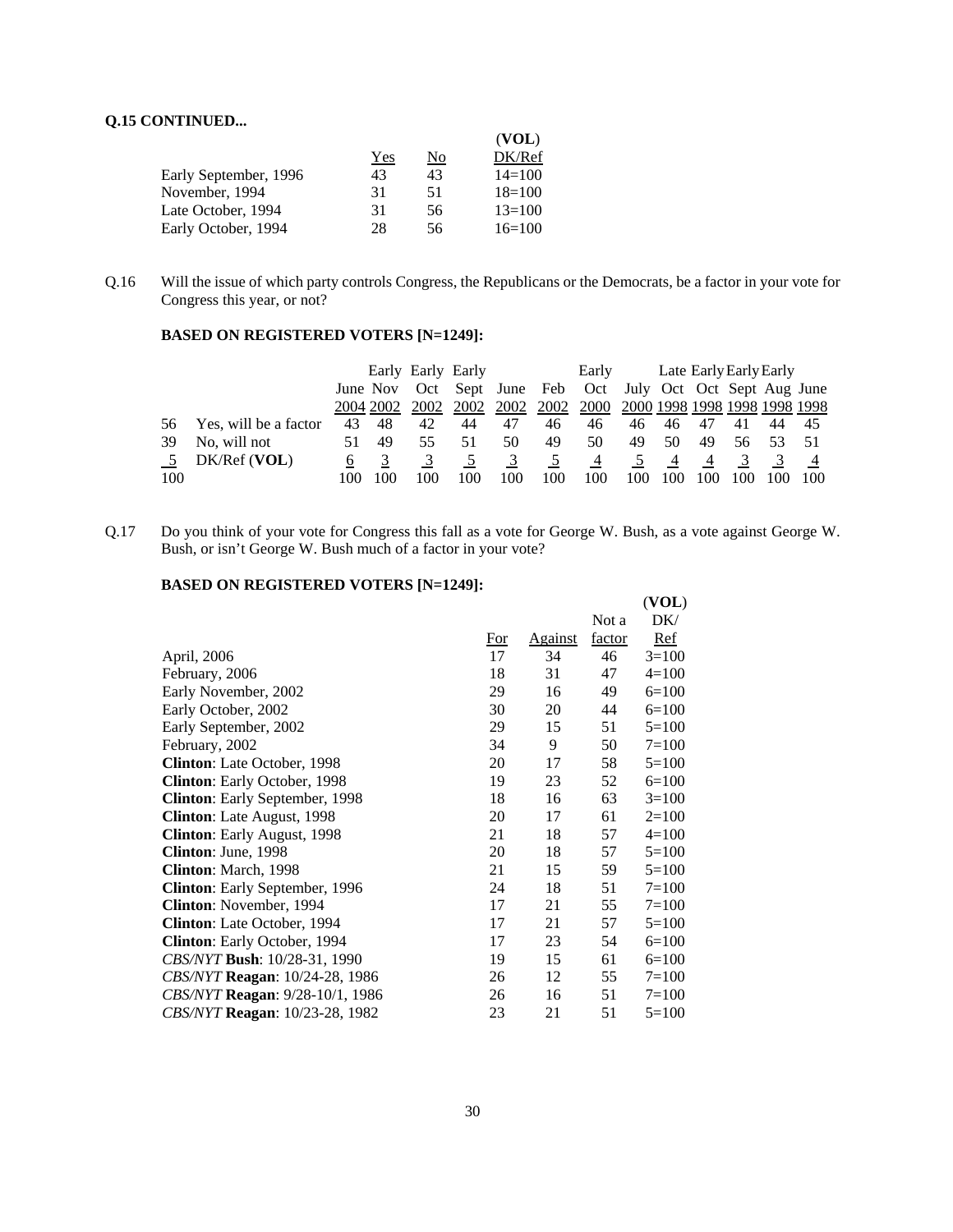Q.18 Some people say we should have a third major political party in this country in addition to the Democrats and Republicans. Do you agree or disagree?

|     |              |      |      |                        |      |       |      |      |      |                |      |      | ABC/                   |
|-----|--------------|------|------|------------------------|------|-------|------|------|------|----------------|------|------|------------------------|
|     |              |      |      |                        |      | Early |      |      |      |                |      |      | Wash Post <sup>6</sup> |
|     |              | June | Oct  | June Aug Sept Aug July |      |       |      |      |      | Oct April July |      | Jan  | Sept                   |
|     |              | 2004 | 2003 | 2000                   | 1999 | 1998  | 1997 | 1996 | 1995 | 1995           | 1994 | 1984 | 1982                   |
| 53  | Agree        | 50   | 46   | 52                     | 54   | 46    | 47   | 58   | 59   | 57             | 53   | 41   | 44                     |
| 40  | Disagree     | 43   | 44   | 42                     | 40   | 47    | 46   | 37   | 37   | 38             | 43   | 48   | 44                     |
| - 7 | DK/Ref (VOL) |      | 10   | 6                      | 6    |       |      |      | 4    |                | 4    |      |                        |
| 100 |              | 100  | .00  | 100                    | 100  |       | 100  | 100  | 100  | 100            | 100  | 100  | 100                    |

On another subject...

Q.19 Compared to recent Congresses, would you say THIS Congress has accomplished more, accomplished less, or accomplished about the same amount?

#### **BASED ON REGISTERED VOTERS [N=1249]:**

|     |                    |      |      |      |      | Early | Early | Early |      |       |
|-----|--------------------|------|------|------|------|-------|-------|-------|------|-------|
|     |                    | Nov  | June | July | Aug  | Oct   | Sept  | Aug   | Nov  | April |
|     |                    | 2002 | 2002 | 2000 | 1999 | 1998  | 1998  | 1998  | 1997 | 1997  |
|     | More               | 11   | 16   | 21   | 13   | 24    | 24    | 18    | 25   | 10    |
| 41  | Less               | 27   | 22   | 16   | 23   | 23    |       | 15    | 13   | 24    |
| 47  | Same               | 54   | 57   | 56   | 60   | 49    | 55    | 62    | 59   | 58    |
|     | Don't know/Refused | 8    |      |      |      | 4     | 4     |       |      | 8     |
| 100 |                    | 100  | 100  | 100  | 100  | 100   | 100   | 100   | 100  | 100   |

#### **ASK IF "LESS" (2 IN Q.19) [N=602]:**

Q.20 Who do you think is most to blame for this **[READ AND ROTATE]**?

- 58 Republican leaders in Congress
- 13 Democratic leaders in Congress
- 24 Both/Neither/Someone else **(VOL)**
- 5 Don't Know/Refused (**VOL**)
- 100

<sup>6</sup> In January 1984, the *ABC/Washington Post* trend was worded: "Can you please tell me if you tend to agree or disagree with the following statement, of if, perhaps, you have no opinion about the statement: We should have a third major political party in this country in addition to the Democrats and Republicans."

In September 1982, the *ABC/Washington Post* trend was worded: "I'm going to read a few statements. For each, can you please tell me if you tend to agree or disagree with it, or if, perhaps, you have no opinion about the statements... We should have a third party in this country in addition to the Democrats and Republicans."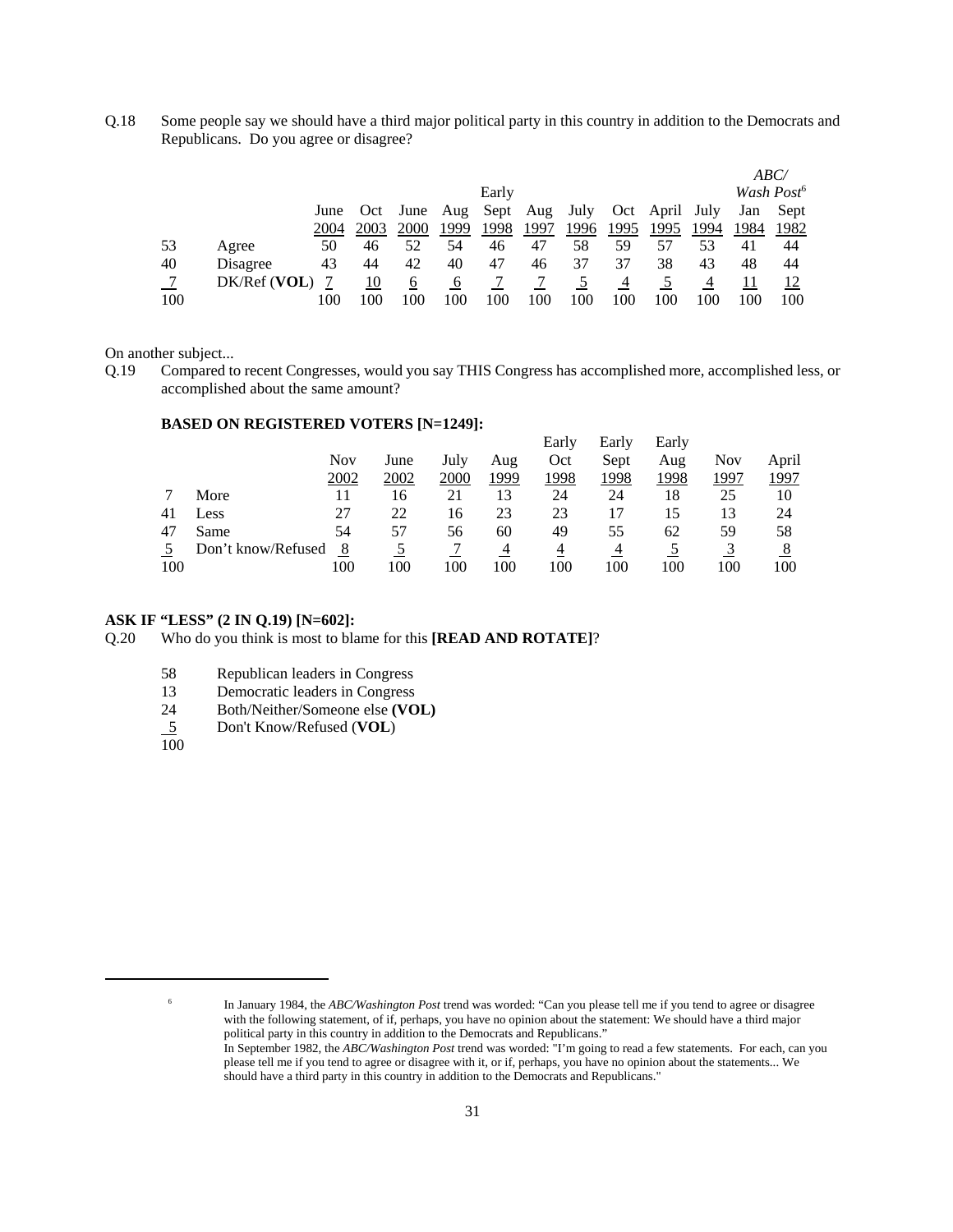#### **ASK ALL:**

Thinking about immigration for a moment…

## **ROTATE Q.21 AND Q.22**

Q.21 Do you approve or disapprove of the way George W. Bush is handling the nation's immigration policy?

|           |                          | Feb        | Late Oct  |
|-----------|--------------------------|------------|-----------|
|           |                          | 2006       | 2005      |
| 25        | Approve                  | 23         | 24        |
| 62        | Disapprove               | 57         | 54        |
| <u>13</u> | Don't Know/Refused (VOL) | <u> 20</u> | <u>22</u> |
| 100       |                          | 100        | 100       |

- Q.22 Do you approve or disapprove of the way Congress is handling the nation's immigration policy?
	- 21 Approve

64 Disapprove

- 15 Don't Know/Refused **(VOL)**
- 100

#### **ROTATE C.1 AND C.2**

- C.1 One proposal would allow undocumented immigrants who have been in the U.S. for several years to gain legal working status and the possibility of citizenship in the future. Would you favor or oppose this proposal?
	- 58 Favor<br>35 Oppos
	- **Oppose**
	- 7 Don't know/Refused (**VOL**)
	- 100
- C.2 One proposal would make it a criminal offense for an American to assist an undocumented immigrant to remain in the U.S. Would you favor or oppose this proposal?
	- 45 Favor
	- 47 Oppose
	- 8 Don't know/Refused (**VOL**)
	- $\overline{100}$

Thinking about the political parties for a moment…

Q.23 Please tell me if you think each phrase I read better describes the REPUBLICAN Party and its leaders or the DEMOCRATIC Party and its leaders (First,) which party do you think is better described by the phrase.. **(INSERT ITEM; RANDOMIZE)**?

|    |                                            |                            |       | (VOL.)         |         | (VOL.)     |
|----|--------------------------------------------|----------------------------|-------|----------------|---------|------------|
|    |                                            | Republican Democratic Both |       |                | (VOL.)  | DK/        |
|    |                                            | Party                      | Party | equally        | Neither | Ref        |
| a. | Able to manage the federal government well | 35                         | 39    | 3              | 15      | $8=100$    |
|    | January, 2006                              | 34                         | 40    | $\overline{4}$ | 12      | $10=100$   |
|    | Early October, 2005                        | 35                         | 41    | 3              | 13      | $8=100$    |
|    | July, 2004                                 | 37                         | 40    | $\overline{4}$ | 9       | $10=100$   |
|    | Early September, 1998                      | 37                         | 32    | 8              | 12      | $11 = 100$ |
|    | <b>August, 1997</b>                        | 39                         | 33    | $\overline{4}$ | 16      | $8=100$    |
|    | July, 1996                                 | 45                         | 32    | $\overline{4}$ | 12      | $7 = 100$  |
|    | April, 1995                                | 49                         | 30    | 3              | 13      | $5=100$    |
|    |                                            |                            |       |                |         |            |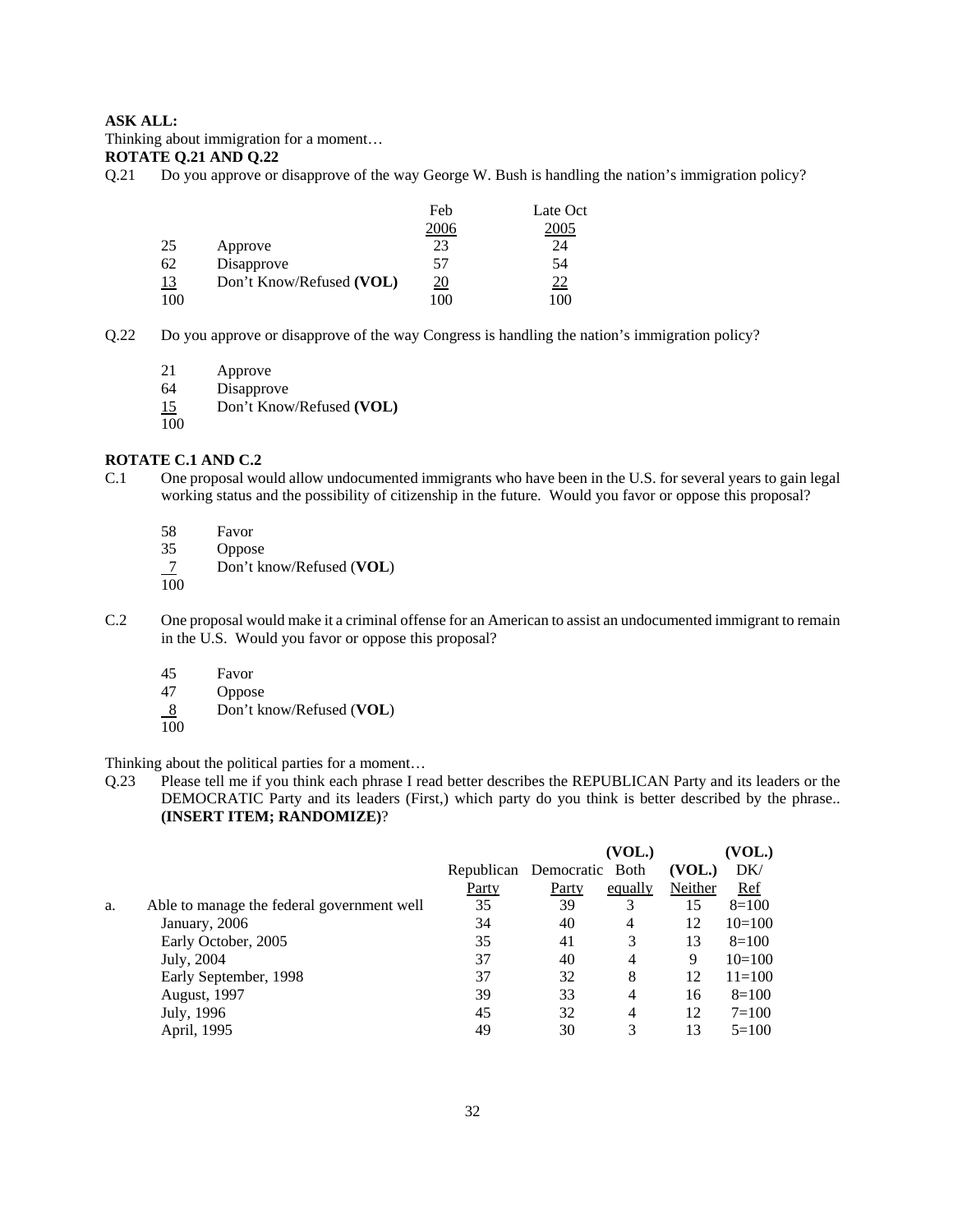## **Q.23 CONTINUED...**

|    |                                         |                            |       | (VOL.)           |         | (VOL.)     |
|----|-----------------------------------------|----------------------------|-------|------------------|---------|------------|
|    |                                         | Republican Democratic Both |       |                  | (VOL.)  | $DK/$      |
|    |                                         | Party                      | Party | equally          | Neither | Ref        |
|    | July, 1994                              | 43                         | 31    | $\overline{4}$   | 17      | $5 = 100$  |
|    | May, 1993                               | 36                         | 32    | $\overline{c}$   | 17      | $13=100$   |
|    | July, 1992                              | 30                         | 36    | 1                | 23      | $10=100$   |
|    | May, 1990                               | 28                         | 20    | 12               | 31      | $9=100$    |
|    | May, 1988                               | 33                         | 30    | 10               | 17      | $10=100$   |
|    | January, 1988                           | 30                         | 28    | 12               | 20      | $10=100$   |
|    |                                         | 24                         | 25    | 13               | 28      | $10=100$   |
|    | May, 1987                               |                            |       |                  |         |            |
| b. | Governs in an honest and ethical way    | 28                         | 36    | $\overline{4}$   | 23      | $9=100$    |
|    | January, 2006                           | 30                         | 37    | $\overline{4}$   | 19      | $10=100$   |
|    | Early October, 2005                     | 30                         | 40    | 6                | 18      | $6=100$    |
|    | July, 2004                              | 34                         | 37    | $\sqrt{5}$       | 15      | $9=100$    |
|    | Early September, 1998                   | 31                         | 28    | $\sqrt{6}$       | 23      | $12=100$   |
|    | March, 1998                             | 28                         | 32    | $\tau$           | 24      | $9=100$    |
|    | August, 1997                            | 28                         | 33    | 5                | 26      | $8=100$    |
|    | July, 1996                              | 38                         | 37    | $\overline{c}$   | 18      | $5=100$    |
|    | April, 1995                             | 35                         | 36    | $\overline{4}$   | 19      | $6=100$    |
|    | July, 1994                              | 32                         | 35    | 6                | 21      | $6=100$    |
| c. | Can bring about the kind of changes the |                            |       |                  |         |            |
|    | country needs                           | 32                         | 47    | $\boldsymbol{2}$ | 12      | $7=100$    |
|    |                                         | 32                         | 48    |                  |         |            |
|    | Early October, 2005                     |                            |       | $\overline{4}$   | 9       | $7 = 100$  |
|    | July, 2004                              | 35                         | 46    | $\mathfrak{Z}$   | 7       | $9=100$    |
|    | Early September, 1998                   | 34                         | 40    | $\boldsymbol{7}$ | $8\,$   | $11=100$   |
|    | March, 1998                             | 32                         | 45    | $\tau$           | 8       | $8=100$    |
|    | August, 1997                            | 38                         | 40    | $\overline{4}$   | 11      | $7 = 100$  |
|    | July, 1996                              | 39                         | 46    | $\mathfrak{2}$   | $\tau$  | $6=100$    |
|    | April, 1995                             | 51                         | 34    | $\overline{4}$   | $\tau$  | $4=100$    |
|    | July, 1994                              | 39                         | 42    | $\overline{4}$   | 10      | $5=100$    |
|    | May, 1993                               | 30                         | 49    | $\mathfrak{2}$   | 10      | $9=100$    |
|    | July, 1992                              | 24                         | 47    | $\sqrt{2}$       | 16      | $11=100$   |
|    | May, 1990                               | $27\,$                     | 31    | 13               | 18      | $11 = 100$ |
|    | May, 1988                               | 27                         | 43    | 9                | 11      | $10=100$   |
|    | January, 1988                           | 28                         | 37    | 14               | 11      | $10=100$   |
|    | May, 1987                               | 26                         | 36    | 14               | 14      | $10=100$   |
| d. | Is concerned with the needs of          |                            |       |                  |         |            |
|    | people like me                          | 28                         | 52    | $\mathfrak{Z}$   | 10      | $7 = 100$  |
|    | Early October, 2005                     | 30                         | 52    | $\mathfrak s$    | 7       | $6 = 100$  |
|    | July, 2004                              | 30                         | 50    | $\mathfrak s$    | $8\,$   | $7=100$    |
|    |                                         | 31                         |       | $\sqrt{5}$       | 9       |            |
|    | Early September, 1998                   |                            | 46    |                  |         | $9=100$    |
|    | March, 1998                             | 30                         | 51    | $\overline{4}$   | 8       | $7=100$    |
|    | August, 1997                            | 31                         | 49    | $\mathfrak{Z}$   | 10      | $7=100$    |
|    | July, 1996                              | 35                         | 50    | $\sqrt{2}$       | $\tau$  | $6=100$    |
|    | April, 1995                             | 39                         | 49    | $\sqrt{2}$       | $\tau$  | $3=100$    |
|    | July, 1994                              | 35                         | 49    | $\overline{4}$   | $\,8$   | $4 = 100$  |
|    | May, 1990                               | 21                         | 42    | 12               | 18      | $7 = 100$  |
|    | May, 1988                               | 23                         | 51    | $\,8\,$          | 11      | $7=100$    |
|    | January, 1988                           | 22                         | 47    | 11               | 13      | $7 = 100$  |
|    |                                         |                            |       |                  |         |            |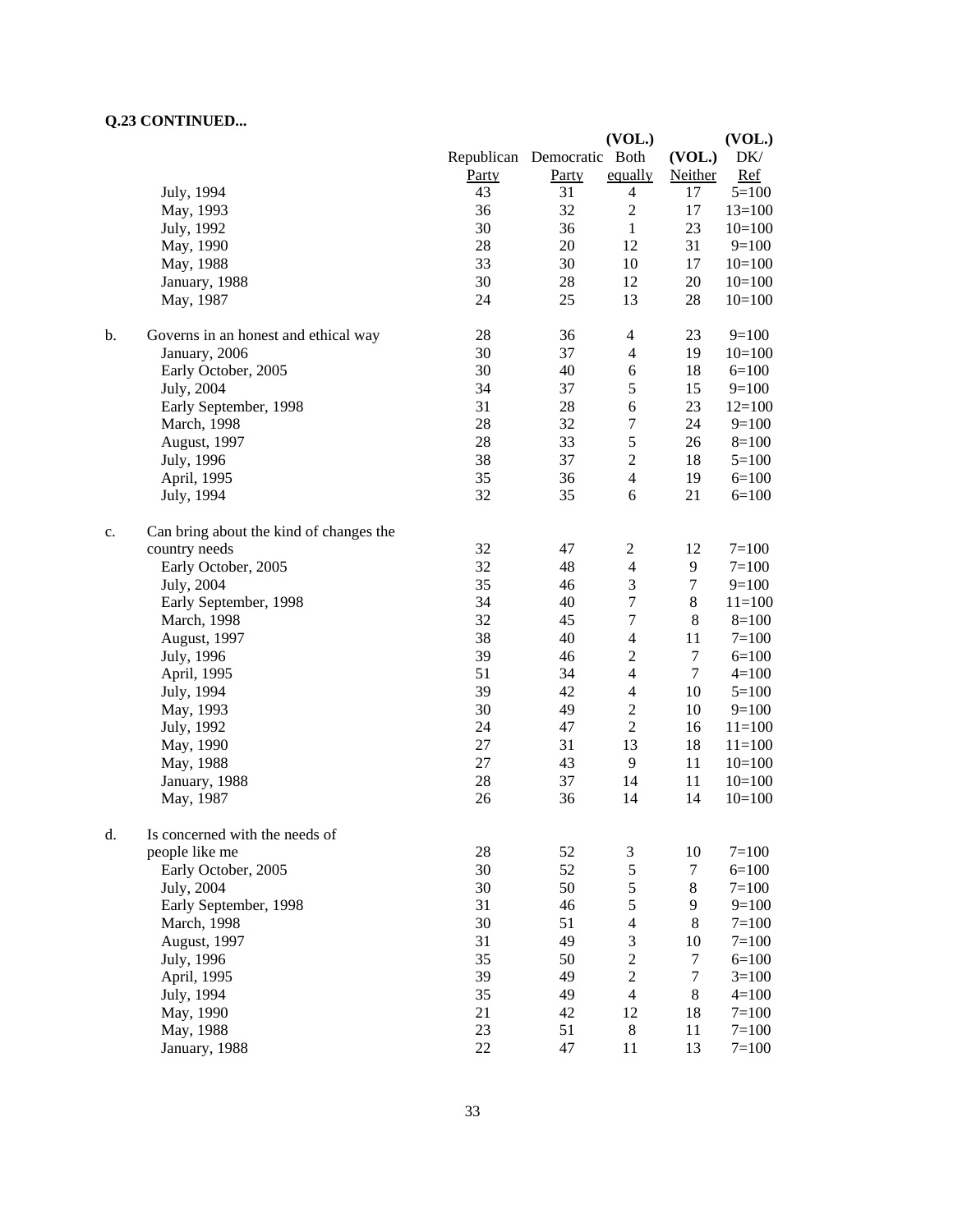### **Q.23 CONTINUED...**

|    |                                 |                                   |       | (VOL.)          | (VOL.)     |
|----|---------------------------------|-----------------------------------|-------|-----------------|------------|
|    |                                 | Republican Democratic Both (VOL.) |       |                 | DK/        |
|    |                                 | Party                             | Party | equally Neither | Ref        |
| e. | Is more influenced by lobbyists |                                   |       |                 |            |
|    | and special interests           | 45                                | 28    | 14              | 2 $11=100$ |

Q.24 Do you think the Republican Party or the Democratic Party could do a better job of …**[INSERT ITEM, ROTATE]**

|    |                                    |                            |       | (VOL.)  |         | (VOL.)     |
|----|------------------------------------|----------------------------|-------|---------|---------|------------|
|    |                                    | Republican Democratic Both |       |         | (VOL.)  | DK/        |
|    |                                    | Party                      | Party | equally | Neither | <u>Ref</u> |
| a. | Reforming government in Washington | 28                         | 44    |         | 15      | $8=100$    |
|    | February, 2006                     | 29                         | 42    |         | 12      | $10=100$   |
|    | March, 1998 <sup>7</sup>           | 37                         | 35    | 8       | 10      | $10=100$   |
|    | July, 1994                         | 39                         | 40    |         | 11      | $7=100$    |
| b. | Dealing with immigration           | 27                         | 43    | 6       | 11      | $13 = 100$ |
|    | February, 2006                     | 34                         | 38    | 8       | 9       | $11 = 100$ |

#### **ASK FORM 1 ONLY [N=764]:**

Q.25F1 In your view, does the **[INSERT ITEM; ROTATE]** or the **[NEXT ITEM]** have better political leaders?

|          |                           | Feb  |
|----------|---------------------------|------|
|          |                           | 2006 |
| 38       | Republican Party          | 41   |
| 40       | <b>Democratic Party</b>   | 37   |
|          | Both equally (VOL.)       | 5    |
| 9        | Neither (VOL.)            | 8    |
| <u>9</u> | Don't know/Refused (VOL.) | 9    |
| 100      |                           |      |

#### **ASK FORM 2 ONLY [N=737]:**

Q.26F2 In your view, does the **[INSERT ITEM; ROTATE]** or the **[NEXT ITEM]** have stronger political leaders?

- 53 Republican Party<br>26 Democratic Party
- Democratic Party
- 4 Both equally **(VOL.)**
- 8 Neither **(VOL.)**
- 9 Don't know/Refused **(VOL.)**

100

<sup>&</sup>lt;sup>7</sup> In March 1998 and July 1994 the item was worded "reforming government."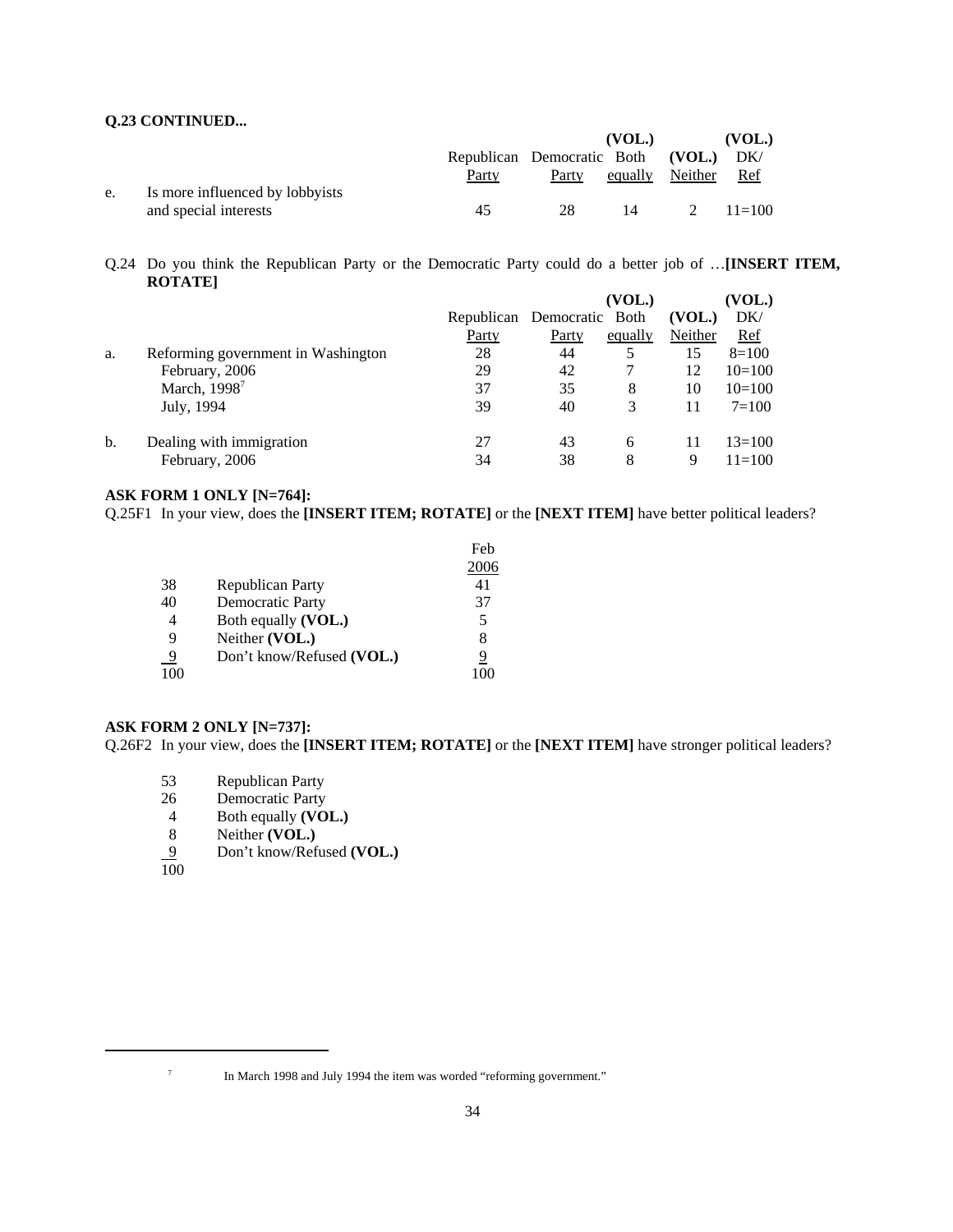#### **ASK ALL:**

Q.27 Thinking about the Democratic Party, who do YOU think of as the leader of the Democratic Party these days? **[SINGLE RESPONSE, DO NOT READ OPTIONS. USE PRECODES AS APPROPRIATE; ACCEPT ONLY ONE RESPONSE.]**

|                |                                       | Feb            |
|----------------|---------------------------------------|----------------|
|                |                                       | 2006           |
| 16             | <b>Hillary Clinton</b>                | 15             |
|                | Ted Kennedy                           | n/a            |
|                | Harry Reid                            |                |
| 4              | <b>Bill Clinton</b>                   | 11             |
| 3              | John Kerry                            | 8              |
| 3              | <b>Howard Dean</b>                    | 3              |
| $\overline{2}$ | John Edwards                          | 2              |
| $\overline{2}$ | <b>Barack Obama</b>                   | 4              |
|                | Harry Reid                            |                |
|                | Joseph Biden                          | 3              |
|                | Nancy Pelosi                          |                |
|                | Joseph Lieberman                      | n/a            |
| 5              | (VOL. DO NOT READ) Other [SPECIFY:    | 9 <sup>8</sup> |
| 30             | (VOL. DO NOT READ) Nobody is          | 13             |
| $\frac{24}{1}$ | (VOL. DO NOT READ) Don't know/Refused | 30             |
| 100            |                                       | 100            |

Q.28 Now I'd like your views on some people. (First,) would you say your overall opinion of… **[INSERT ITEM; RANDOMIZE; OBSERVE FORM SPLITS]** is very favorable, mostly favorable, mostly UNfavorable, or very unfavorable? **[INTERVIEWERS: PROBE TO DISTINGUISH BETWEEN "NEVER HEARD OF" AND "CAN'T RATE."]**

|         |                             |       |    |                   |              |    |                       | (VOL)            | (VOL)     |
|---------|-----------------------------|-------|----|-------------------|--------------|----|-----------------------|------------------|-----------|
|         |                             |       |    | --Favorable------ |              |    | -----Unfavorable----- | Never            | Can't     |
|         |                             | Total |    | Very Mostly       | <b>Total</b> |    | Very Mostly           | Heard of         | rate/Ref  |
| a.      | George W. Bush              | 40    | 15 | 25                | 57           | 35 | 22                    | *                | $3=100$   |
|         | Late October, 2005          | 46    | 17 | 29                | 51           | 29 | 22                    | ∗                | $3=100$   |
|         | July, 2005                  | 51    | 22 | 29                | 46           | 25 | 21                    | $\mathbf{0}$     | $3=100$   |
|         | Late March, 2005            | 53    | 23 | 30                | 45           | 27 | 18                    | $\boldsymbol{0}$ | $2=100$   |
|         | Mid-October, 2004 $(RVs)$   | 56    | 26 | 30                | 42           | 23 | 19                    | *                | $2=100$   |
|         | Early October, 2004 (RVs)   | 57    | 27 | 30                | 40           | 20 | 20                    | $\boldsymbol{0}$ | $3=100$   |
|         | Early September, 2004       | 52    | 25 | 27                | 43           | 24 | 19                    | ∗                | $5=100$   |
|         | August, 2004                | 58    | 27 | 31                | 39           | 22 | 17                    | $\boldsymbol{0}$ | $3=100$   |
|         | June, 2004                  | 52    | 19 | 33                | 45           | 22 | 23                    | ∗                | $3=100$   |
|         | Early February, 2004        | 53    | 21 | 32                | 44           | 25 | 19                    | $\mathbf{0}$     | $3=100$   |
|         | January 29-February 1, 2004 | 52    | -- | --                | 47           | -- | --                    | --               | $1 = 100$ |
| Gallup: | January 2-5, 2004           | 65    | -- |                   | 35           | -- | --                    | --               | $* = 100$ |
| Gallup: | October 6-8, 2003           | 60    | -- |                   | 39           | -- | --                    | --               | $1 = 100$ |
| Gallup: | June 9-10, 2003             | 66    | -- |                   | 33           | -- | --                    | --               | $1 = 100$ |
|         | April, 2003                 | 72    | 37 | 35                | 25           | 11 | 14                    | $\mathbf{0}$     | $3=100$   |
|         | January, 2003               | 70    | 28 | 42                | 28           | 10 | 18                    | $\boldsymbol{0}$ | $2=100$   |
|         | December, 2002              | 68    | 35 | 33                | 27           | 11 | 16                    | $\boldsymbol{0}$ | $5=100$   |
|         | July, 2001                  | 61    | 22 | 39                | 35           | 14 | 21                    | ∗                | $4=100$   |
|         | January, 2001               | 60    | 24 | 36                | 33           | 12 | 21                    | $\boldsymbol{0}$ | $7=100$   |
|         | May, 2000                   | 58    | 18 | 40                | 31           | 12 | 19                    | 1                | $10=100$  |

<sup>&</sup>lt;sup>8</sup> In February 2006, the "Other" category did not offer a SPECIFY option, meaning interviewers were not instructed to enter responses that were not included on a list of pre-coded names. Ted Kennedy and Joe Lieberman were therefore not coded.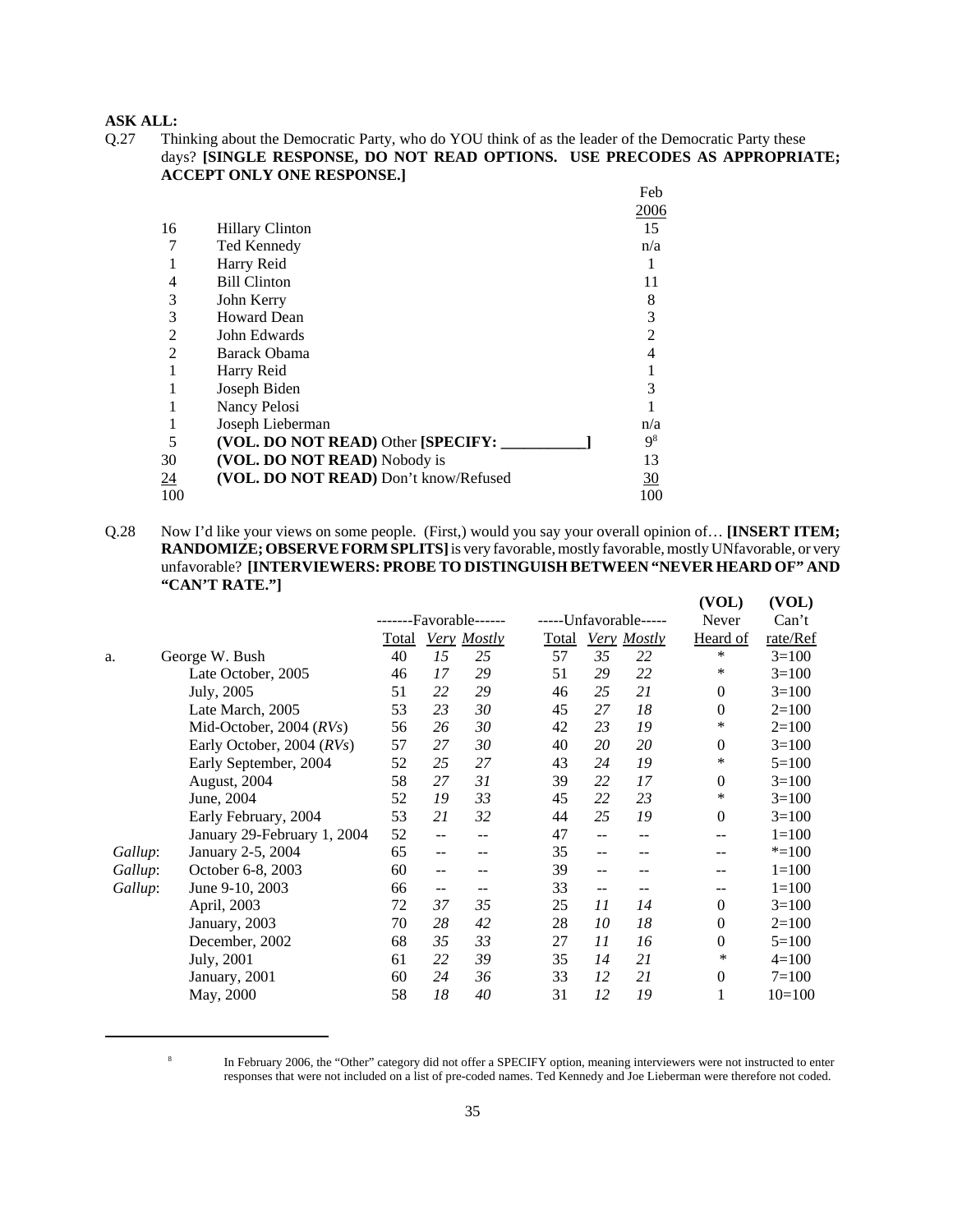## **Q.28 CONTINUED...**

|      |                           |    |        |                        |    |                       |                       | (VOL)                      | (VOL)      |
|------|---------------------------|----|--------|------------------------|----|-----------------------|-----------------------|----------------------------|------------|
|      |                           |    |        | -------Favorable------ |    |                       | -----Unfavorable----- | Never                      | Can't      |
|      |                           |    |        | Total Very Mostly      |    |                       | Total Very Mostly     | Heard of                   | rate/Ref   |
|      | March, 1999 <sup>9</sup>  | 61 | 21     | 40                     | 21 | $\overline{7}$        | 14                    | $\overline{\mathcal{A}}$   | $14=100$   |
|      | November, 1997            | 54 | 13     | 41                     | 18 | $\boldsymbol{\delta}$ | 12                    | 9                          | $19=100$   |
|      | ASK FORM 1 ONLY [N=764]:  |    |        |                        |    |                       |                       |                            |            |
| b.F1 | <b>Bill Clinton</b>       | 61 | 27     | 34                     | 36 | $18\,$                | 18                    | $\boldsymbol{0}$           | $3=100$    |
|      | Late October, 2005        | 62 | 26     | 36                     | 34 | 18                    | 16                    | $\ast$                     | $4 = 100$  |
|      | Late March, 2005          | 64 | 24     | 40                     | 32 | 13                    | 19                    | $\boldsymbol{0}$           | $4 = 100$  |
|      | December, 2002            | 46 | 17     | 29                     | 49 | 27                    | 22                    | $\ast$                     | $5=100$    |
|      | July, 2001                | 50 | 20     | 30                     | 46 | 27                    | 19                    | $\boldsymbol{0}$           | $4 = 100$  |
|      | January, 2001             | 64 | 23     | 41                     | 34 | $17\,$                | 17                    | $\boldsymbol{0}$           | $2=100$    |
|      | May, 2000                 | 48 | 17     | 31                     | 47 | 28                    | 19                    | *                          | $5=100$    |
|      | March, 1999               | 55 | 21     | 34                     | 42 | 23                    | 19                    | *                          | $3=100$    |
|      | December, 1998            | 55 | 23     | 32                     | 43 | 24                    | 19                    | $\boldsymbol{0}$           | $2=100$    |
|      | Early October, 1998 (RVs) | 52 | 15     | 37                     | 44 | 24                    | 20                    | $\boldsymbol{0}$           | $4=100$    |
|      | Early September, 1998     | 57 | 18     | 39                     | 41 | 23                    | 18                    | $\boldsymbol{0}$           | $2=100$    |
|      | Late August, 1998         | 54 | 18     | 36                     | 44 | 24                    | 20                    | $\boldsymbol{0}$           | $2=100$    |
|      | March, 1998               | 62 | 22     | 40                     | 35 | 16                    | 19                    | $\ast$                     | $3=100$    |
|      | November, 1997            | 63 | 19     | 44                     | 35 | 14                    | 21                    | $\boldsymbol{0}$           | $2=100$    |
|      | October, 1997             | 62 | 15     | $47\,$                 | 36 | 16                    | 20                    | $\ast$                     | $2=100$    |
|      | September, 1997           | 62 | 18     | 44                     | 35 | 14                    | 21                    | $\boldsymbol{0}$           | $3=100$    |
|      | August, 1997              | 61 | 16     | 45                     | 38 | 17                    | 21                    | $\boldsymbol{0}$           | $1 = 100$  |
|      | April, 1997               | 61 | 17     | 44                     | 37 | 16                    | 21                    | *                          | $2=100$    |
|      | January, 1997             | 66 | 17     | 49                     | 32 | 14                    | 18                    | $\ast$                     | $2=100$    |
|      | October, 1996 (RVs)       | 57 | 12     | 45                     | 41 | 19                    | 22                    | $\boldsymbol{0}$           | $2=100$    |
|      | June, 1996                | 61 | 16     | 45                     | 37 | 14                    | 23                    | $\ast$                     | $2=100$    |
|      | April, 1996               | 57 | 16     | 41                     | 40 | 16                    | 24                    | $\boldsymbol{0}$           | $3=100$    |
|      | February, 1996            | 55 | 20     | 35                     | 43 | 21                    | 22                    | $\boldsymbol{0}$           | $2=100$    |
|      | January, 1996             | 56 | 13     | 43                     | 42 | 15                    | 27                    | $\boldsymbol{0}$           | $2=100$    |
|      | August, 1995              | 49 | 13     | 36                     | 49 | 20                    | 29                    | $\boldsymbol{0}$           | $2=100$    |
|      | February, 1995            | 55 | 14     | 41                     | 42 | 17                    | 25                    | $\boldsymbol{0}$           | $3=100$    |
|      | December, 1994            | 51 | 17     | 34                     | 46 | 22                    | 24                    | $\boldsymbol{0}$           | $3=100$    |
|      | July, 1994                | 58 | 15     | 43                     | 41 | 16                    | 25                    | $\ast$                     | $1 = 100$  |
|      | May, 1993                 | 60 | 18     | 42                     | 35 | 12                    | 23                    | $\boldsymbol{0}$           | $5=100$    |
|      | July, 1992                | 59 | 17     | 42                     | 34 | $\boldsymbol{9}$      | 25                    | $\boldsymbol{0}$           | $7=100$    |
|      | June, 1992                | 46 | 10     | 36                     | 47 | 14                    | 33                    | 1                          | $6=100$    |
|      | May, 1992                 | 53 | 11     | 42                     | 42 | 10                    | 32                    | *                          | $5=100$    |
|      | March, 1992               | 53 | $10\,$ | 43                     | 40 | 11                    | 29                    | $\mathbf{1}$               | $6 = 100$  |
|      | February, 1992            | 59 | 15     | $44$                   | 31 | $\boldsymbol{7}$      | 24                    | $\mathfrak{2}$             | $8=100$    |
|      | January, 1992             | 37 | 9      | 28                     | 15 | $\overline{4}$        | 11                    | $27\,$                     | $21 = 100$ |
|      | November, 1991            | 30 | 5      | 25                     | 10 | $\overline{c}$        | $\boldsymbol{8}$      | 39                         | $21 = 100$ |
| c.F1 | John Kerry                | 45 | 10     | 35                     | 44 | 20                    | 24                    |                            | $9=100$    |
|      |                           |    |        |                        |    |                       |                       | $\overline{c}$             |            |
|      | Late October, 2005        | 46 | 12     | 34                     | 43 | $20\,$                | 23                    | $\overline{c}$             | $9=100$    |
|      | Late March, 2005          | 49 | 13     | 36                     | 41 | $17\,$                | 24                    | $\overline{c}$             | $8 = 100$  |
|      | Mid-October, 2004 $(RVs)$ | 56 | 21     | 35                     | 40 | 16                    | 24                    | $\boldsymbol{0}$<br>$\ast$ | $3=100$    |
|      | Early October, 2004 (RVs) | 53 | 16     | 37                     | 41 | 16                    | 25                    |                            | $6=100$    |
|      | Early September, 2004     | 49 | 17     | $32\,$                 | 43 | ${\it 19}$            | 24                    | $\ast$                     | $8=100$    |

<sup>9</sup> In March 1999 and November 1997 the category was listed: "Texas Governor George W. Bush."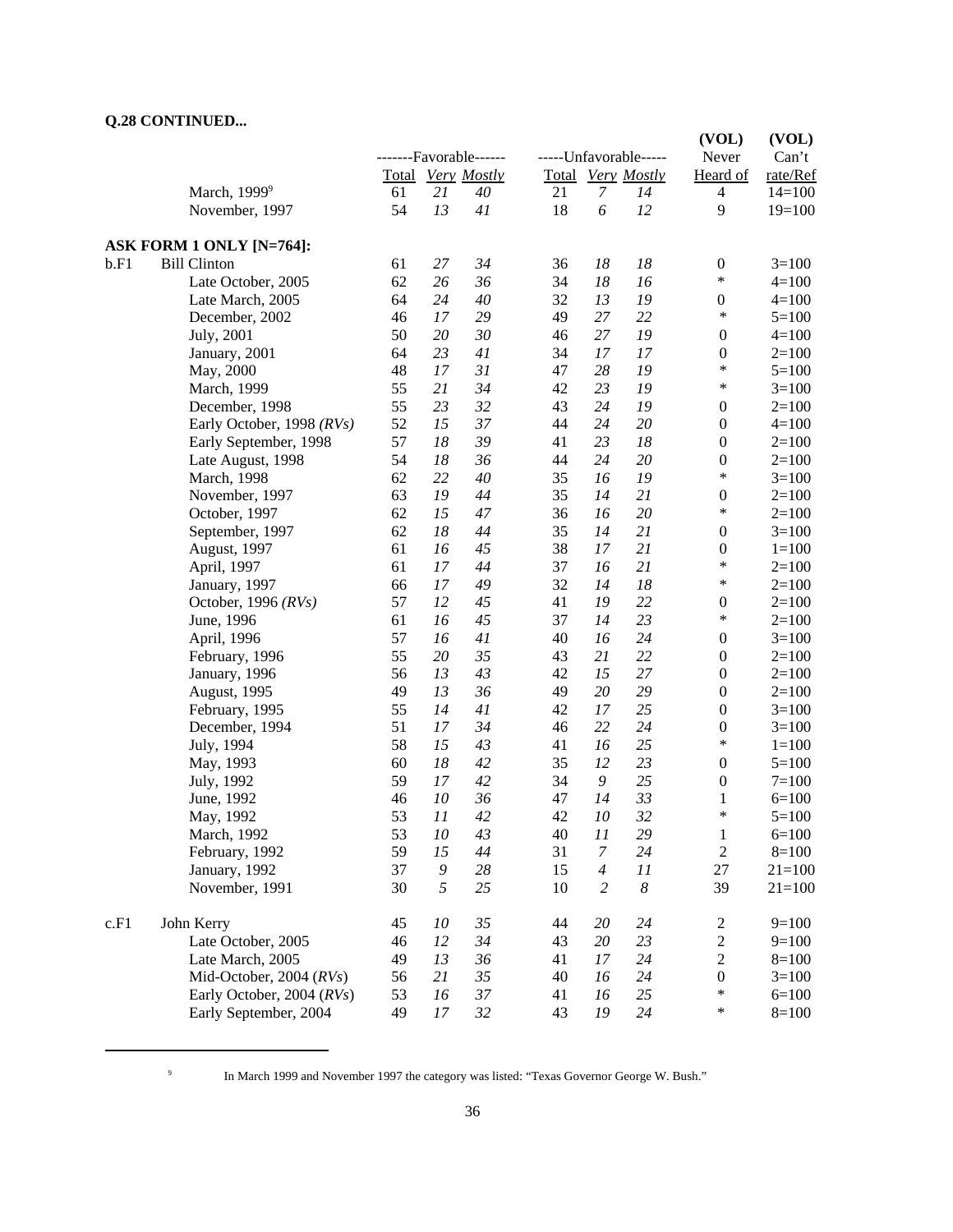# **Q.28 CONTINUED...**

|         |                                                    |       |                          |                        |    |                  |                       | (VOL)            | (VOL)      |
|---------|----------------------------------------------------|-------|--------------------------|------------------------|----|------------------|-----------------------|------------------|------------|
|         |                                                    |       |                          | -------Favorable------ |    |                  | -----Unfavorable----- | Never            | Can't      |
|         |                                                    | Total |                          | <b>Very Mostly</b>     |    |                  | Total Very Mostly     | Heard of         | rate/Ref   |
|         | August, 2004                                       | 56    | 23                       | 33                     | 36 | 14               | 22                    | 1                | $7 = 100$  |
|         | June, 2004                                         | 50    | 11                       | 39                     | 41 | 16               | 25                    | $\boldsymbol{0}$ | $9=100$    |
|         | Early February, 2004                               | 58    | 14                       | 44                     | 28 | 8                | 20                    | 1                | $13=100$   |
|         | January, 2003                                      | 30    | 6                        | 24                     | 16 | $\overline{4}$   | 12                    | 36               | $18=100$   |
| d.F1    | John Edwards                                       | 47    | 10                       | 37                     | 27 | $\boldsymbol{9}$ | 18                    | 11               | $15=100$   |
|         | Late October, 2005                                 | 50    | 12                       | 38                     | 23 | 6                | 17                    | 10               | $17=100$   |
|         | Mid-October, 2004 <sup>10</sup>                    | 58    | 18                       | 40                     | 31 | 13               | 18                    | $\mathbf{1}$     | $10=100$   |
|         | Early October, 2004                                | 50    | 16                       | 34                     | 28 | 11               | 17                    | $\sqrt{2}$       | $20=100$   |
|         | Early September, 2004                              | 54    | 18                       | 36                     | 30 | 10               | 20                    | $\sqrt{2}$       | $14=100$   |
|         | August, 2004                                       | 61    | 24                       | 37                     | 25 | 6                | 19                    | $\overline{c}$   | $12=100$   |
|         | Early February, 2004                               | 45    | 9                        | 36                     | 25 | $\boldsymbol{8}$ | 17                    | 5                | $24 = 100$ |
|         | January, 2003                                      | 23    | $\overline{4}$           | 19                     | 14 | $\mathfrak{Z}$   | 11                    | 40               | $23=100$   |
| e.F1    | Dick Cheney                                        | 36    | 11                       | 25                     | 55 | 29               | 26                    | 3                | $6=100$    |
|         | Late October, 2005                                 | 43    | 12                       | 31                     | 46 | 22               | 24                    | $\sqrt{2}$       | $9=100$    |
|         | Late March, 2005                                   | 48    | 15                       | 33                     | 42 | 20               | 22                    | $\overline{2}$   | $8=100$    |
|         | Mid-October, 2004 (RVs)                            | 48    | 17                       | 31                     | 46 | 25               | 21                    | *                | $6=100$    |
|         | Early October, 2004 (RVs)                          | 48    | 14                       | 34                     | 41 | 20               | 21                    | *                | $11 = 100$ |
|         | Early September, 2004                              | 43    | 13                       | 30                     | 42 | 23               | 19                    | $\overline{c}$   | $13 = 100$ |
|         | August, 2004                                       | 47    | 13                       | 34                     | 41 | 20               | 21                    | $\sqrt{2}$       | $10=100$   |
|         | April, 2003                                        | 60    | 21                       | 39                     | 27 | 12               | 15                    | 3                | $10=100$   |
|         | December, 2002                                     | 59    | 20                       | 39                     | 26 | 10               | 16                    | 5                | $10=100$   |
|         | July, 2001                                         | 58    | 19                       | 39                     | 26 | 6                | 20                    | 6                | $10=100$   |
|         | January, 2001                                      | 62    | 20                       | 42                     | 18 | 5                | 13                    | $\overline{c}$   | $18 = 100$ |
|         | December, 1994                                     | 42    | 10                       | 32                     | 19 | 5                | 14                    | 21               | $18=100$   |
|         | March, 1991 <sup>11</sup>                          | 68    | 33                       | 35                     | 6  | $\sqrt{2}$       | $\overline{4}$        | 10               | $16=100$   |
|         | May, 1990                                          | 20    | $\mathfrak{Z}$           | 17                     | 11 | $\mathfrak{Z}$   | $\boldsymbol{8}$      | 44               | $25=100$   |
| f.F1    | Condoleezza Rice                                   | 59    | 26                       | 33                     | 27 | 10               | 17                    | 6                | $8=100$    |
|         | Late October, 2005                                 | 60    | 23                       | 37                     | 25 | $\boldsymbol{9}$ | 16                    | $\epsilon$       | $9=100$    |
|         | Late March, 2005                                   | 57    | 22                       | 35                     | 28 | 11               | 17                    | 5                | $10=100$   |
| g.F1    | John McCain                                        | 54    | 14                       | 40                     | 26 | $\overline{7}$   | 19                    | $8\,$            | $12=100$   |
|         | Late October, 2005                                 | 56    | 15                       | 41                     | 19 | $\sqrt{2}$       | 14                    | 10               | $15=100$   |
|         | Late March, 2005                                   | 59    | 15                       | 44                     | 17 | $\overline{4}$   | 13                    | $\,8\,$          | $16=100$   |
|         | July, 2001                                         | 51    | 14                       | 37                     | 22 | 5                | 17                    | 13               | $14=100$   |
|         | January, 2001                                      | 59    | 18                       | 41                     | 15 | $\mathfrak{Z}$   | 12                    | 9                | $17=100$   |
|         | May, 2000                                          | 54    | 14                       | 40                     | 20 | 5                | 15                    | 11               | $15=100$   |
| ABC/WP: | February, 2000                                     | 60    | $\ddotsc$                | $\overline{a}$         | 21 | $\overline{a}$   | $-$                   | $\overline{a}$   | $19=100$   |
|         | CNN/USA Today/Gallup: December, 1999 <sup>12</sup> | 57    | $\overline{\phantom{a}}$ | $-$                    | 11 | $-$              | $-$                   | 14               | $18=100$   |

<sup>10</sup> Mid-October 2004 and earlier trend numbers are based on registered voters.

<sup>11</sup> In March 1991 and May 1990 the category was listed: "Richard Cheney."

<sup>12</sup> For the CNN/USAToday/Gallup Poll in December 1999, the category was listed: "Arizona Senator John McCain."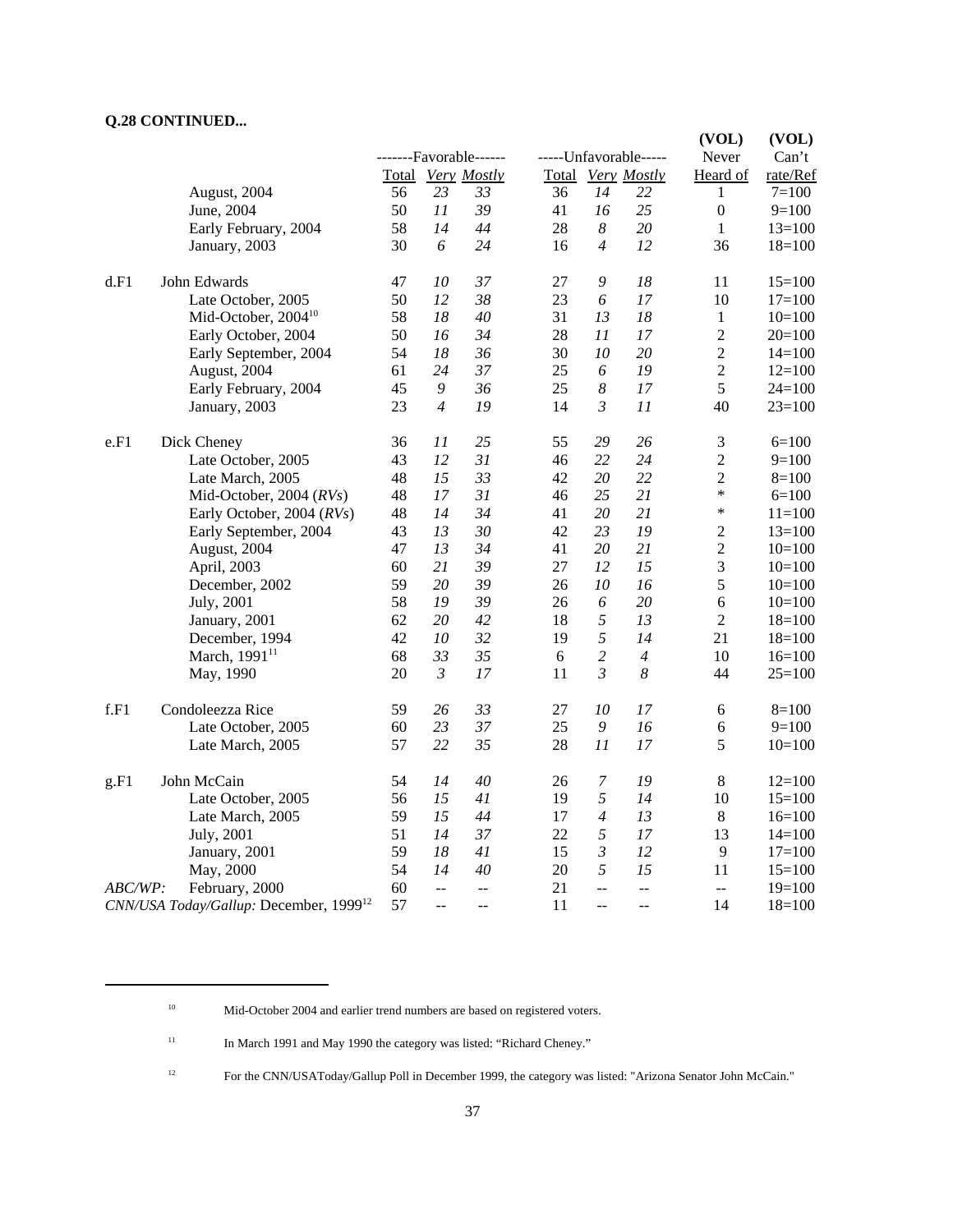|      | <b>Q.28 CONTINUED</b>            |    |                          |                        |    |                          |                       | (VOL)            | (VOL)      |
|------|----------------------------------|----|--------------------------|------------------------|----|--------------------------|-----------------------|------------------|------------|
|      |                                  |    |                          | -------Favorable------ |    |                          | -----Unfavorable----- | Never            | Can't      |
|      |                                  |    |                          | Total Very Mostly      |    |                          | Total Very Mostly     | Heard of         | rate/Ref   |
| h.F1 | <b>Bill Frist</b>                | 24 | 5                        | 19                     | 29 | 12                       | 17                    | 32               | $15=100$   |
|      | Late October, 2005               | 21 | $\mathfrak{Z}$           | 18                     | 26 | $\boldsymbol{8}$         | 18                    | 35               | $18=100$   |
|      | January, 2003                    | 27 | $\overline{7}$           | 20                     | 12 | $\overline{c}$           | 10                    | 42               | $19=100$   |
| i.F1 | Mark Warner                      | 21 | $\mathfrak{Z}$           | 18                     | 16 | $\overline{4}$           | 12                    | 43               | $20=100$   |
|      | ASK FORM 2 ONLY [N=737]:         |    |                          |                        |    |                          |                       |                  |            |
| j.F2 | Hillary Clinton                  | 54 | 20                       | 34                     | 42 | 21                       | 21                    | 1                | $3=100$    |
|      | Late October, 2005               | 56 | 20                       | 36                     | 38 | 19                       | 19                    | $\mathbf{1}$     | $5=100$    |
|      | Late March, 2005                 | 57 | 22                       | 35                     | 36 | 17                       | 19                    | $\ast$           | $7 = 100$  |
|      | December 2002                    | 47 | 15                       | 32                     | 44 | 23                       | 21                    | $\mathbf{1}$     | $8=100$    |
|      | July, 2001                       | 53 | 20                       | 33                     | 42 | 23                       | 19                    | 1                | $4 = 100$  |
|      | January, 2001                    | 60 | 25                       | 35                     | 35 | 16                       | 19                    | $\ast$           | $5=100$    |
|      | May, 2000                        | 49 | 15                       | 34                     | 42 | 22                       | 20                    | $\mathbf{1}$     | $8=100$    |
|      | Early December, 1998             | 66 | 32                       | 34                     | 31 | 15                       | 16                    | $\ast$           | $3=100$    |
|      | Early October, 1998 (RVs)        | 58 | 24                       | 34                     | 36 | 18                       | 18                    | $\ast$           | $6=100$    |
|      | Early September, 1998            | 64 | 24                       | 40                     | 31 | 13                       | 18                    | $\mathbf{0}$     | $5 = 100$  |
|      | Late August, 1998                | 63 | 25                       | 38                     | 34 | 13                       | 21                    | $\ast$           | $3=100$    |
|      | March, 1998                      | 65 | 26                       | 39                     | 31 | 14                       | 17                    | $\ast$           | $4 = 100$  |
|      | January, 1997                    | 57 | 17                       | 40                     | 40 | 17                       | 23                    | ∗                | $3=100$    |
|      | June, 1996                       | 53 | 13                       | 40                     | 43 | 17                       | 26                    | $\ast$           | $4 = 100$  |
|      | April, 1996                      | 49 | 12                       | 37                     | 46 | 19                       | 27                    | $\boldsymbol{0}$ | $5=100$    |
|      | February, 1996                   | 42 | 14                       | 28                     | 54 | 27                       | 27                    | $\boldsymbol{0}$ | $4 = 100$  |
|      | January, 1996                    | 42 | 10                       | 32                     | 54 | 26                       | 28                    | $\boldsymbol{0}$ | $4 = 100$  |
|      | October, 1995                    | 58 | 14                       | 44                     | 38 | 14                       | 24                    | $\overline{a}$   | $4=100$    |
|      | August, 1995                     | 49 | 16                       | 33                     | 47 | 22                       | 25                    | $\ast$           | $4 = 100$  |
|      | December, 1994                   | 50 | 17                       | 33                     | 45 | 20                       | 25                    | $\mathbf{1}$     | $4 = 100$  |
|      | July, 1994                       | 57 | 19                       | 38                     | 40 | 18                       | 22                    | $\mathbf{1}$     | $2=100$    |
|      | May, 1993                        | 60 | 19                       | 41                     | 29 | 11                       | 18                    | $\mathbf{1}$     | $10=100$   |
| k.F2 | Howard Dean                      | 31 | 5                        | 26                     | 38 | 15                       | 23                    | 19               | $12=100$   |
|      | Late October, 2005               | 29 | $\overline{4}$           | 25                     | 37 | 15                       | 22                    | 19               | $15=100$   |
|      | Late March, 2005                 | 32 | 6                        | 26                     | 31 | 11                       | 20                    | 12               | $25=100$   |
|      | January, 2003                    | 13 | $\overline{c}$           | 11                     | 12 | $\mathfrak{Z}$           | 9                     | 57               | $18=100$   |
| 1.F2 | Joe Biden                        | 28 | $\boldsymbol{7}$         | 21                     | 20 | 5                        | 15                    | 38               | $14=100$   |
|      | Late October, 2005               | 21 | $\overline{4}$           | 17                     | 20 | 6                        | 14                    | 43               | $16=100$   |
|      | September, 1987                  | 22 | $\overline{4}$           | 18                     | 15 | $\overline{4}$           | 11                    | 25               | $38=100$   |
| m.F2 | Donald Rumsfeld                  | 38 | 10                       | 28                     | 46 | 21                       | 25                    | 8                | $8=100$    |
|      | Late October, 2005               | 36 | $\boldsymbol{8}$         | 28                     | 41 | 18                       | 23                    | 14               | $9=100$    |
|      | Late March, 2005                 | 39 | 10                       | 29                     | 41 | 18                       | 23                    | 7                | $13=100$   |
|      | April, 2003                      | 61 | 24                       | 37                     | 19 | 6                        | 13                    | 9                | $11 = 100$ |
| n.F2 | Rudy Giuliani                    | 70 | 26                       | 44                     | 14 | $\boldsymbol{4}$         | 10                    | 10               | $6=100$    |
|      | Late October, 2005               | 63 | 22                       | 41                     | 17 | 6                        | 11                    | 10               | $10=100$   |
|      | Late March, 2005                 | 60 | 20                       | $40\,$                 | 17 | 5                        | 12                    | $\tau$           | $16=100$   |
|      | May, 2000                        | 37 | 9                        | 28                     | 18 | 6                        | 12                    | 26               | $19=100$   |
| o.F2 | Tom DeLay                        | 23 | 5                        | 18                     | 49 | 25                       | 24                    | 15               | $13=100$   |
|      | Late October, 2005               | 18 | $\overline{c}$           | 16                     | 40 | $20\,$                   | 20                    | 27               | $15=100$   |
|      | Gallup/CNN/USAToday: April, 2005 | 27 | $\overline{\phantom{a}}$ | $- -$                  | 31 | $\overline{\phantom{a}}$ | --                    | 26               | $16=100$   |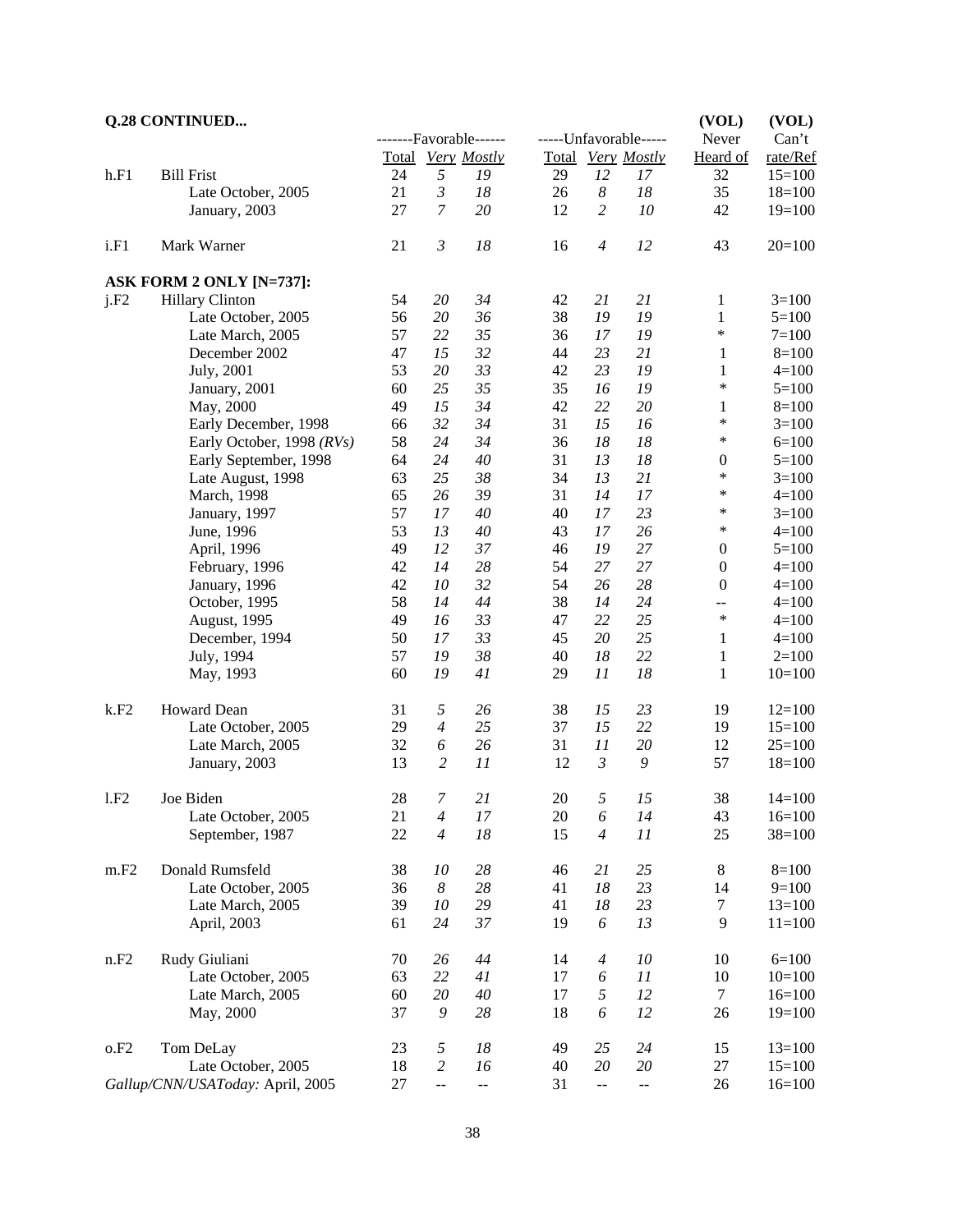|      | <b>Q.28 CONTINUED</b> |       |                    |                       |                |                          | (VOL)    | (VOL)    |
|------|-----------------------|-------|--------------------|-----------------------|----------------|--------------------------|----------|----------|
|      |                       |       | $----Favorable---$ | -----Unfavorable----- |                |                          | Never    | Can't    |
|      |                       | Total | <i>Very Mostly</i> |                       |                | Total <i>Very Mostly</i> | Heard of | rate/Ref |
| p.F2 | George Allen          | 20    | 16                 | 14                    |                | 10                       | 49       | $17=100$ |
| q.F2 | Russell Feingold      | 19    |                    | 19                    | $\overline{7}$ | 12                       | 43       | $19=100$ |

#### **ASK ALL:**

On a different subject…

Q.29 Looking ahead to the next presidential election, would you like to see a president who offers policies and programs similar to those of the Bush administration, OR would you like to see a president who offers different policies and programs?

|     |                                      | Early |      | ------- Clinton Administration |      |      |      |
|-----|--------------------------------------|-------|------|--------------------------------|------|------|------|
|     |                                      | Oct   | June | Feb                            | Aug  | June | Feb  |
|     |                                      | 2005  | 2000 | 2000                           | 1999 | 1999 | 1999 |
|     | Policies and programs similar to the |       |      |                                |      |      |      |
| 23  | <b>Bush Administration</b>           | 25    | 40   | 41                             | 43   | 43   | 54   |
| 70  | Different policies and programs      | 69    | 52   | 51                             | 50   | 50   | 41   |
|     | Don't know/Refused (VOL)             | O     | 8    | 8                              |      |      |      |
| 100 |                                      | 100   | 100  | 100                            | 100  | 100  | 100  |

Q.30 Now I am going to read you a couple of statements. For each, please tell me if you completely agree with it, mostly agree with it, mostly DISagree with it, or completely DISagree with it. (The first one is...) **(INSERT ITEM; ROTATE ITEMS)**  $\overline{\mathbf{W}}$  $\mathbf{W}$ 

|     |                                                  |            |        |          |            | VUL.      |
|-----|--------------------------------------------------|------------|--------|----------|------------|-----------|
|     |                                                  | Completely | Mostly | Mostly   | Completely | DK/       |
|     |                                                  | agree      | agree  | disagree | disagree   | Ref       |
| a.  | I am tired of all the problems associated with   |            |        |          |            |           |
|     | the Bush administration                          | 36         | 26     | 23       | 12         | $3=100$   |
|     | September, 2000 Clinton                          | 48         | 24     | 16       | 8          | $4=100$   |
|     | August, 1999 Clinton                             | 36         | 35     | 19       | 8          | $2=100$   |
|     | March, 1999 Clinton                              | 48         | 26     | 15       | 8          | $3=100$   |
| $b$ | I wish George W. Bush could run for a third term | 8          | 13     | 21       | 56         | $2=100$   |
|     | September, 2000 Clinton                          | 16         | 11     | 16       | 55         | $2=100$   |
|     | August, 1999 Clinton                             | 12         | 16     | 24       | 47         | $1 = 100$ |
|     | March, 1999 Clinton                              | 16         | 12     | 17       | 54         | $1 = 100$ |
|     |                                                  |            |        |          |            |           |

Q.31 Last week, documents were released indicating that President Bush may have authorized his staff to leak pre-war intelligence about Iraq to the press in order to undermine war critics. How much have you heard about this… a lot, a little or nothing at all?

32 A lot

46 A little<br>22 Nothing Nothing at all

\* Don't know/Refused **(VOL.)**

 $\overline{100}$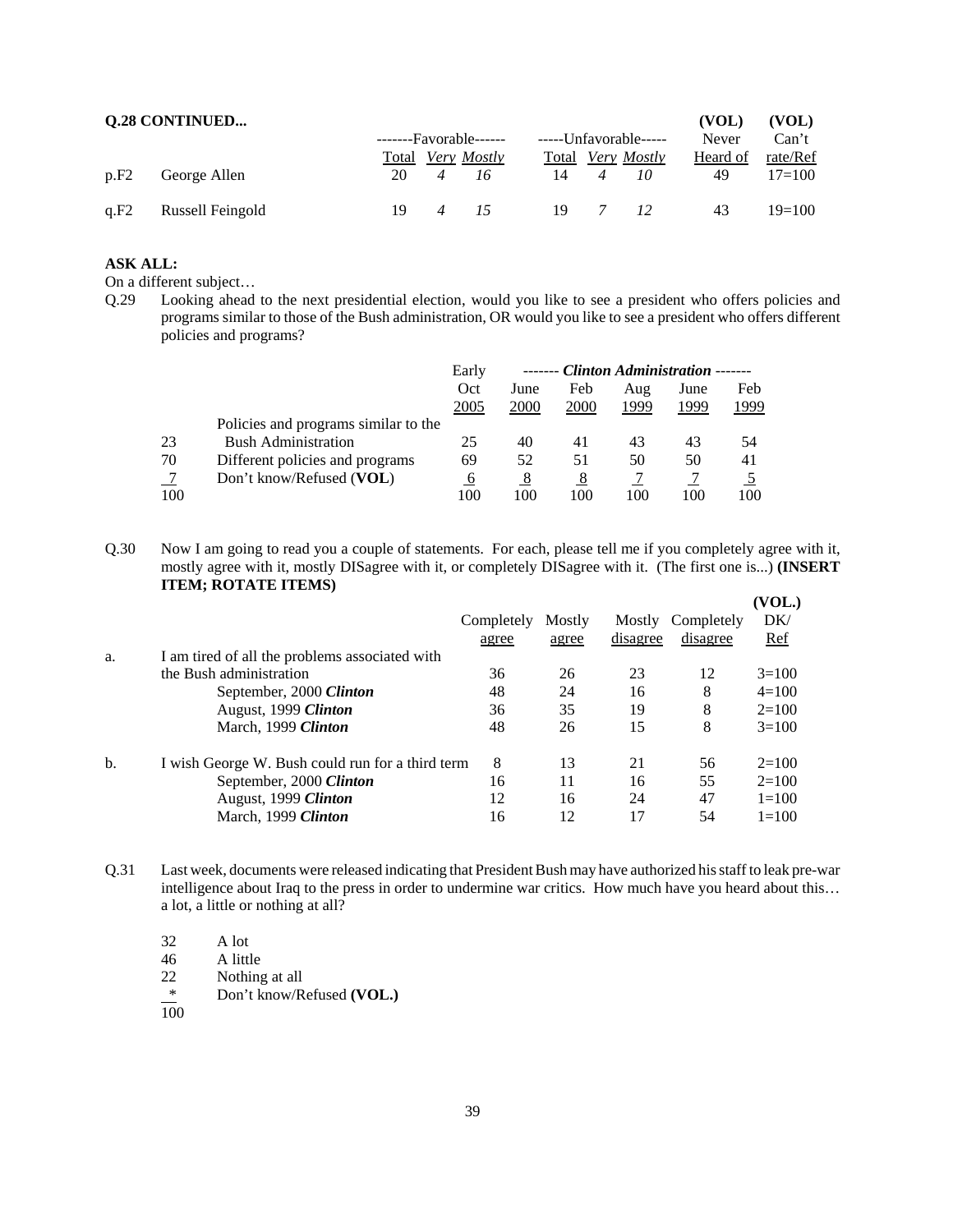#### **IF HEARD "A LOT" or "A LITTLE" (1,2 IN Q.31) ASK [N=1229]:**

- Q.32 From what you've read and heard about this, do you think President Bush acted improperly, or don't you think so?
	- 57 Yes, acted improperly
	- 34 No, did not act improperly
	- 2 Too early to tell **(VOL.)**<br><u>7</u> Don't know/Refused **(VC**
	- 7 Don't know/Refused **(VOL.)**
	- 100

#### **ASK ALL:**

On a different subject...

- Q.33 How concerned are you, if at all, about the influence of lobbyists and special interest groups in Washington these days? **[READ]**
	- 46 Very concerned
	- 29 Somewhat concerned
	- 13 Not too concerned –OR–
	- 9 Not at all concerned
	- 3 Don't know/Refused **(VOL. DO NOT READ)**
	- 100
- Q.34 Do you think bribery and corruption in Congress is more common now than it used to be, or no different from the past?
	- 47 More common now
	- 49 No different from the past
	- 4 Don't know/Refused **(VOL.)**
	- 100

#### **ASK FORM 1 ONLY [N=764]:**

Q.35F1 Congress is considering a law which would place stricter limits on the value of gifts that House and Senate members can accept from lobbyists. Do you favor or oppose this proposal?

|          |                           | Sept |
|----------|---------------------------|------|
|          |                           | 1995 |
| 76       | Favor                     | 79   |
| 19       | Oppose                    | 16   |
| $\theta$ | Don't know/Refused (VOL.) | 5    |
| 100      |                           | 100  |

#### **ASK FORM 2 ONLY [N=737]:**

- Q.36F2 Congress is considering a law which would place stricter limits on the value of gifts that House and Senate members can accept from lobbyists. Do you think a law like this would help to reduce the influence of special interests, or do you think it wouldn't make much difference?
	- 45 Would reduce influence
	- 52 Wouldn't make much difference
	- 3 Don't know/Refused **(VOL.)**
	- 100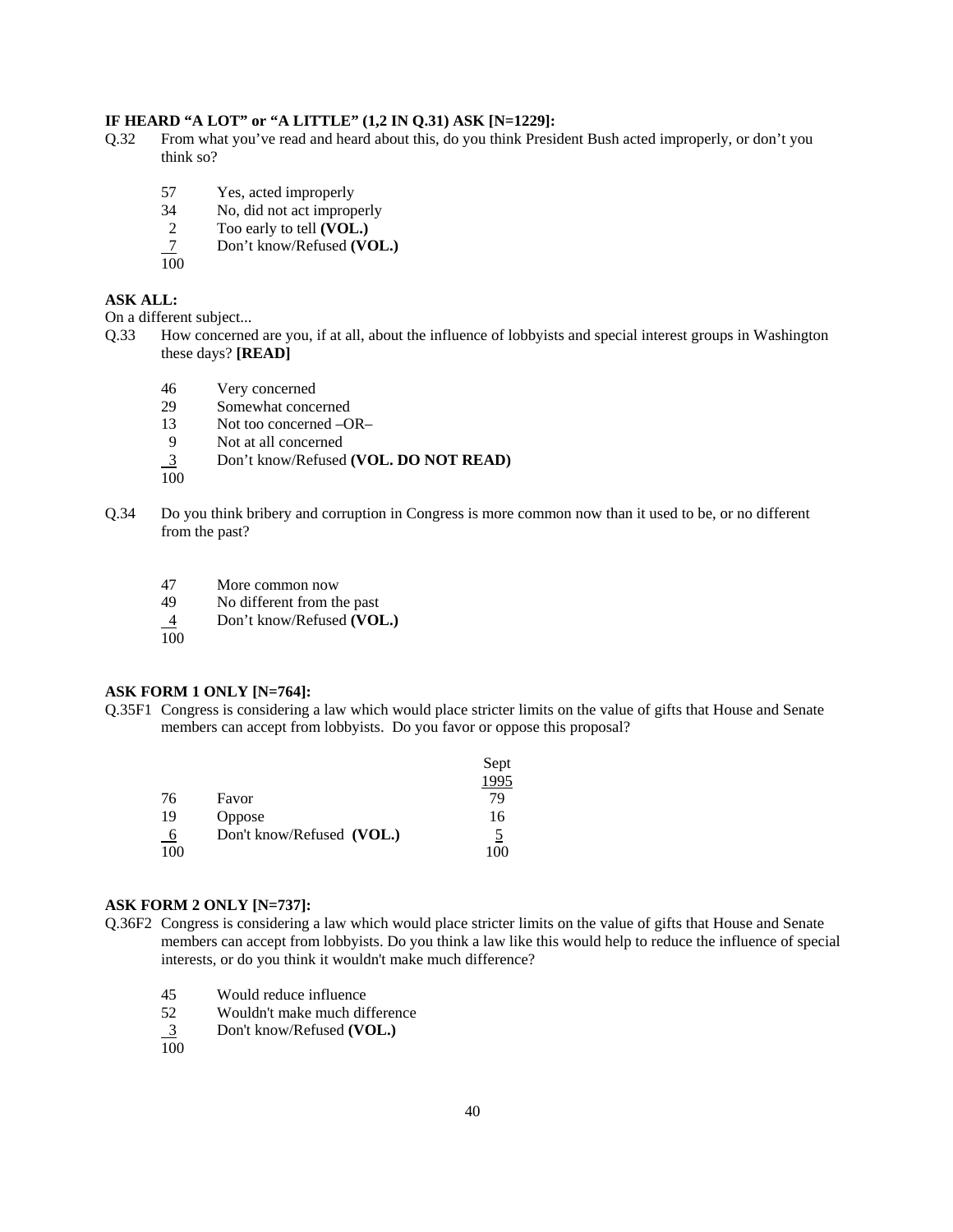#### **ASK ALL:**

On a different subject…

Q.37 Which comes closer to your view about the tax cuts passed under President Bush over the past few years? **[READ IN ORDER]**

|     |                                                                             | Dec  | Early Sept  |
|-----|-----------------------------------------------------------------------------|------|-------------|
|     |                                                                             | 2004 | <u>2004</u> |
| 25  | All of the tax cuts should be made permanent                                | 28   | 27          |
| 36  | Tax cuts for the wealthy should be repealed, while others stay in place, OR | 35   | 31          |
| 28  | All of the tax cuts should be repealed                                      | 25   | 28          |
| 11  | Don't know/Refused (VOL. DO NOT READ)                                       | 12   | 14          |
| 100 |                                                                             | 100  | 100         |

# **NO QUESTIONS 38-44**

Turning to the subject of Iraq …

Q.45 Do you think the U.S. made the right decision or the wrong decision in using military force against Iraq?

|                        |          |          | (VOL.)     |
|------------------------|----------|----------|------------|
|                        | Right    | Wrong    | DK/        |
|                        | decision | decision | Ref        |
| April, 2006            | 47       | 46       | $7 = 100$  |
| March, 2006            | 45       | 49       | $6=100$    |
| February, 2006         | 51       | 44       | $5=100$    |
| January, 2006          | 45       | 47       | $8=100$    |
| December, 2005         | 47       | 48       | $5=100$    |
| Late October, 2005     | 48       | 45       | $7=100$    |
| Early October, 2005    | 44       | 50       | $6=100$    |
| Mid-September, 2005    | 49       | 44       | $7 = 100$  |
| July, 2005             | 49       | 44       | $7 = 100$  |
| June, 2005             | 47       | 45       | $8=100$    |
| February, 2005         | 47       | 47       | $6=100$    |
| January, 2005          | 51       | 44       | $5=100$    |
| December, 2004         | 49       | 44       | $7 = 100$  |
| November, 2004 $(RVs)$ | 48       | 41       | $11 = 100$ |
| Mid-October, 2004      | 46       | 42       | $12=100$   |
| Early October, 2004    | 50       | 39       | $11 = 100$ |
| Early September, 2004  | 53       | 39       | $8=100$    |
| August, 2004           | 53       | 41       | $6=100$    |
| July, 2004             | 52       | 43       | $5=100$    |
| June, 2004             | 55       | 38       | $7 = 100$  |
| May, 2004              | 51       | 42       | $7=100$    |
| Late April, 2004       | 54       | 37       | $9=100$    |
| Early April, 2004      | 57       | 35       | $8=100$    |
| Mid-March, 2004        | 55       | 39       | $6=100$    |
| Late February, 2004    | 60       | 32       | $8=100$    |
| Early February, 2004   | 56       | 39       | $5=100$    |
| Mid-January, 2004      | 65       | 30       | $5=100$    |
| Early January, 2004    | 62       | 28       | $10=100$   |
| December, 2003         | 67       | 26       | $7=100$    |
| October, 2003          | 60       | 33       | $7=100$    |
| September, 2003        | 63       | 31       | $6=100$    |
| August, 2003           | 63       | 30       | $7 = 100$  |
| Early July, 2003       | 67       | 24       | $9=100$    |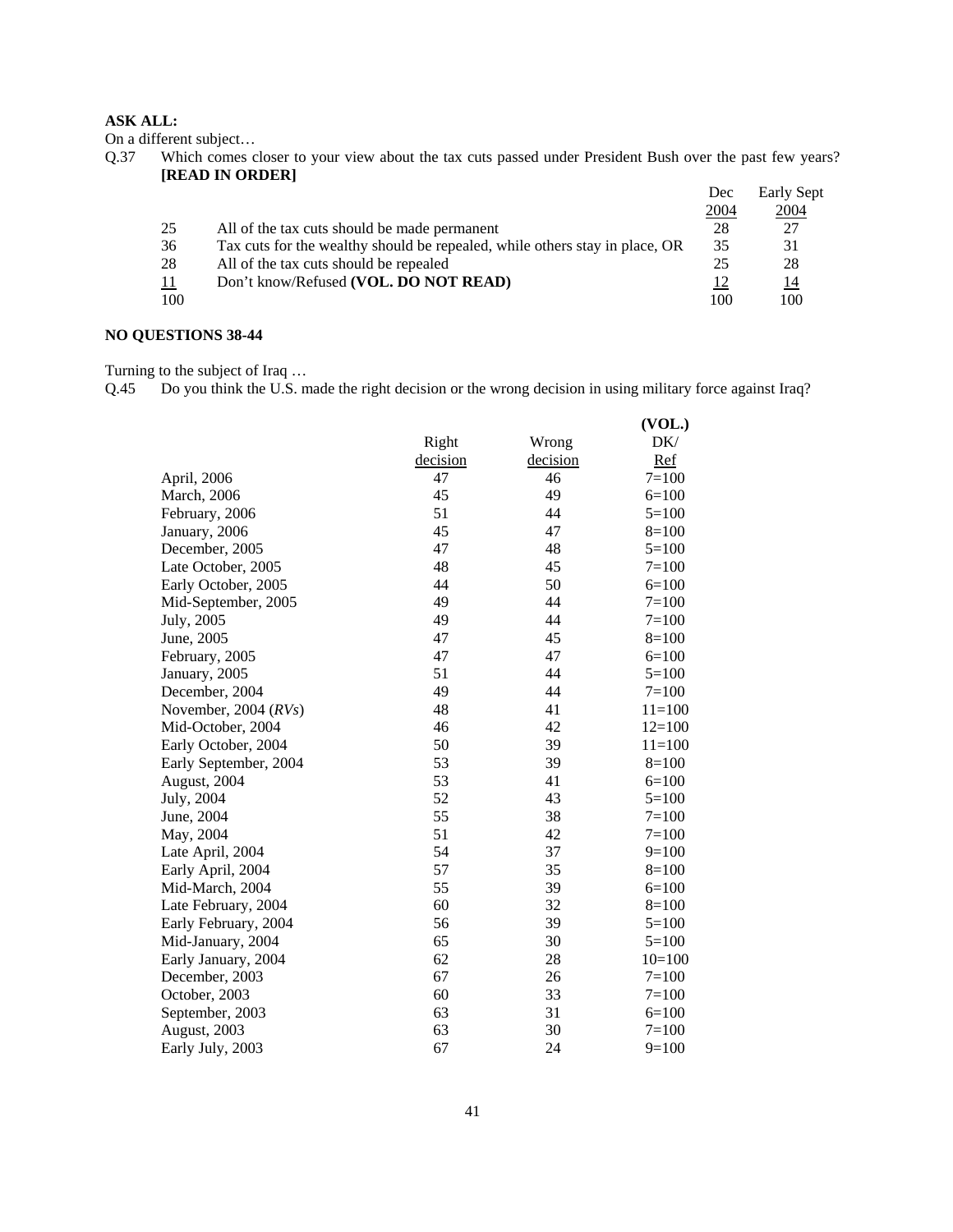## **Q.45 CONTINUED...**

|                        |          |          | (VOL.)    |
|------------------------|----------|----------|-----------|
|                        | Right    | Wrong    | DK/       |
|                        | decision | decision | Ref       |
| May, 2003              | 74       | 20       | $6=100$   |
| April 10-16, 2003      | 74       | 19       | $7 = 100$ |
| April 8-9, 2003        | 74       | 19       | $7 = 100$ |
| April 2-7, 2003        | 72       | 20       | $8 = 100$ |
| March 28-April 1, 2003 | 69       | 25       | $6 = 100$ |
| March 25-27, 2003      | 74       | 21       | $5 = 100$ |
| March 23-24, 2003      | 74       | 21       | $5 = 100$ |
| March 20-22, 2003      | 71       | 22       | $7 = 100$ |
| Late January, 1991     | 77       | 15       | $8=100$   |

# Q.46 How well is the U.S. military effort in Iraq going? **[READ IN ORDER]**

|                        | ↵    |        |                |                  | (VOL.)    |
|------------------------|------|--------|----------------|------------------|-----------|
|                        | Very | Fairly | Not too        | Not at all       | DK/       |
|                        | well | well   | well           | well             | Ref       |
| April, 2006            | 13   | 34     | 29             | 21               | $3=100$   |
| <b>March</b> , 2006    | 9    | 34     | 30             | 21               | $6=100$   |
| February, 2006         | 13   | 38     | 29             | 17               | $3=100$   |
| January, 2006          | 12   | 39     | 27             | 17               | $5=100$   |
| December, 2005         | 14   | 37     | 29             | 17               | $3=100$   |
| Early October, 2005    | 9    | 35     | 31             | 22               | $3=100$   |
| Mid-September, 2005    | 12   | 41     | 26             | 18               | $3=100$   |
| July, 2005             | 14   | 38     | 27             | 17               | $4 = 100$ |
| June, 2005             | 9    | 41     | 27             | 19               | $4 = 100$ |
| February, 2005         | 14   | 40     | 25             | 17               | $4 = 100$ |
| January, 2005          | 9    | 39     | 29             | 20               | $3=100$   |
| December, 2004         | 10   | 40     | 28             | 18               | $4=100$   |
| Mid-October, 2004      | 13   | 38     | 26             | 17               | $6=100$   |
| Early September, 2004  | 12   | 40     | 26             | 18               | $4=100$   |
| August, 2004           | 12   | 41     | 28             | 16               | $3=100$   |
| July, 2004             | 13   | 42     | 26             | 16               | $3=100$   |
| June, 2004             | 16   | 41     | 25             | 14               | $4 = 100$ |
| May, 2004              | 10   | 36     | 32             | 19               | $3=100$   |
| Late April, 2004       | 12   | 43     | 26             | 15               | $4=100$   |
| Early April, 2004      | 14   | 43     | 26             | 13               | $4=100$   |
| Mid-March, 2004        | 16   | 45     | 26             | 11               | $2=100$   |
| Early February, 2004   | 17   | 46     | 23             | 11               | $3=100$   |
| Mid-January, 2004      | 22   | 51     | 18             | 6                | $3=100$   |
| Early January, 2004    | 23   | 47     | 18             | $\overline{7}$   | $5=100$   |
| December, 2003         | 28   | 47     | 16             | 6                | $3=100$   |
| October, 2003          | 16   | 44     | 25             | 11               | $4 = 100$ |
| September, 2003        | 15   | 47     | 26             | 9                | $3=100$   |
| August, 2003           | 19   | 43     | 24             | 11               | $3=100$   |
| Early July, 2003       | 23   | 52     | 16             | 5                | $4=100$   |
| April 10-16, 2003      | 61   | 32     | $\mathfrak{Z}$ | $\boldsymbol{l}$ | $3 = 100$ |
| April 8-9, 2003        | 60   | 32     | $\mathfrak{Z}$ | $\mathfrak{Z}$   | $2 = 100$ |
| April 2-7, 2003        | 55   | 37     | $\mathfrak{Z}$ | $\overline{c}$   | $3 = 100$ |
| March 25-April 1, 2003 | 39   | 46     | 8              | $\overline{c}$   | $5 = 100$ |
| March 23-24, 2003      | 45   | 41     | 6              | $\overline{c}$   | $6 = 100$ |
| March 20-22, 2003      | 65   | 25     | $\overline{c}$ | $\overline{l}$   | $7 = 100$ |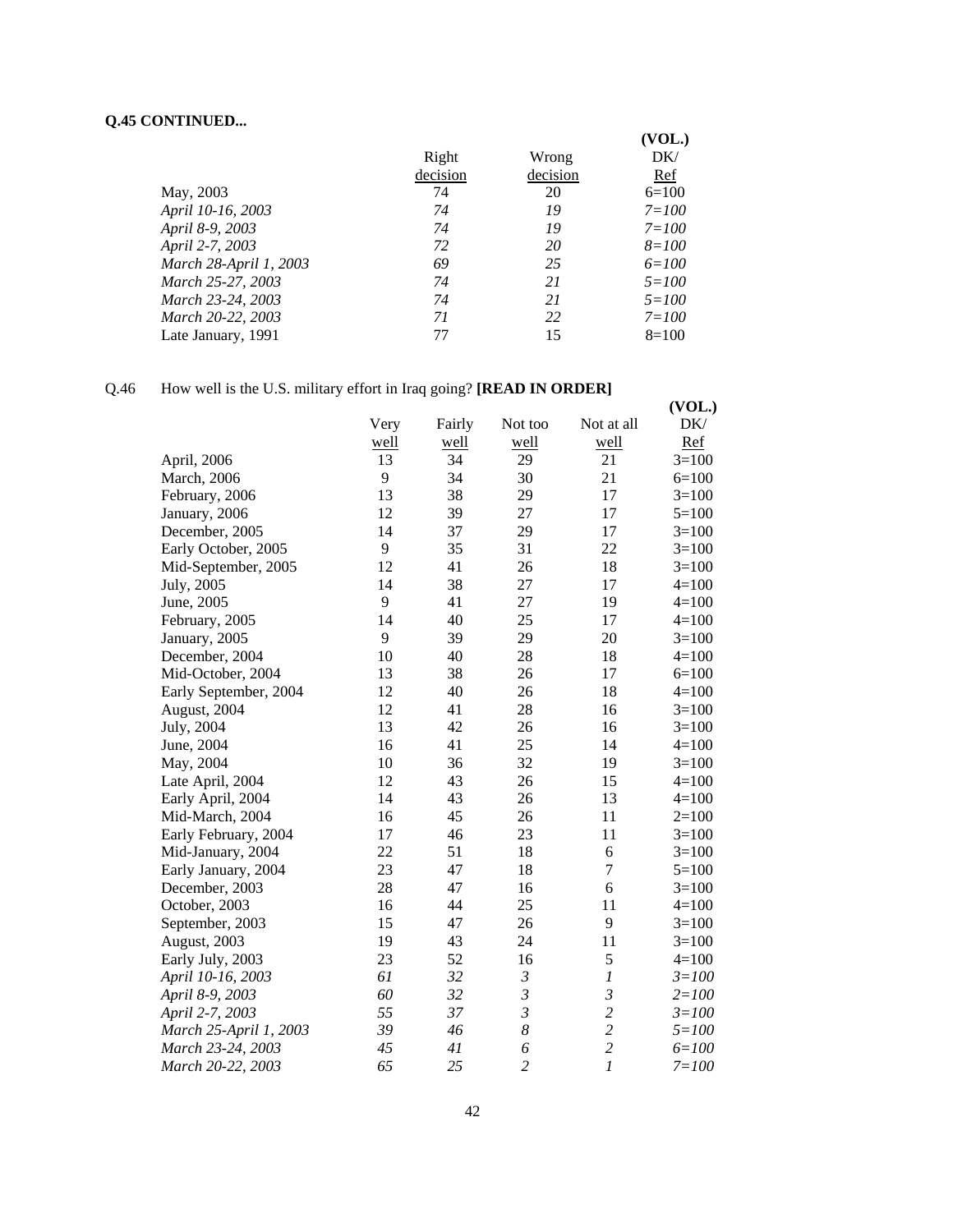Q.47 Do you think the U.S. should keep military troops in Iraq until the situation has stabilized, or do you think the U.S. should bring its troops home as soon as possible?

|                          |             |              | (VOL.)    |
|--------------------------|-------------|--------------|-----------|
|                          | Keep troops | Bring troops | DK/       |
|                          | in Iraq     | home         | Ref       |
| April, 2006              | 48          | 48           | $4=100$   |
| March, 2006              | 44          | 50           | $6=100$   |
| February, 2006           | 50          | 46           | $4=100$   |
| January, 2006            | 48          | 48           | $4=100$   |
| December, 2005           | 49          | 46           | $5=100$   |
| Early October, 2005      | 47          | 48           | $5=100$   |
| Mid-September, 2005      | 51          | 45           | $4=100$   |
| July, 2005               | 52          | 43           | $5=100$   |
| June, 2005               | 50          | 46           | $4=100$   |
| February, 2005           | 55          | 42           | $3=100$   |
| January, 2005            | 54          | 41           | $5=100$   |
| December, 2004           | 56          | 40           | $4=100$   |
| Mid-October, 2004        | 57          | 36           | $7 = 100$ |
| Early September, 2004    | 54          | 40           | $6=100$   |
| August, 2004             | 54          | 42           | $4=100$   |
| July, 2004               | 53          | 43           | $4=100$   |
| June, 2004 <sup>13</sup> | 51          | 44           | $5=100$   |
| May, 2004                | 53          | 42           | $5=100$   |
| Late April, 2004         | 53          | 40           | $7 = 100$ |
| Early April, 2004        | 50          | 44           | $6=100$   |
| Early January, 2004      | 63          | 32           | $5=100$   |
| October, 2003            | 58          | 39           | $3=100$   |
| September, 2003          | 64          | 32           | $4=100$   |

#### **IF "KEEP TROOPS IN IRAQ" (1 IN Q.47)**

Q.48 Do you think more troops are needed in Iraq right now, or do you think there are already enough troops there to do the job?

|               |                                 | Early |      |      | Early |      |      |
|---------------|---------------------------------|-------|------|------|-------|------|------|
|               |                                 | Oct   | July | Jun  | Jan   | Oct  | Sept |
|               |                                 | 2005  | 2005 | 2004 | 2004  | 2003 | 2003 |
| 13            | More troops needed              | 13    | 16   | 18   | 29    | 32   | 34   |
| 27            | Have enough there to do the job | 26    | 27   | 23   | 26    | 21   | 25   |
| *             | Reduce number of troops (VOL.)  | 0     | ∗    | ∗    | ∗     | *    | *    |
| $\frac{8}{2}$ | Don't know/Refused (VOL.)       | 8     | 9    | 10   |       |      |      |
| 48%           |                                 | 47%   | 52%  | 51%  | 63%   | 58%  | 64%  |

<sup>&</sup>lt;sup>13</sup> In June 2004 and earlier, the question was worded: "Do you think the U.S. should keep military troops in Iraq until a stable government is established there, or do you think the U.S. should bring its troops home as soon as possible?"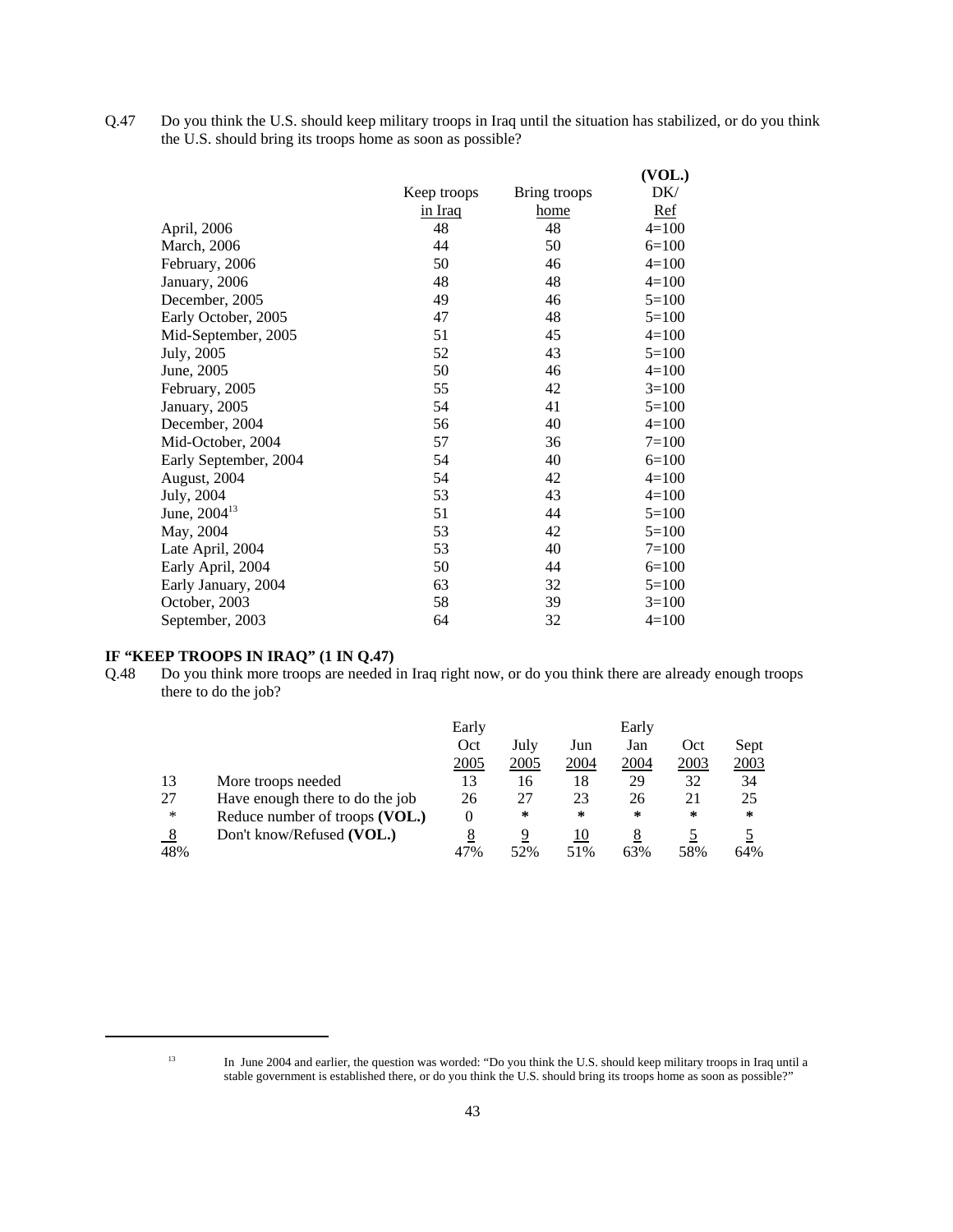#### **IF "BRING TROOPS HOME" (2 IN Q.47)**

Q.49 Should the U.S. remove all troops from Iraq immediately, or should the withdrawal of troops be gradual over the next year or two?

|     |                                              | Jan  | Dec. |
|-----|----------------------------------------------|------|------|
|     |                                              | 2006 | 2005 |
| -18 | Remove all troops immediately                | 14   |      |
| 29  | Gradual withdrawal over the next year or two | 32   | 28   |
|     | Don't know/Refused (VOL.)                    |      |      |
| 48% |                                              | 48%  | 46%  |

#### **ASK ALL:**

Q.50 In the long run, do you think the war in Iraq has increased the chances of terrorist attacks in the U.S., lessened the chances, or has it made no difference?

|                |                           | Early |      |         | Early |             |
|----------------|---------------------------|-------|------|---------|-------|-------------|
|                |                           | Oct   | July | Mid-Oct | Sept  | Nov         |
|                |                           | 2005  | 2005 | 2004    | 2004  | $2002^{14}$ |
| 37             | Increased                 | 41    | 45   | 36      | 34    | 45          |
| 27             | Lessened                  | 25    | 22   | 32      | 32    | 18          |
| 33             | No difference             | 32    | 30   | 28      | 31    | 30          |
| $\overline{3}$ | Don't know/Refused (VOL.) |       |      |         |       |             |
| 100            |                           | 100   | 100  | 100     | 100   | 100         |

Q.51 Thinking about the people you know, would you say they are becoming LESS emotionally involved in the news from Iraq than they were, MORE emotionally involved, or are the people you know about as involved as they had been?

|     |                                     | June        | Jan  | Aug  | June | May  |
|-----|-------------------------------------|-------------|------|------|------|------|
|     |                                     | <u>2005</u> | 2005 | 2004 | 2004 | 2004 |
| 37  | Less emotionally involved           | 44          | 35   | 36   | 35   | 26   |
| 21  | More emotionally involved           |             | 19   | 19   | 23   | 33   |
| 38  | About as involved as they have been | 36          | 44   | 41   | 37   | 36   |
|     | Mixed / Some more, some less (VOL.) |             | ∗    | ∗    |      |      |
|     | Don't know/Refused (VOL.)           |             |      | 4    | 4    |      |
| 100 |                                     | 100         | 100  | 100  | 100  | 100  |

<sup>&</sup>lt;sup>14</sup> The question from the November 2002 Global Attitudes survey was worded: "In the long run, do you think a war with Iraq to end Saddam Hussein's rule is likely to increase the chances of terrorist attacks in the U.S., lessen the chances, or will it make no difference?"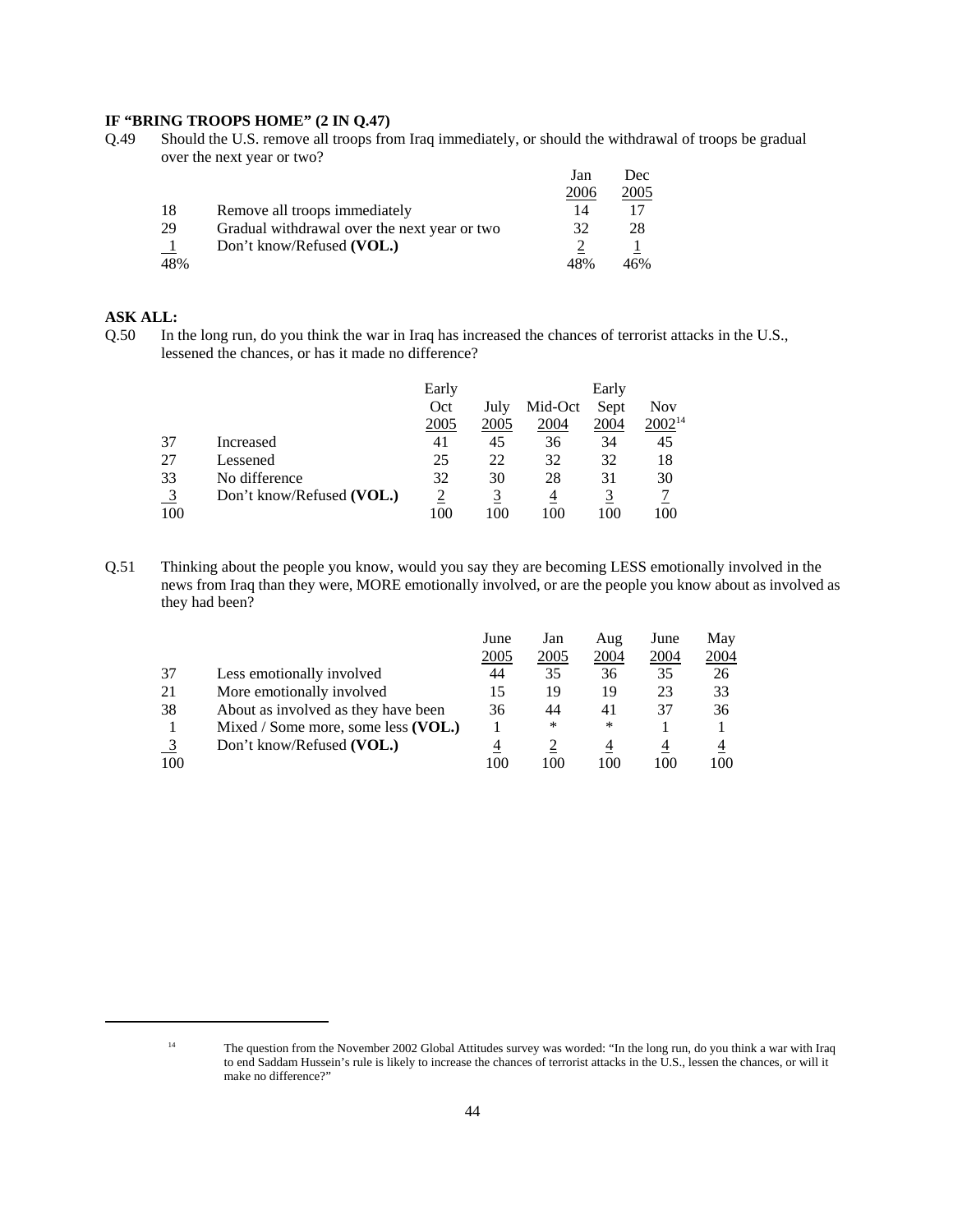Q.52 Some people are comparing Iraq to the war in Vietnam. Do you think Iraq will turn out to be another Vietnam, or do you think the U.S. will accomplish its goals in Iraq?*<sup>15</sup>*

|     |                                | Mid- |      | Early       |             | Late  |
|-----|--------------------------------|------|------|-------------|-------------|-------|
|     |                                | Sept | June | Sept        | June        | April |
|     |                                | 2005 | 2005 | <u>2004</u> | <b>2004</b> | 2004  |
| 41  | Will be another Vietnam        | 39   | 35   | 29          | 29          | 25    |
| 43  | U.S. will accomplish its goals | 48   | 47   | 54          | 55          | 54    |
| 5   | Too early to tell (VOL.)       |      |      | 4           | 4           | 6     |
| 11  | Don't know/Refused (VOL.)      |      |      | 13          | 12          |       |
| 100 |                                | 100  | 100  | 100         | 100         | 100   |

Q.53 Do you think the U.S. should or should not set a timetable for when troops will be withdrawn from Iraq?

|               |                            | Mar  | Jan  | Dec  | Early Oct Mid-Sept July |      |      |
|---------------|----------------------------|------|------|------|-------------------------|------|------|
|               |                            | 2006 | 2006 | 2005 | 2005                    | 2005 | 2005 |
| 53            | Should set a timetable     | 55   | 50   | 56   | 52                      | 57   | 49   |
| 40            | Should not set a timetable | 39   | 42   | 38   | 43                      | 37   | 45   |
| $\mathcal{D}$ | Should get out now (VOL.)  |      |      |      |                         |      | ∗    |
|               | Don't know/Refused (VOL.)  |      | O    |      |                         |      |      |
| 100           |                            | 100  | 100  | 100  | 100                     | 100  | 100  |

#### **NO QUESTIONS 54-55**

Q.56 As I read a few specific things about Iraq, tell me if you think we are making progress or losing ground in each area. First, **[INSERT ITEM; RANDOMIZE OBSERVE FORM SPLITS]**?

|                                                  |        |          | (VOL)          | (VOL.)     |
|--------------------------------------------------|--------|----------|----------------|------------|
|                                                  | Making | Losing   | N <sub>0</sub> | DK/        |
| ASK ITEMS a THRU d OF FORM 1 ONLY [N=764]:       |        | ground   | change         | Ref        |
| Training Iraqi security forces so they           |        |          |                |            |
| can replace U.S. troops                          | 55     | 30       | 1              | $14 = 100$ |
| March, 2006                                      | 56     | 30       | 1              | $13 = 100$ |
| January, 2006                                    | 65     | 22       | $\mathbf{1}$   | $12=100$   |
| December, 2005                                   | 61     | 27       | 1              | $11 = 100$ |
| Reducing the number of civilian casualties there | 28     | 56       | 3              | $13 = 100$ |
| March, 2006                                      | 27     | 56       | 3              | $14 = 100$ |
| January, 2006                                    | 32     | 54       | 3              | $11 = 100$ |
| December, 2005                                   | 35     | 53       | 3              | $9=100$    |
| Preventing terrorists from using Iraq as a base  |        |          |                |            |
| for attacks against the U.S. and its allies      | 44     | 43       | 3              | $10=100$   |
| March, 2006                                      | 42     | 44       | $\overline{2}$ | $12=100$   |
| January, 2006                                    | 52     | 33       | $\overline{2}$ | $13=100$   |
| December, 2005                                   | 48     | 41       | $\overline{c}$ | $9=100$    |
|                                                  |        | progress |                |            |

<sup>&</sup>lt;sup>15</sup> In mid-September 2005 and earlier, the question was worded: "...comparing Iraq to the war in Vietnam thirty years ago...".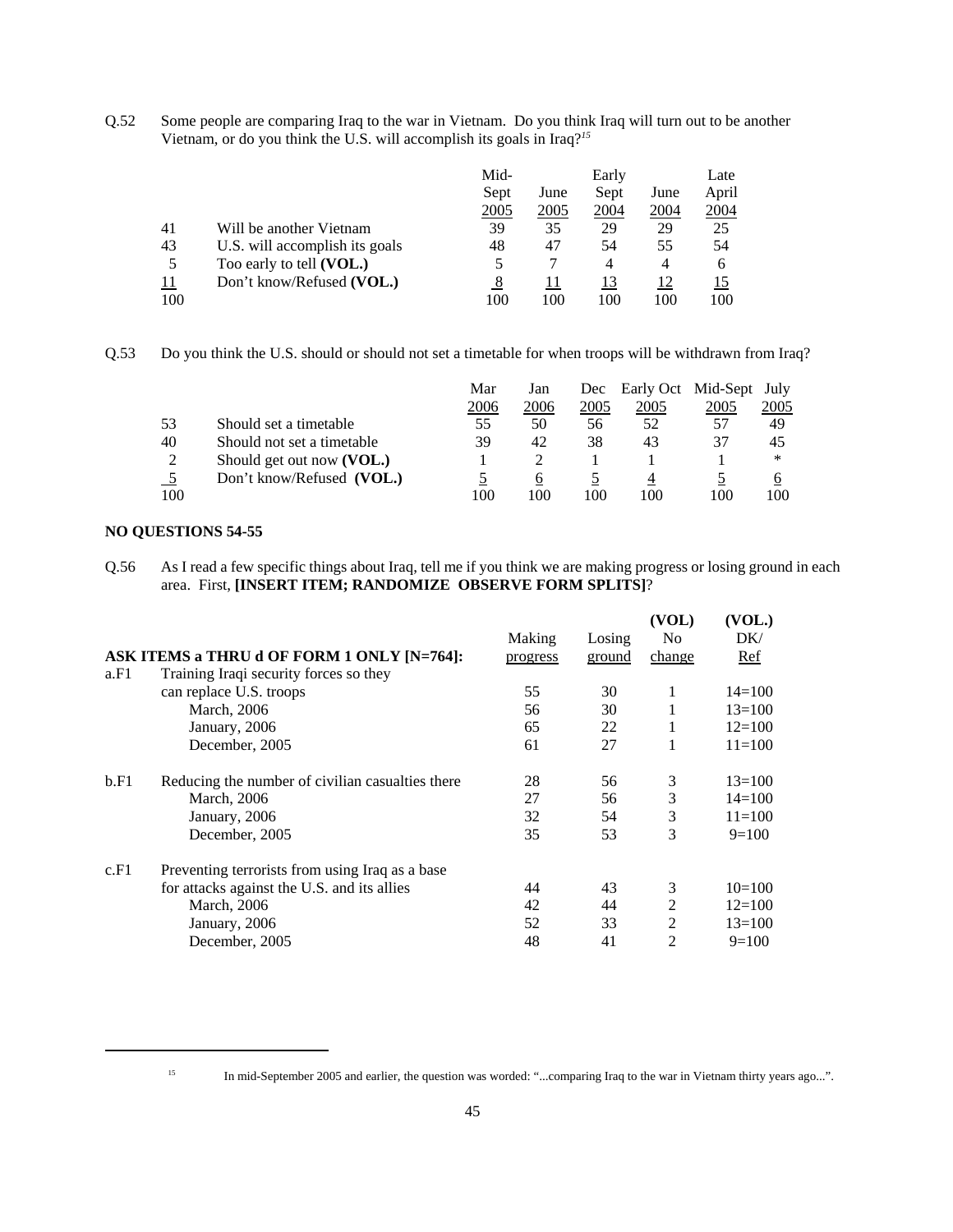#### **Q.56 CONTINUED...**

|      |                                            |          |        | (VOL)          | (VOL.)     |
|------|--------------------------------------------|----------|--------|----------------|------------|
|      |                                            | Making   | Losing | N <sub>0</sub> | DK/        |
|      |                                            | progress | ground | change         | Ref        |
| d.F1 | Establishing democracy in Iraq             | 51       | 38     | 3              | $8=100$    |
|      | March, 2006                                | 50       | 38     | 2              | $10=100$   |
|      | January, 2006                              | 62       | 26     | $\overline{2}$ | $10=100$   |
|      | December, 2005                             | 58       | 32     | $\overline{2}$ | $8=100$    |
|      | ASK ITEMS e THRU g OF FORM 2 ONLY [N=737]: |          |        |                |            |
| e.F2 | Defeating the insurgents militarily        | 40       | 46     | 2              | $12=100$   |
|      | March, 2006                                | 36       | 51     | $\mathbf{1}$   | $12=100$   |
|      | January, 2006                              | 46       | 38     | 3              | $13=100$   |
|      | December, 2005                             | 44       | 41     | 3              | $12=100$   |
| f.F2 | Preventing a civil war between various     |          |        |                |            |
|      | religious and ethnic groups                | 26       | 59     | 3              | $12 = 100$ |
|      | March, 2006                                | 24       | 66     | $\mathbf{2}$   | $8=100$    |
|      | January, 2006                              | 34       | 48     | $\overline{4}$ | $14 = 100$ |
|      | December, 2005                             | 36       | 49     | 3              | $12 = 100$ |
| g.F2 | Rebuilding roads, power plants and         |          |        |                |            |
|      | other services in Iraq                     | 55       | 26     | 1              | $18=100$   |
|      | <b>March</b> , 2006                        | 53       | 29     | 1              | $17=100$   |
|      | January, 2006                              | 59       | 22     | 1              | $18=100$   |

## **ASK ALL:**

Q.57 Since the start of military action in Iraq, about how many U.S. soldiers have been killed? To the best of your knowledge, have there been around 500, around 1,500, around 2,500, or around 3,500 military deaths in Iraq?

*TREND FOR COMPARISON (Correct answers in* **bold***)*

|                |                        | Oct  |               | June | April             |                   |
|----------------|------------------------|------|---------------|------|-------------------|-------------------|
|                |                        | 2005 |               | 2005 | $2004^{16}$       |                   |
| $\overline{4}$ | Around 500             | 5    | Around 500    | 4    | 28                | Under 500         |
| 16             | Around 1,500           | 23   | Around 1,000  | 13   | 55                | 500 to 1,000      |
| 53             | Around 2,500 {correct} | 48   | Around 2,000  | 54   | 6                 | 1,000 to 2,000    |
| 19             | Around $3,500$         | 19   | Around 3,000  | 24   | 4                 | More than $2,000$ |
|                | Other (VOL.)           |      | Other (VOL.)  | --   | $\qquad \qquad -$ | Other (VOL.)      |
|                | DK/Ref (VOL.)          | 4    | DK/Ref (VOL.) | 5    |                   | $DK/Ref$ (VOL.)   |
| 100            |                        | 100  |               | 100  | 100               |                   |

<sup>&</sup>lt;sup>16</sup> In April 2004 the question included "since the start of the military action in Iraq, last March..."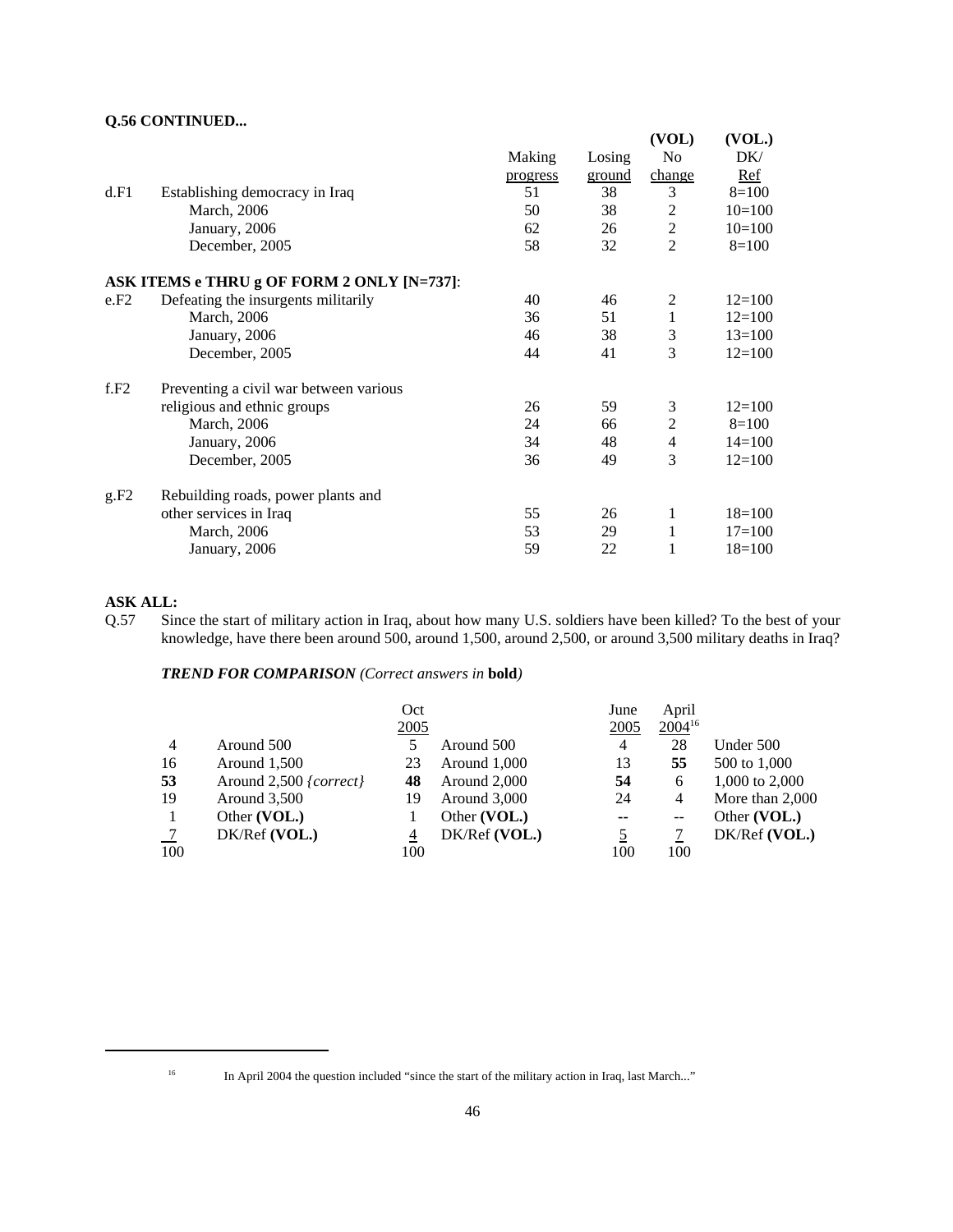Q.58 Do you think the people of Iraq will be better off or worse off in the long run than they were now that Saddam Hussein has been removed from power by the US and its allies?

|     |                           | Feb  | May  | March |
|-----|---------------------------|------|------|-------|
|     |                           | 2004 | 2003 | 2003  |
| 78  | Better off                | 84   | 87   | 79    |
| 13  | Worse off                 | Ч    |      |       |
|     | Don't know/Refused (VOL.) |      |      | 13    |
| 100 |                           | ۱M   | 100  | 100   |

## **ASK ALL:**

PARTY In politics TODAY, do you consider yourself a Republican, Democrat, or Independent?

|                      |            |          |             | (VOL)          | (VOL)            |           |
|----------------------|------------|----------|-------------|----------------|------------------|-----------|
|                      |            |          |             | No             | Other            | Don't     |
|                      | Republican | Democrat | Independent | Preference     | Party            | know      |
| April, 2006          | 29         | 32       | 33          | 3              | $\ast$           | $3=100$   |
| March, 2006          | 28         | 34       | 30          | $\overline{4}$ | $\ast$           | $4 = 100$ |
| February, 2006       | 30         | 33       | 31          | $\mathfrak{Z}$ | $\ast$           | $3=100$   |
| January, 2006        | 28         | 32       | 32          | 5              | *                | $3=100$   |
| December, 2005       | 29         | 34       | 31          | $\overline{4}$ | $\ast$           | $2=100$   |
| Late November, 2005  | 27         | 34       | 29          | 5              | $\mathbf{1}$     | $4 = 100$ |
| Early November, 2005 | 28         | 34       | 31          | 5              | $\ast$           | $2=100$   |
| Late October, 2005   | 29         | 33       | 31          | 5              | *                | $2=100$   |
| Early October, 2005  | 26         | 34       | 34          | $\overline{4}$ | $\ast$           | $2=100$   |
| September 8-11, 2005 | 31         | 32       | 33          | 3              | $\ast$           | $1 = 100$ |
| September 6-7, 2005  | 27         | 33       | 33          | $\overline{4}$ | $\ast$           | $3=100$   |
| July, 2005           | 31         | 34       | 29          | $\overline{4}$ | $\ast$           | $2=100$   |
| June, 2005           | 30         | 32       | 32          | $\overline{4}$ | $\ast$           | $2=100$   |
| Mid-May, 2005        | 30         | 34       | 29          | $\overline{4}$ | *                | $3=100$   |
| Late March, 2005     | 29         | 32       | 36          | $\overline{2}$ | *                | $1 = 100$ |
| <b>Yearly Totals</b> |            |          |             |                |                  |           |
| 2005                 | 30         | 33       | 31          | 4              | ∗                | $2=100$   |
| 2004                 | 30         | 33       | 30          | $\overline{4}$ | $\ast$           | $3=100$   |
| 2003                 | 30         | 31       | 31          | 5              | $\ast$           | $3=100$   |
| 2002                 | 30         | 31       | 30          | 5              | $\mathbf{1}$     | $3=100$   |
| 2001                 | 29         | 34       | 29          | 5              | $\ast$           | $3=100$   |
| 2001 Post-Sept 11    | 31         | 32       | 28          | 5              | $\boldsymbol{l}$ | $3 = 100$ |
| 2001 Pre-Sept 11     | 28         | 35       | 30          | 5              | $\ast$           | $2 = 100$ |
| 2000                 | 28         | 33       | 29          | 6              | $\ast$           | $4 = 100$ |
| 1999                 | 27         | 33       | 34          | $\overline{4}$ | $\ast$           | $2 = 100$ |
| 1998                 | 28         | 33       | 32          | 5              | $\ast$           | $2 = 100$ |
| 1997                 | 28         | 33       | 32          | $\overline{4}$ | $\mathbf{1}$     | $2 = 100$ |
|                      |            |          |             | No Preference/ |                  |           |
|                      | Republican | Democrat | Independent | Other/DK       |                  |           |
| 1996                 | 29         | 33       | 33          | $5=100$        |                  |           |
| 1995                 | 32         | 30       | 34          | $4 = 100$      |                  |           |
| 1994                 | 30         | 32       | 34          | $4=100$        |                  |           |
| 1993                 | 27         | 34       | 34          | $5=100$        |                  |           |
| 1992                 | 28         | 33       | 35          | $4 = 100$      |                  |           |
| 1991                 | 31         | 32       | 33          | $4 = 100$      |                  |           |
| 1990                 | 31         | 33       | 30          | $6=100$        |                  |           |
|                      |            |          |             |                |                  |           |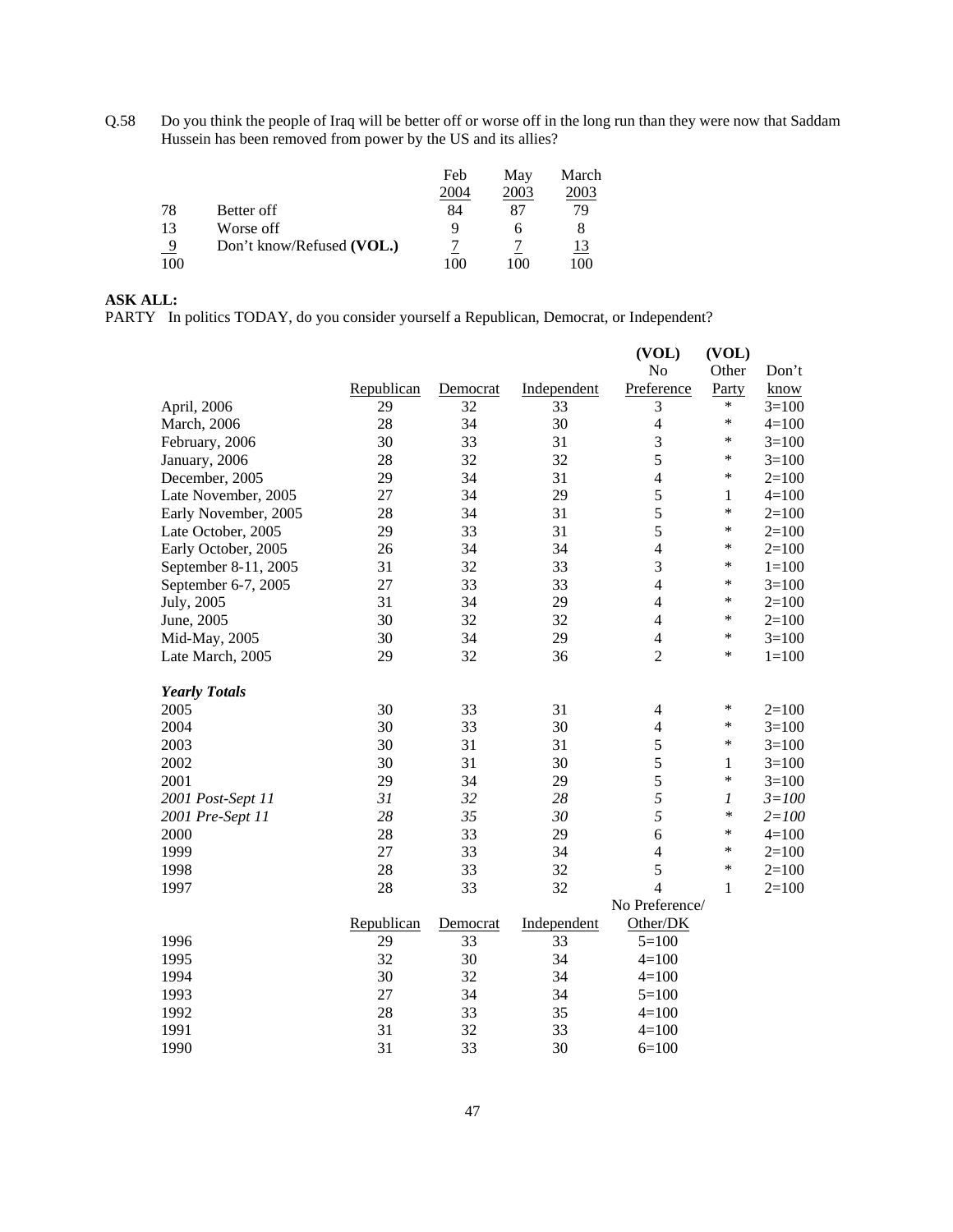#### **PARTY CONTINUED...**

| ------------- |            |     |                |
|---------------|------------|-----|----------------|
|               |            |     | Independent/   |
|               | <u>Rep</u> | Dem | No Pref/Oth/DK |
| 1989          | 33         | 33  | $34=100$       |
| 1987          | 26         | 35  | $39=100$       |

#### **IF ANSWERED 3, 4, 5 OR 9 IN PARTY, ASK:**

PARTYLN As of today do you lean more to the Republican Party or more to the Democratic Party?

|                      |                   |          | Refused     |
|----------------------|-------------------|----------|-------------|
|                      | <u>Republican</u> | Democrat | to lean     |
| April, 2006          | 12                | 17       | $10=39\%$   |
| March, 2006          | 11                | 14       | $13 = 38%$  |
| February, 2006       | 11                | 16       | $10=37%$    |
| January, 2006        | 10                | 16       | $14 = 40%$  |
| December, 2005       | 10                | 16       | $11 = 37%$  |
| Late November, 2005  | 9                 | 13       | $17 = 39\%$ |
| Early November, 2005 | 11                | 14       | $13 = 38%$  |
| Late October, 2005   | 11                | 15       | $12 = 38%$  |
| Early October, 2005  | 11                | 18       | $11 = 40%$  |
| September 8-11, 2005 | 10                | 18       | $9=37%$     |
| September 6-7, 2005  | 10                | 15       | $15 = 40%$  |
| July, 2005           | 9                 | 15       | $11 = 35%$  |
| June, 2005           | 10                | 16       | $12 = 38%$  |
| Mid-May, 2005        | 9                 | 13       | $14 = 36%$  |
| Late March, 2005     | 13                | 17       | $9=39%$     |
| December, 2004       | 14                | 12       | $9 = 35%$   |
| August, 2003         | 12                | 16       | $14 = 42%$  |
| August, 2002         | 12                | 13       | 13=38%      |
| September, 2000      | 11                | 13       | 15=39%      |
| Late September, 1999 | 14                | 15       | $16 = 45%$  |
| <b>August, 1999</b>  | 15                | 15       | $12 = 42%$  |

# ASK REPUBLICANS AND REPUBLICAN LEANERS ONLY (PARTY=1 OR PARTYLN=1):<br>Q.59 How good a job is the Republican Party doing these days in standing up for its traditional por

How good a job is the Republican Party doing these days in standing up for its traditional positions on such things as reducing the size of government, cutting taxes and promoting conservative social values — would you say the Party is doing an excellent job, a good job, only a fair job or a poor job?

#### **BASED ON REPUBLICANS/REPUBLICAN LEANERS [N=646]:**

|     |                          | Mid-<br>Sept<br>2005 | Late<br>March<br>2005 | July<br>2004 | Aug<br>2003 | May<br>2002 | May<br>2001 | (RVs)<br>Sept<br>2000 |
|-----|--------------------------|----------------------|-----------------------|--------------|-------------|-------------|-------------|-----------------------|
| 6   | Excellent                | 4                    | 8                     | 12           | 6           | 6           | 10          | 6                     |
| 41  | Good                     | 44                   | 43                    | 49           | 51          | 49          | 50          | 43                    |
| 41  | Only fair                | 41                   | 36                    | 33           | 37          | 38          | 32          | 44                    |
| 10  | Poor                     | 8                    | 9                     | 4            |             | 5           |             |                       |
| ◠   | Don't know/Refused (VOL) | 3                    | 4                     |              |             |             |             |                       |
| 100 |                          | 100                  | 100                   | 100          | 100         | 100         | 100         | 100                   |